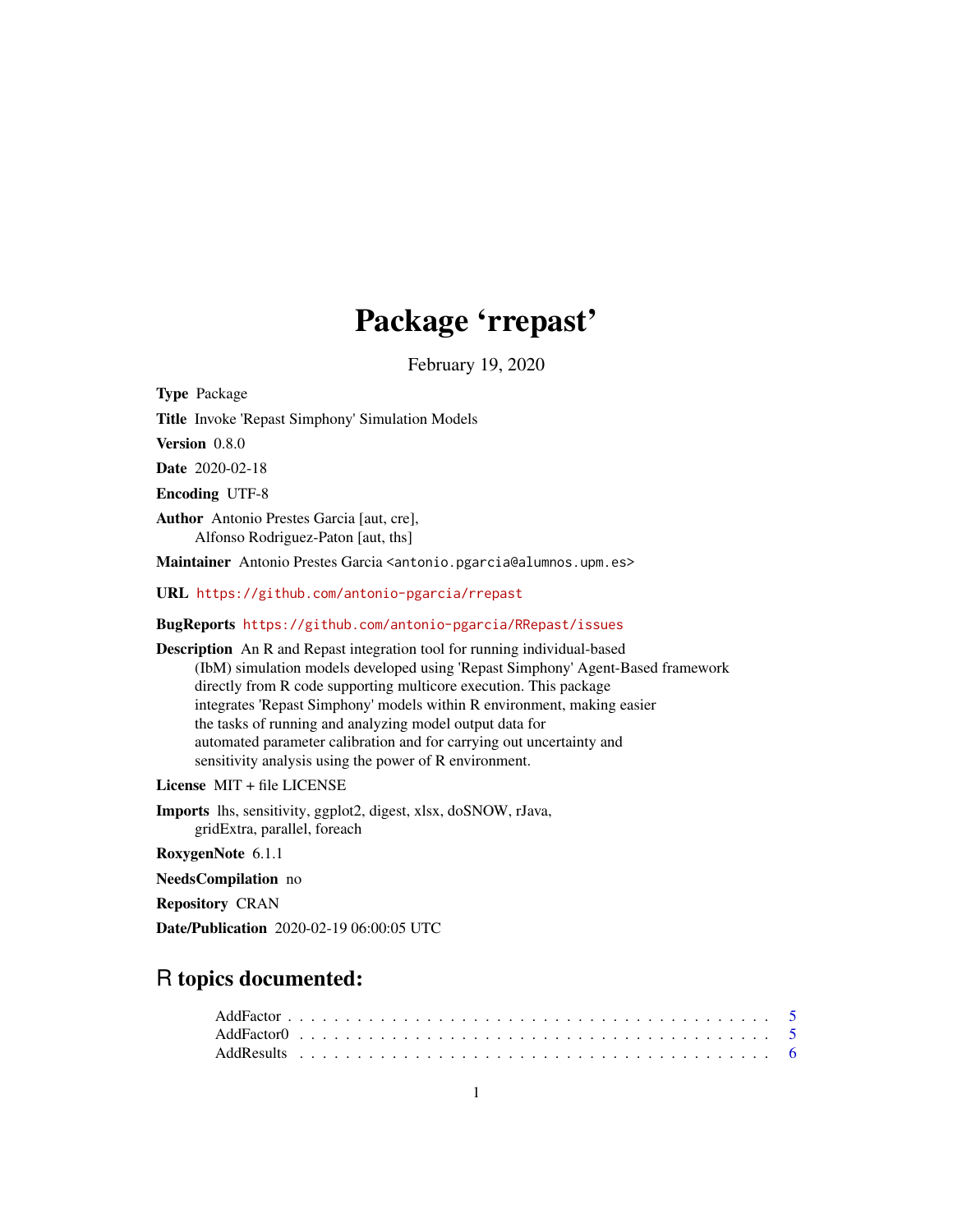|            | 6              |
|------------|----------------|
|            | $\overline{7}$ |
|            | $\overline{7}$ |
|            | 8              |
|            | 8              |
|            | 9              |
|            | 9              |
|            | 10             |
|            | 10             |
|            | 11             |
|            | 12             |
|            | 12             |
|            | 13             |
|            | 13             |
|            | 14             |
|            | 14             |
|            | 15             |
|            | 15             |
|            | 16             |
|            | 16             |
|            | 17             |
|            | 17             |
|            | 18             |
|            | 18             |
|            | 19             |
|            | 19             |
|            | 20             |
|            | 20             |
|            | 21             |
|            | 21             |
|            | 22             |
|            | 23             |
|            | 23             |
|            | 24             |
|            | 24             |
|            |                |
|            | 25             |
| Easy.Sobol | 26             |
|            | 26             |
|            | 27             |
|            | 28             |
|            | 28             |
|            | 28             |
|            | 29             |
|            | 29             |
|            | 30             |
|            | 30             |
|            | 31             |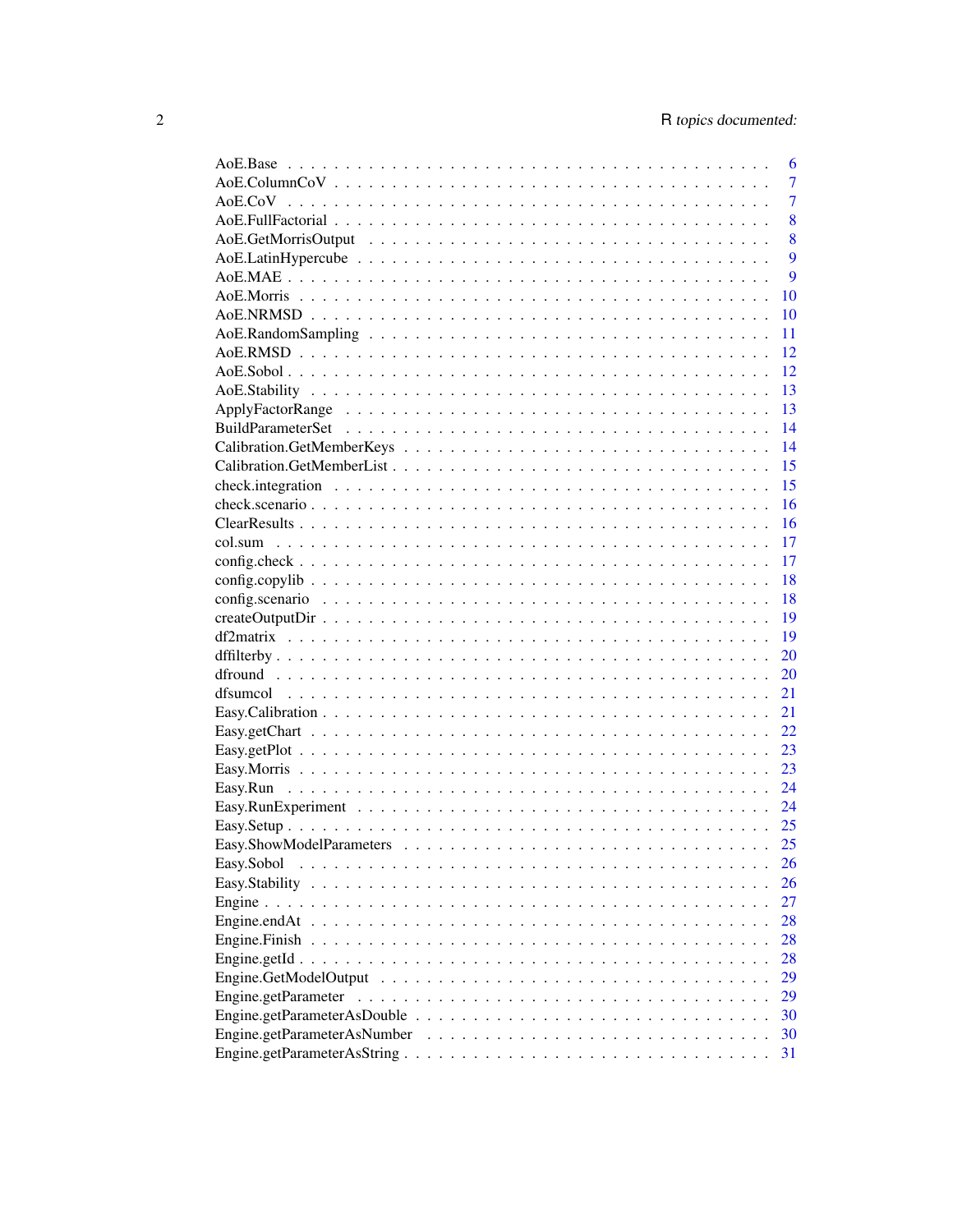|                                                                                                           | 31   |
|-----------------------------------------------------------------------------------------------------------|------|
|                                                                                                           | 32   |
|                                                                                                           | 32   |
|                                                                                                           | 33   |
|                                                                                                           | 33   |
|                                                                                                           |      |
|                                                                                                           |      |
|                                                                                                           |      |
|                                                                                                           |      |
|                                                                                                           |      |
|                                                                                                           |      |
|                                                                                                           |      |
|                                                                                                           |      |
|                                                                                                           |      |
|                                                                                                           |      |
|                                                                                                           |      |
|                                                                                                           |      |
|                                                                                                           |      |
|                                                                                                           |      |
|                                                                                                           |      |
|                                                                                                           | 40   |
|                                                                                                           | 41   |
|                                                                                                           | 41   |
|                                                                                                           |      |
|                                                                                                           |      |
|                                                                                                           |      |
|                                                                                                           |      |
|                                                                                                           |      |
|                                                                                                           |      |
|                                                                                                           | 44   |
|                                                                                                           | 44   |
|                                                                                                           | 45   |
|                                                                                                           |      |
|                                                                                                           |      |
|                                                                                                           |      |
|                                                                                                           | - 46 |
|                                                                                                           | 47   |
|                                                                                                           | 47   |
|                                                                                                           | 48   |
|                                                                                                           | 48   |
| lget                                                                                                      | 49   |
|                                                                                                           | 49   |
| $Logger.setLevelInfo \dots \dots \dots \dots \dots \dots \dots \dots \dots \dots \dots \dots \dots \dots$ | 50   |
| Logger.setLevelWarning                                                                                    | 50   |
| Model                                                                                                     | 50   |
| ParallelClose                                                                                             | 51   |
| ParallelInit.                                                                                             | 51   |
|                                                                                                           | 52   |
|                                                                                                           |      |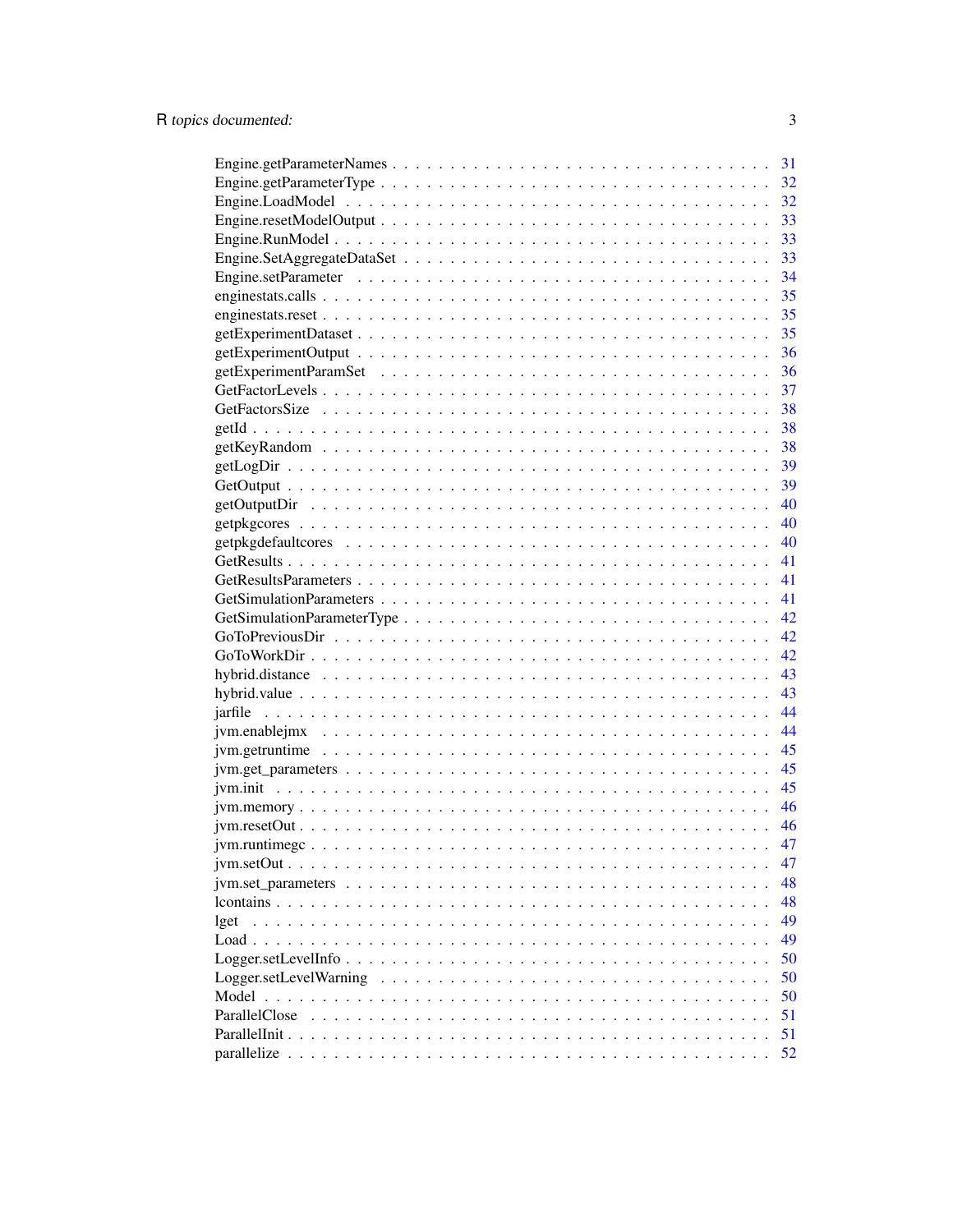| 52 |
|----|
| 53 |
| 54 |
| 54 |
| 54 |
| 55 |
| 55 |
| 55 |
| 56 |
| 56 |
| 56 |
| 57 |
| 57 |
| 58 |
| 58 |
| 59 |
| 59 |
| 60 |
| 60 |
| 61 |
| 61 |
| 62 |
| 63 |
| 63 |
| 64 |
| 64 |
| 64 |
| 65 |
| 65 |
| 65 |
| 66 |
|    |
| 67 |
| 67 |
| 68 |
| 68 |
| 69 |
| 69 |

**Index**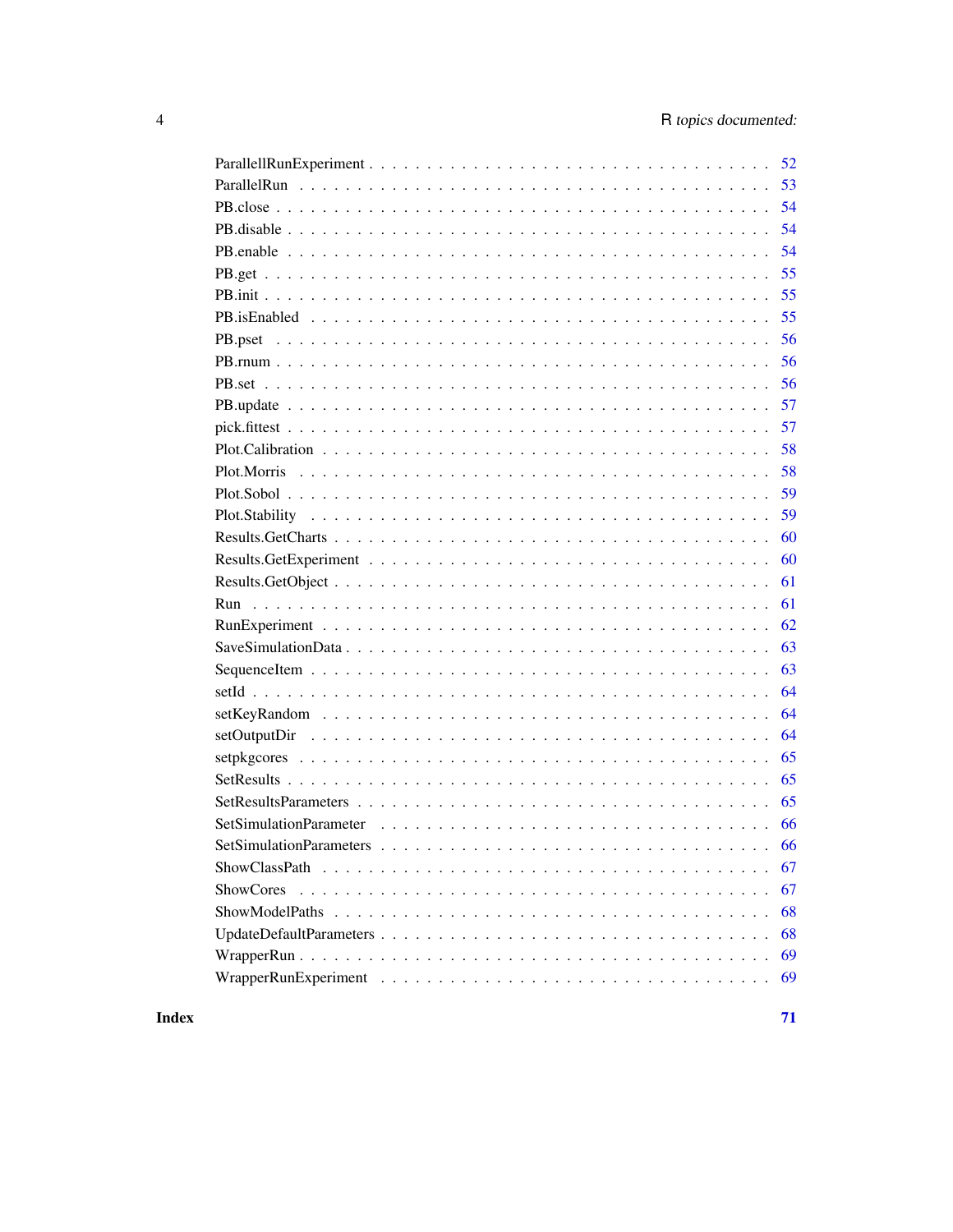<span id="page-4-0"></span>

### Description

Builds up the factor collection.

### Usage

```
AddFactor(factors = c(), lambda = "qunif", name, min, max,
  int = FALSE)
```
### Arguments

| factors | The current factor collection           |
|---------|-----------------------------------------|
| lambda  | The function to apply $FUN(p,min,max)$  |
| name    | The name of factor                      |
| min     | The minimun of parameter p              |
| max     | The maximun of parameter p              |
| int     | Boolean for truncating the factor value |
|         |                                         |

#### Value

The collection of created factors

#### Examples

```
## Not run:
  f<- AddFactor(name="Age",min=20,max=60)
   f<- AddFactor(factors=f, name="Weight",min=50,max=120)
## End(Not run)
```
AddFactor0 *AddFactor0*

### Description

Creates or appends the factor collection

### Usage

 $AddFactor@(factors = c(), ...)$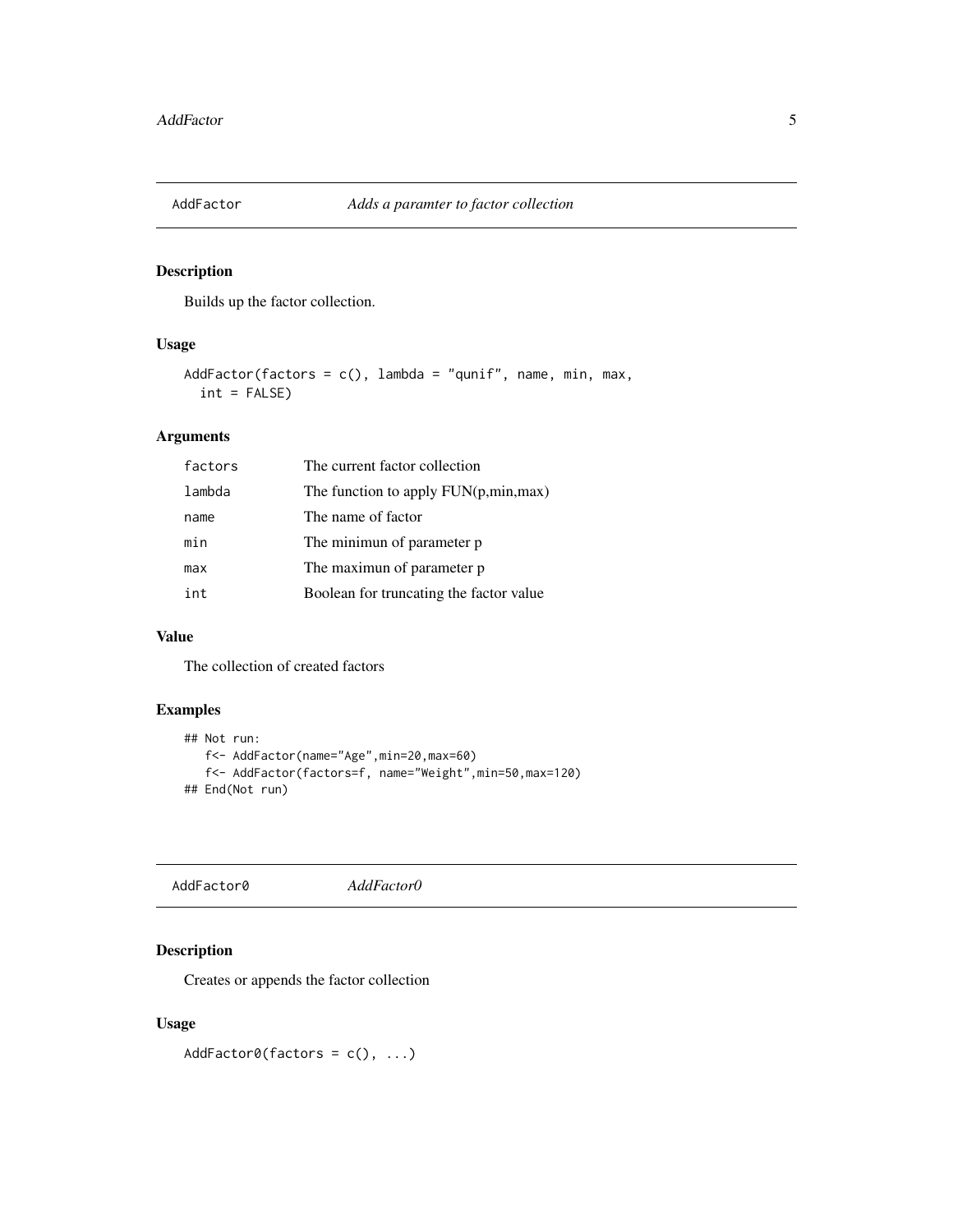#### <span id="page-5-0"></span>Arguments

| factors | The current factor collection |
|---------|-------------------------------|
| .       | The variadic parameter list   |

# Value

The factor collection

# Examples

```
## Not run:
   f<- AddFactor0(name="Age",min=20,max=60)
   f<- AddFactor0(factors=f, name="Weight",min=50,max=120)
## End(Not run)
```
AddResults *Concatenate results of multiple runs*

### Description

This function stores the output of the last model execution and it is intended to be used internally.

#### Usage

AddResults(d)

#### Arguments

d A data frame containing one replication data

AoE.Base *AoE.Base*

# Description

The Design Of Experiments Base function

#### Usage

 $AoE.Base(m, factors = c(), fun = NULL)$ 

### Arguments

| m       | The base design matrix                  |
|---------|-----------------------------------------|
| factors | A subset of model parameters            |
| fun     | The function which will be applied to m |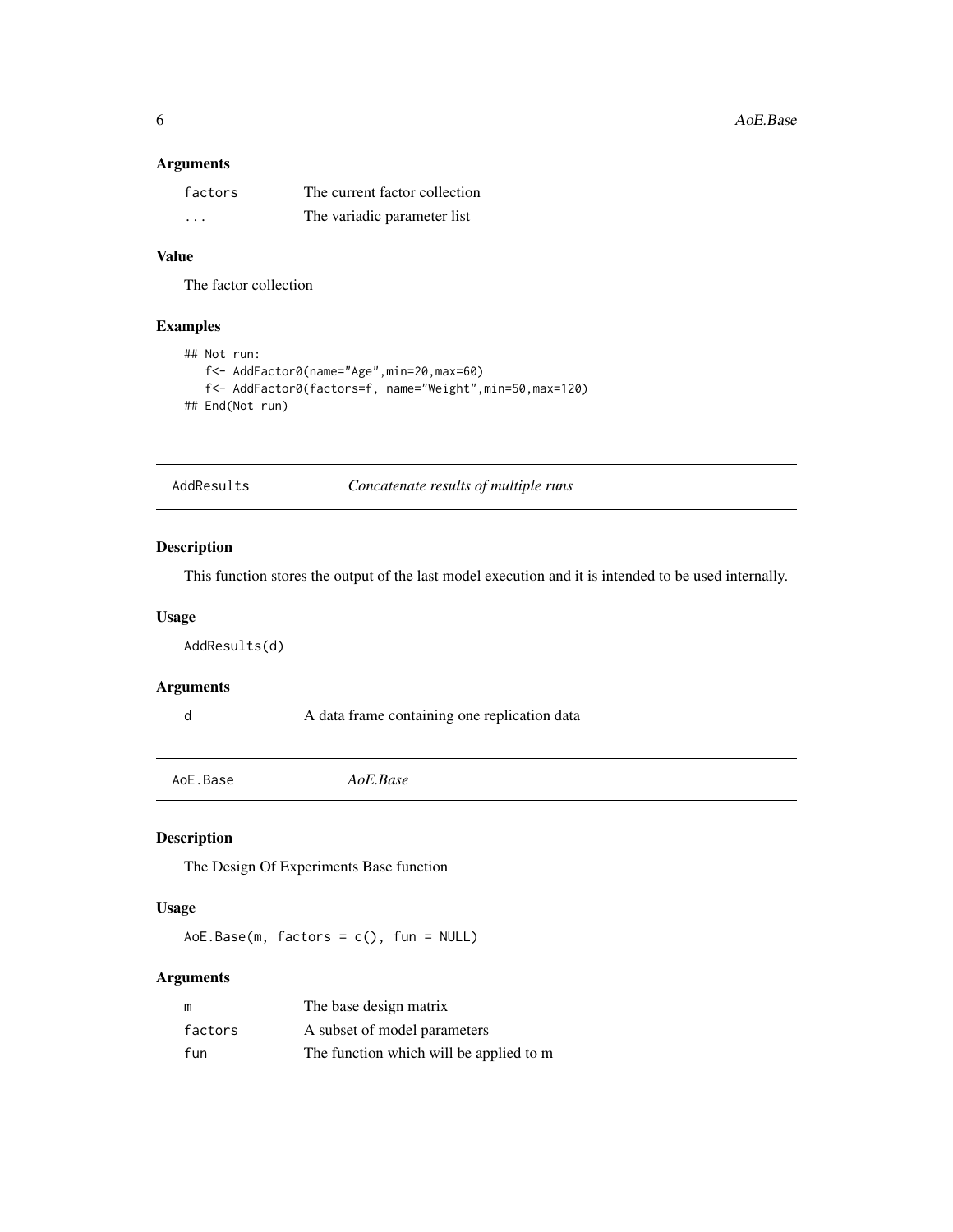# <span id="page-6-0"></span>AoE.ColumnCoV 7

# Value

The design matrix

AoE.ColumnCoV *AoE.ColumnCoV*

### Description

This function Calculates the relative squared deviation (RSD or CoV) for an used provided column name key in the parameter dataset.

# Usage

AoE.ColumnCoV(dataset, key)

### Arguments

| dataset | A model output dataset          |
|---------|---------------------------------|
| kev     | Column name from output dataset |

### Value

A data frame with Coefficient of variations

| AoE.CoV | $AoE$ . $CoV$ |  |
|---------|---------------|--|
|         |               |  |

#### Description

A simple funcion for calculate the Coefficient of Variation

### Usage

AoE.CoV(d)

### Arguments

d The data collection

# Value

The coefficient of variation for data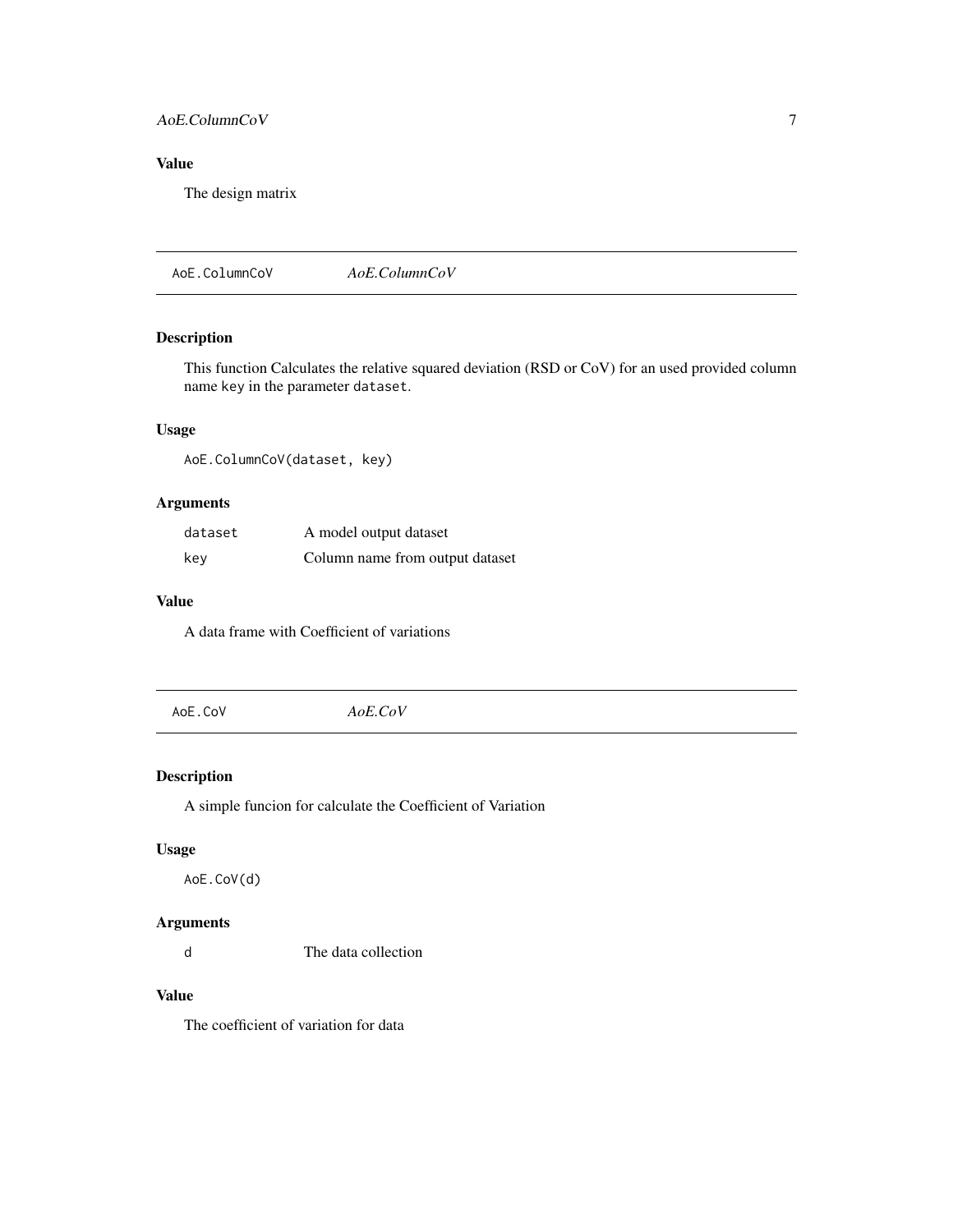<span id="page-7-0"></span>AoE.FullFactorial *AoE.FullFactorial design generator*

#### Description

Generate a Full Factorial sampling for evaluating the parameters of a model.

#### Usage

```
AoE.FullFactorial(n = 10, factors = c())
```
### Arguments

| n       | The number of samples                          |
|---------|------------------------------------------------|
| factors | The model's parameters which will be evaluated |

### Value

The Full Factorial design matrix for provided parameters

### Examples

```
## Not run:
f<- AddFactor(name="cyclePoint",min=40,max=90)
f<- AddFactor(factors=f, name="conjugationCost",min=1,max=80)
d<- AoE.FullFactorial(2,f)
## End(Not run)
```
AoE.GetMorrisOutput *AoE.GetMorrisOutput*

### **Description**

Returns a dataframe holding the Morris result set

#### Usage

```
AoE.GetMorrisOutput(obj)
```
#### Arguments

obj A reference to a morris object instance

# Value

The results of Morris method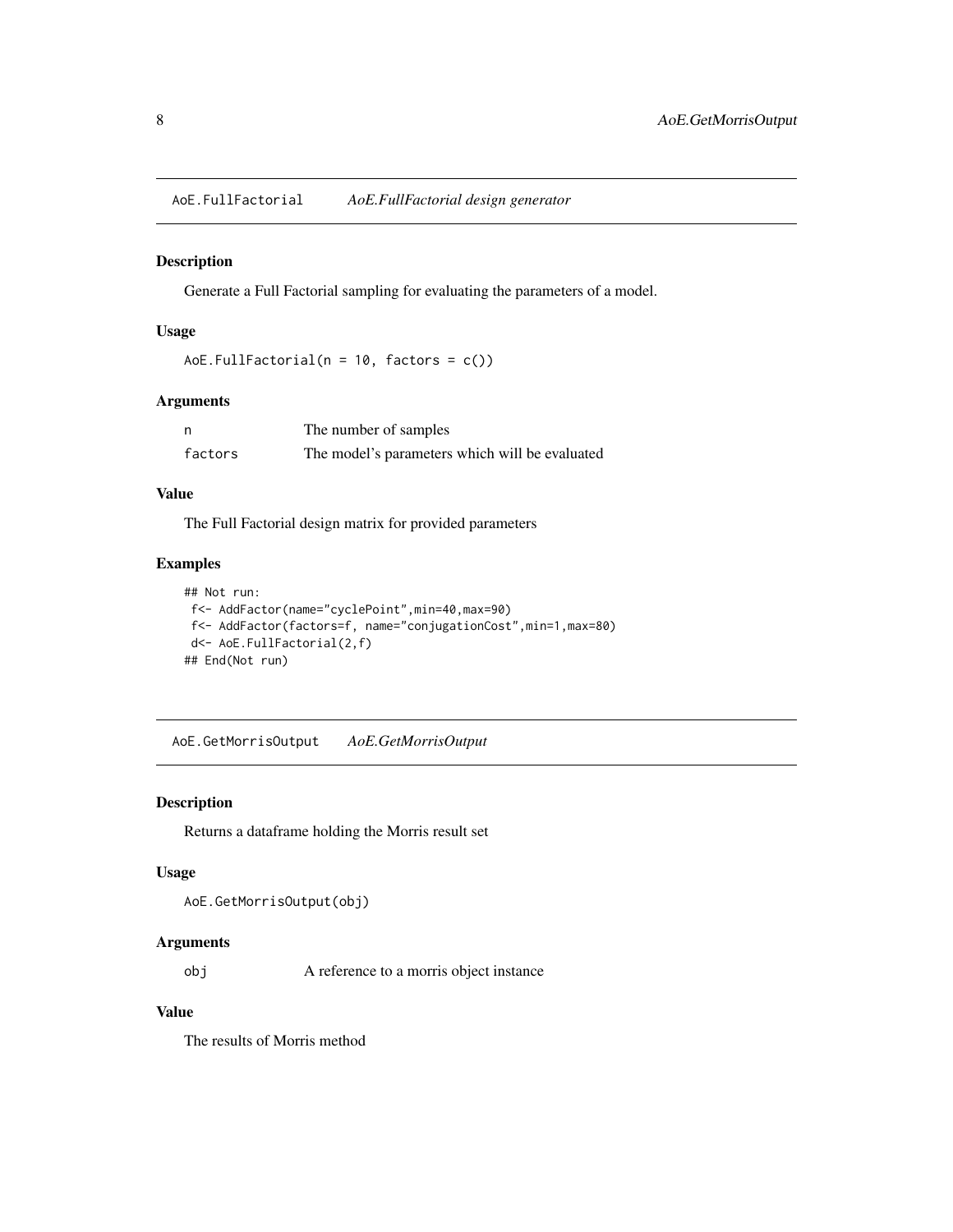<span id="page-8-0"></span>AoE.LatinHypercube *AoE.LatinHypercube*

### Description

Generate a LHS sample for model parameters

#### Usage

AoE.LatinHypercube( $n = 10$ , factors = c(), convert = TRUE)

#### Arguments

| n       | The number of samples                          |
|---------|------------------------------------------------|
| factors | The model's parameters which will be evaluated |
| convert | Adjust experiment matrix to parameter scale    |

#### Details

Generate the LHS sampling for evaluating the parameters of a model.

#### Value

The LHS design matrix for provided parameters

### Examples

```
## Not run:
f<- AddFactor(name="cyclePoint",min=40,max=90)
 f<- AddFactor(factors=f, name="conjugationCost",min=1,max=80)
d<- AoE.LatinHypercube(2,f)
## End(Not run)
```
AoE.MAE *AoE.MAE*

### Description

Calculates the average-error magnitude (MAE)

### Usage

AoE.MAE(xs, xe)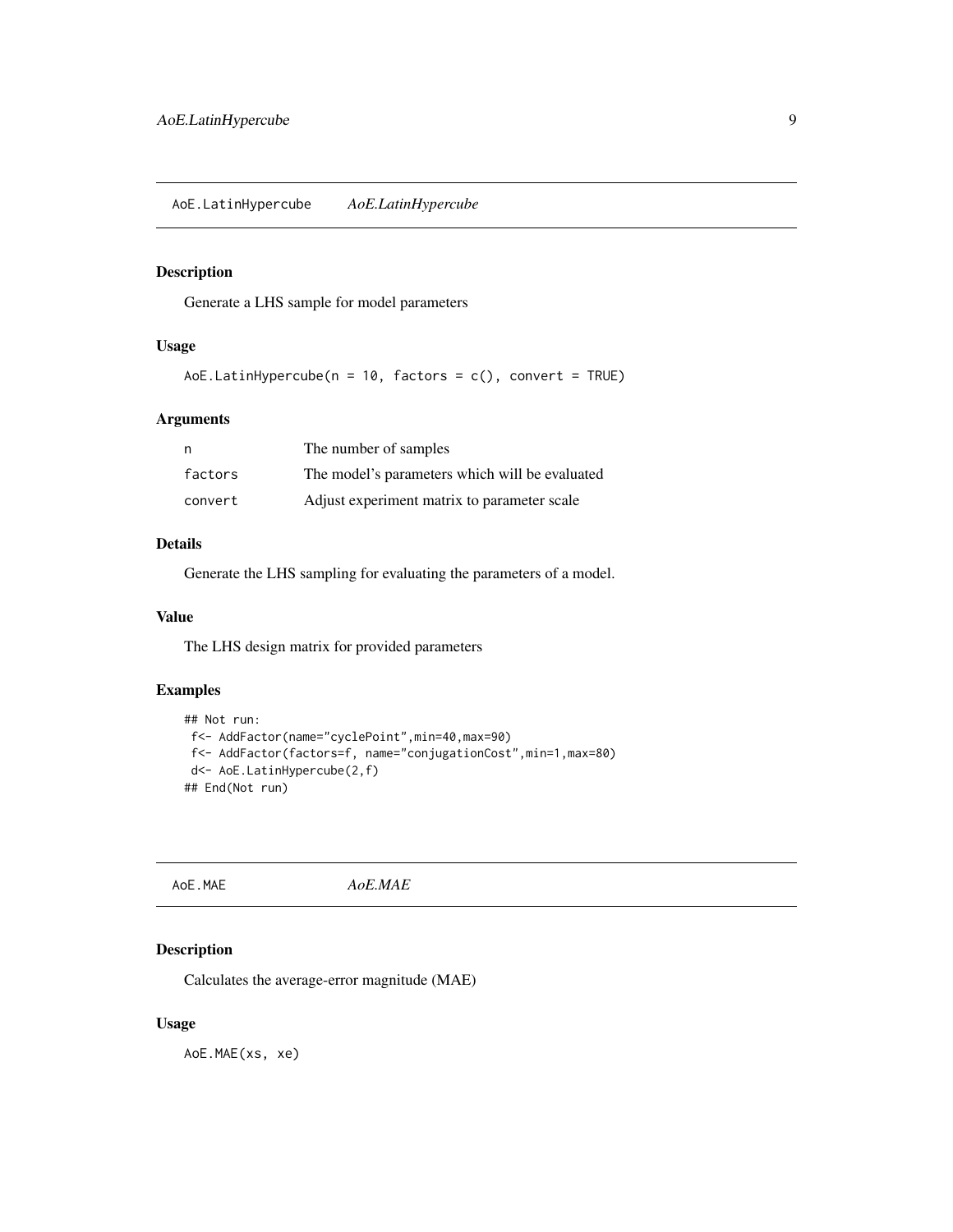#### <span id="page-9-0"></span>Arguments

| XS. | The simulated data set    |
|-----|---------------------------|
| xe  | The experimental data set |

#### Value

The MAE value for provided datasets

|--|

### Description

This is a wrapper for performing Morris's screening method on repast models. We rely on morris method from sensitivity package.

#### Usage

AoE.Morris( $k = c()$ ,  $p = 5$ ,  $r = 4$ )

### Arguments

| The factors for morris screening.                                   |
|---------------------------------------------------------------------|
| The number of levels for the model's factors.                       |
| Repetitions. The number of random sampling points of Morris Method. |

#### References

Gilles Pujol, Bertrand Iooss, Alexandre Janon with contributions from Sebastien Da Veiga, Jana Fruth, Laurent Gilquin, Joseph Guillaume, Loic Le Gratiet, Paul Lemaitre, Bernardo Ramos and Taieb Touati (2015). sensitivity: Sensitivity Analysis. R package version 1.11.1. https://CRAN.Rproject.org/package=sensitivity

|--|

# Description

A simple Normalized Root-Mean-Square Deviation calculation using max and min values. NRMSD  $=$  RMSD(x) / (max(x) - min(x))

#### Usage

AoE.NRMSD(xs, xe)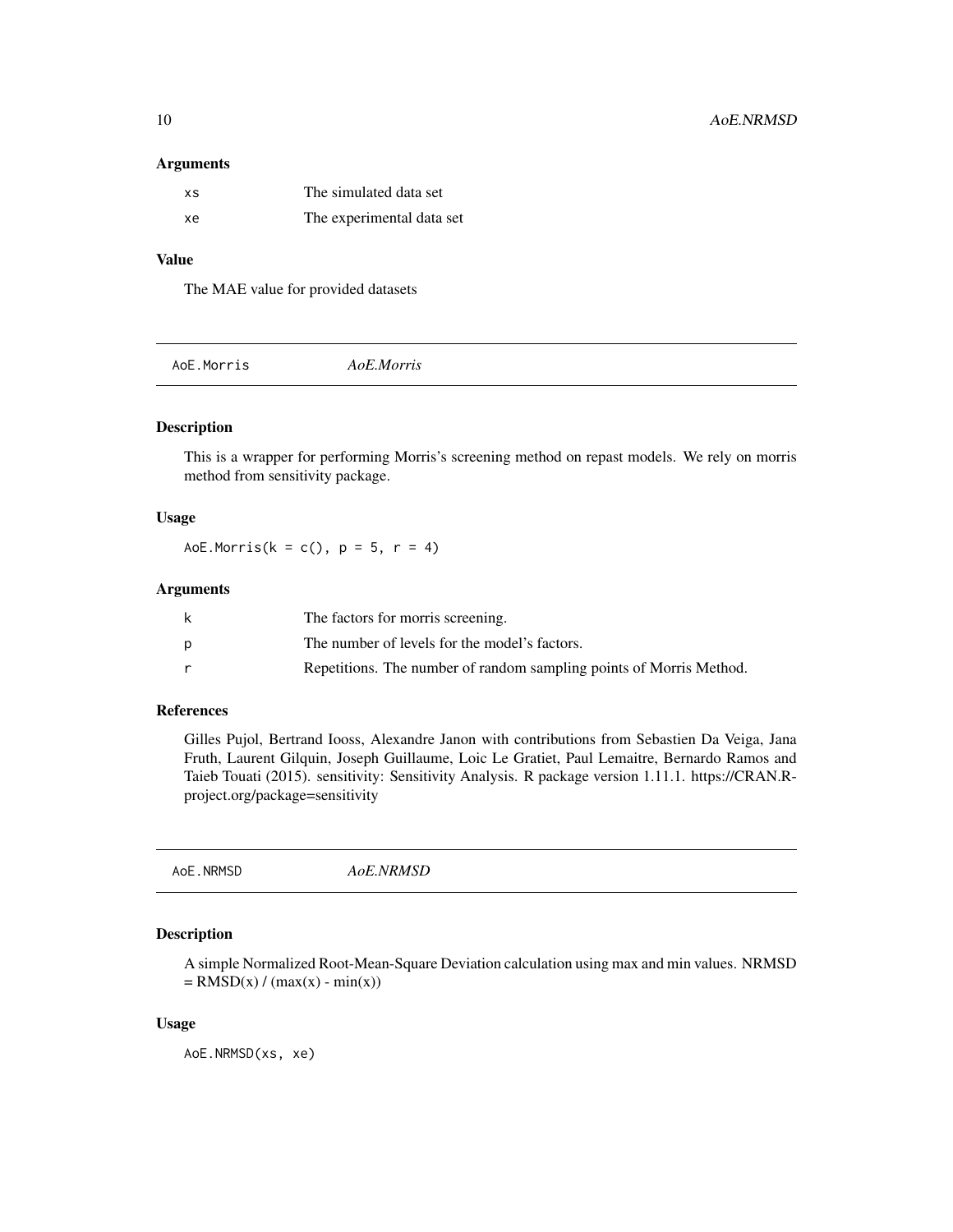### <span id="page-10-0"></span>Arguments

| хs | The simulated data set    |
|----|---------------------------|
| xe | The experimental data set |

### Value

The NRRMSD value for provided datasets

AoE.RandomSampling *AoE.RandomSampling experiment desing generator*

# Description

Generate a Simple Random Sampling experiment design matrix.

#### Usage

```
AoE.RandomSampling(n = 10, factors = c())
```
### Arguments

| n       | The number of samples                          |
|---------|------------------------------------------------|
| factors | The model's parameters which will be evaluated |

# Value

The random sampling design matrix

# Examples

```
## Not run:
f<- AddFactor(name="cyclePoint",min=40,max=90)
 f<- AddFactor(factors=f, name="conjugationCost",min=1,max=80)
 d<- AoE.RandomSampling(2,f)
## End(Not run)
```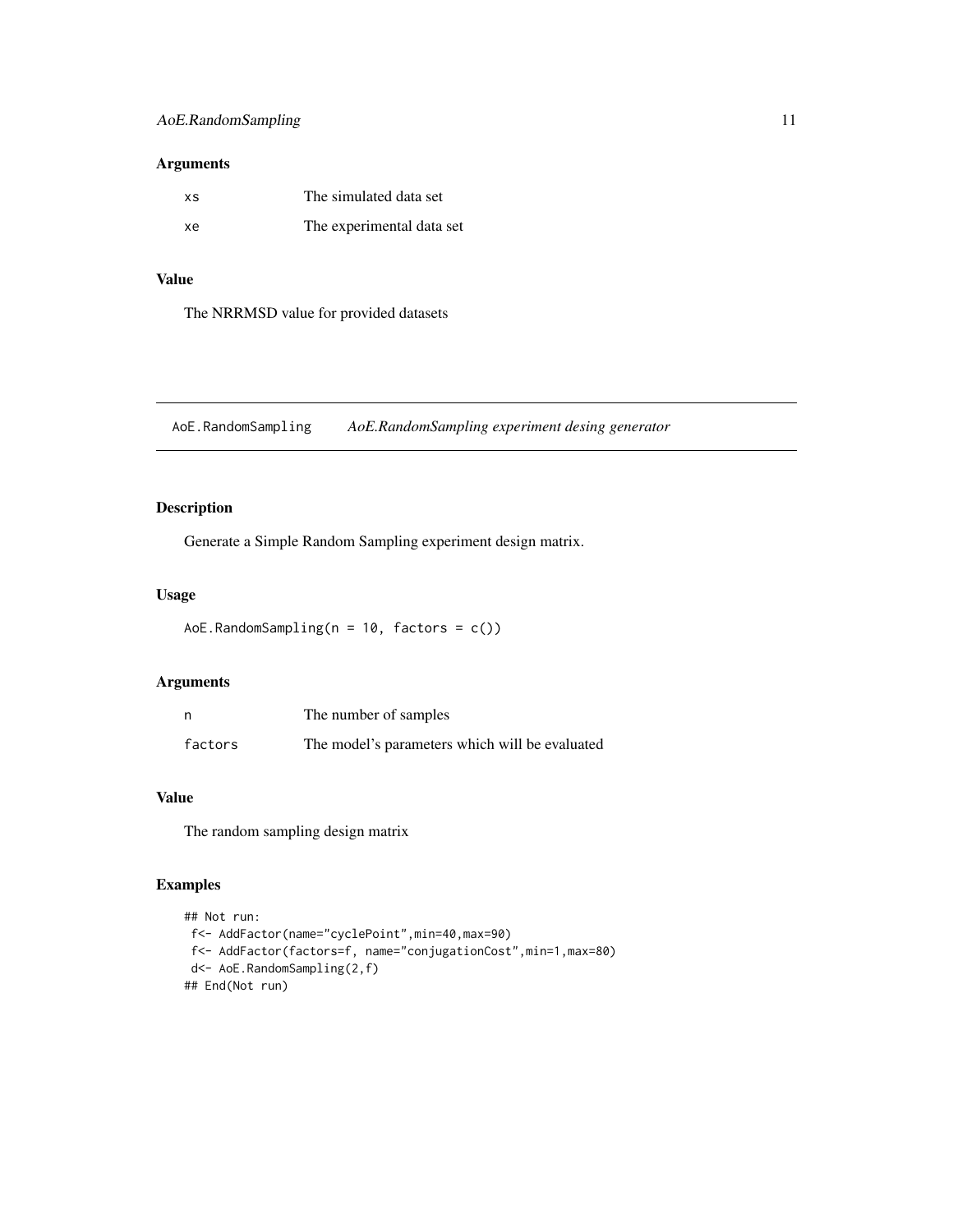<span id="page-11-0"></span>AoE.RMSD *AoE.RMSD*

#### Description

A simple Root-Mean-Square Deviation calculation.

### Usage

AoE.RMSD(xs, xe)

### Arguments

| XS | The simulated data set    |
|----|---------------------------|
| xe | The experimental data set |

### Value

The RMSD value for provided datasets

| AoE.Sobol<br>AoE.Sobol |  |  |  |  |  |  |  |  |  |  |  |  |  |
|------------------------|--|--|--|--|--|--|--|--|--|--|--|--|--|
|------------------------|--|--|--|--|--|--|--|--|--|--|--|--|--|

### Description

This is a wrapper for performing Global Sensitivity Analysis using the Sobol Method provided by sensitivity package.

### Usage

AoE.Sobol( $n = 100$ , factors = c(),  $o = 2$ ,  $nb = 100$ , fun.doe = AoE.LatinHypercube, fun.sobol = sobolmartinez)

#### Arguments

|           | The number of samples                             |
|-----------|---------------------------------------------------|
| factors   | The model's parameters which will be evaluated    |
|           | Maximum order in the ANOVA decomposition          |
| nb        | Number of bootstrap replicates                    |
| fun.doe   | The sampling function to be used for sobol method |
| fun.sobol | The sobol implementation                          |

### Details

This function is not intended to be used directly from user programs.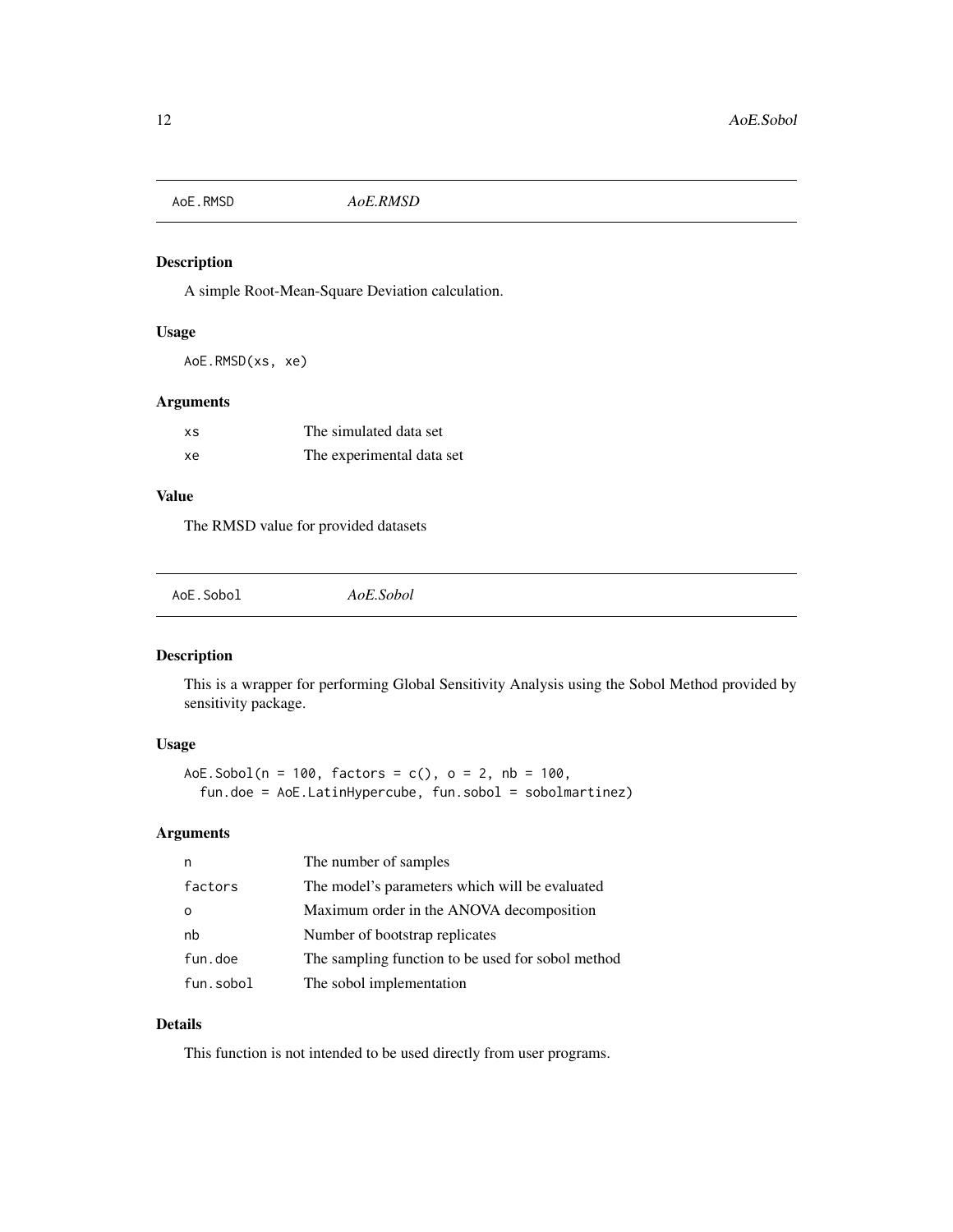### <span id="page-12-0"></span>AoE.Stability 13

### References

Gilles Pujol, Bertrand Iooss, Alexandre Janon with contributions from Sebastien Da Veiga, Jana Fruth, Laurent Gilquin, Joseph Guillaume, Loic Le Gratiet, Paul Lemaitre, Bernardo Ramos and Taieb Touati (2015). sensitivity: Sensitivity Analysis. R package version 1.11.1. https://CRAN.Rproject.org/package=sensitivity

AoE.Stability *AoE.Stability*

#### Description

This function verifies the stability of CoV for all columns given by parameter keys or all dataset columns if keys is empty.

#### Usage

```
AoE.Stability(dataset, keys = c())
```
#### Arguments

| dataset | A model output dataset |
|---------|------------------------|
| keys    | A list of column names |

#### Value

A data frame with Coefficient of variations

ApplyFactorRange *Corrects the LHS design matrix*

### Description

Correct the LHS sampling matrix for a specific range applying the lambda function. The default value of 'lambda' is 'qunif'.

#### Usage

```
ApplyFactorRange(design, factors)
```
#### Arguments

| design  | The LHS design matrix     |
|---------|---------------------------|
| factors | THe collection of factors |

# Value

The corrected design matrix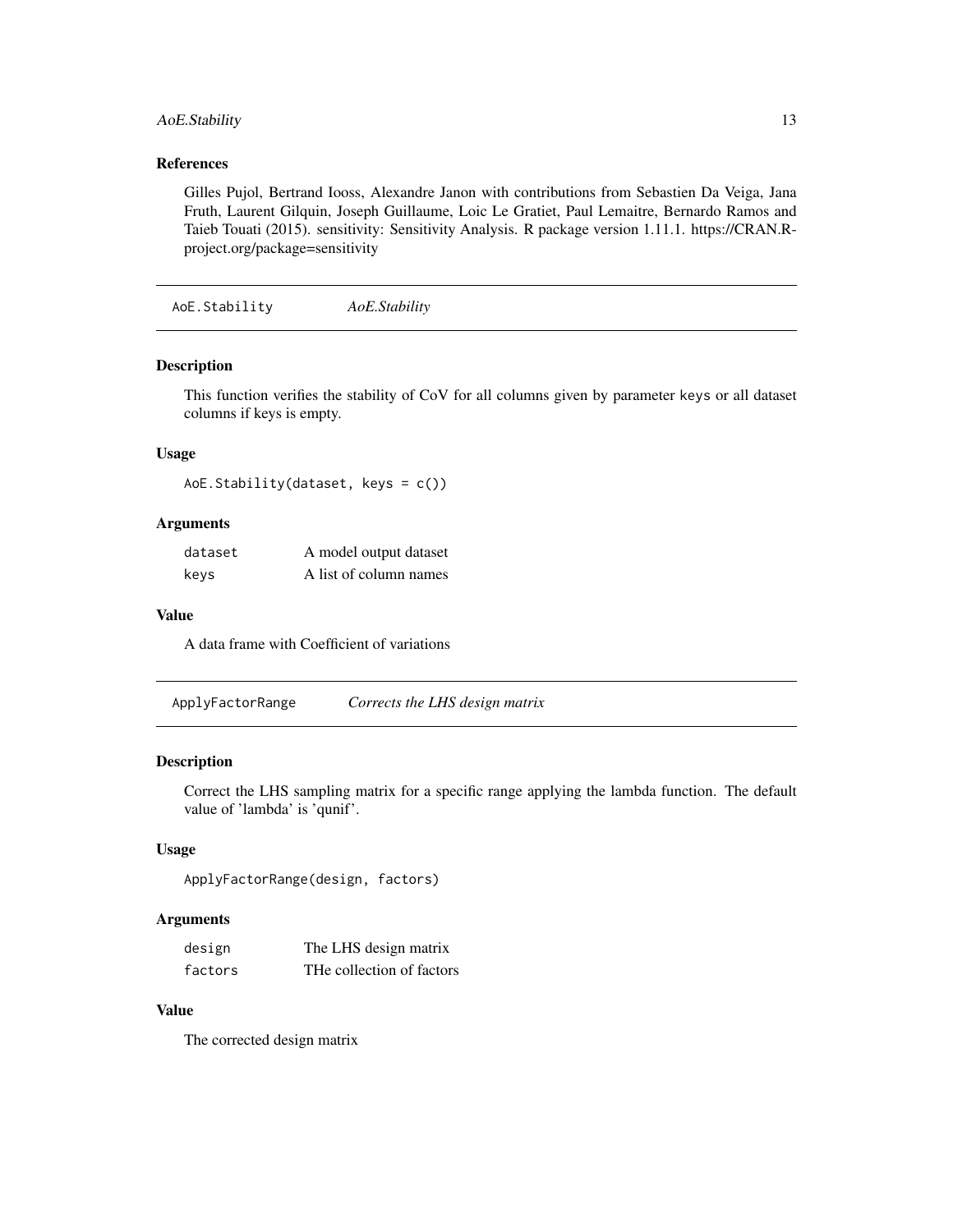<span id="page-13-0"></span>BuildParameterSet *Builds the simulation parameter set*

#### Description

Merges the design matrix with parameters which will be keep fixed along simulation runs.

### Usage

```
BuildParameterSet(design, parameters)
```
#### Arguments

| design     | The experimental desing matrix for at least one factor |
|------------|--------------------------------------------------------|
| parameters | All parameters of the repast model.                    |

#### Value

A data frame holding all parameters required for running the model

#### Examples

```
## Not run:
  modeldir<- "c:/usr/models/BactoSim(HaldaneEngine-1.0)"
  e<- Model(modeldir=modeldir,dataset="ds::Output")
  Load(e)
  f<- AddFactor(name="cyclePoint",min=40,max=90)
  p<- GetSimulationParameters(e)
  d<- AoE.LatinHypercube(factors=f)
  p1<- BuildParameterSet(d,p)
## End(Not run)
```
Calibration.GetMemberKeys *Calibration.GetMemberKeys*

### Description

Gets the list of keys (the factor names)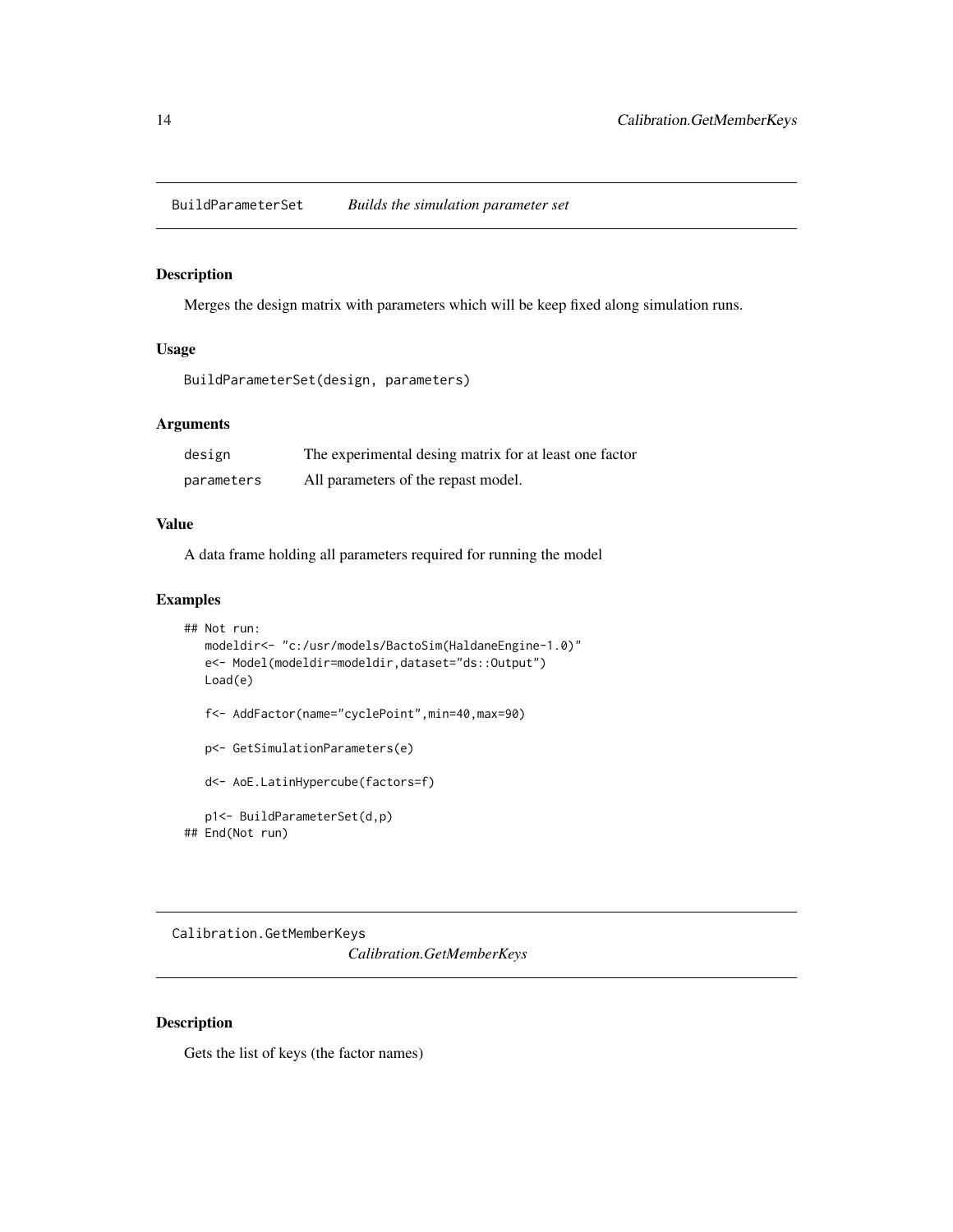#### <span id="page-14-0"></span>Calibration.GetMemberList 15

# Usage

Calibration.GetMemberKeys(obj)

# Arguments

obj An instance of the object returned by Easy methods

# Value

The collection of keys

Calibration.GetMemberList

*Calibration.GetMemberList*

# Description

Gets the member list value

#### Usage

Calibration.GetMemberList(obj, key, name)

# Arguments

| obi  | An instance of the object returned by Easy methods |
|------|----------------------------------------------------|
| kev  | The key value                                      |
| name | The column name                                    |

# Value

The member list

check.integration *check.integration*

# Description

Check if the integration jar library is correctelly installed in the model lib directory

### Usage

check.integration(modelpath)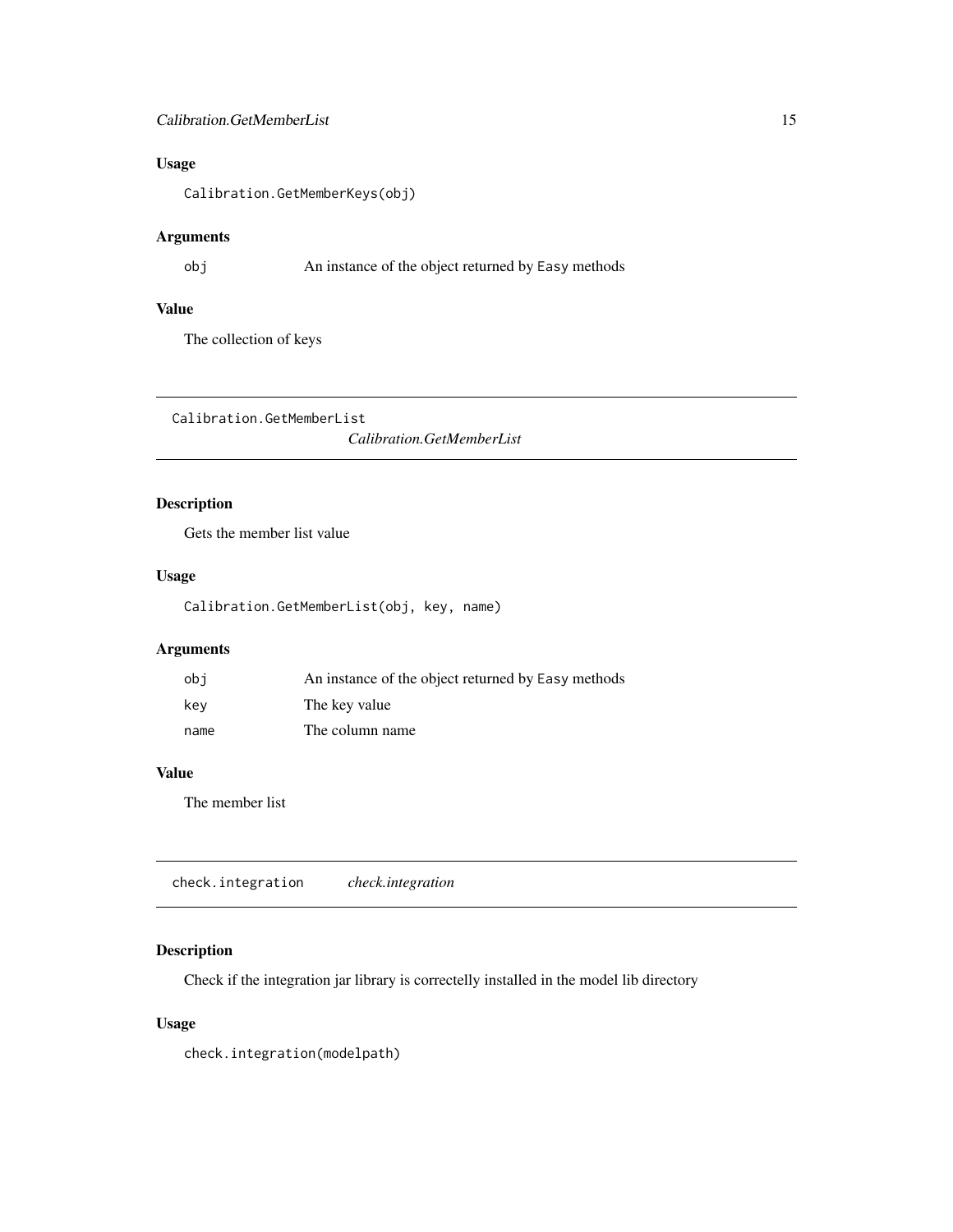#### <span id="page-15-0"></span>Arguments

modelpath The path where model is installed

### Value

TRUE if the integration code is correctelly deployed

check.scenario *check.scenario*

### Description

Check if the scenario.xml is configured with the rrepast itegration code

# Usage

```
check.scenario(modelpath)
```
#### Arguments

modelpath The path where model is installed

#### Value

TRUE if scenario is properly configured

ClearResults *Clear the results data.frame*

### Description

This function is called automatically every time Run method is called.

#### Usage

ClearResults()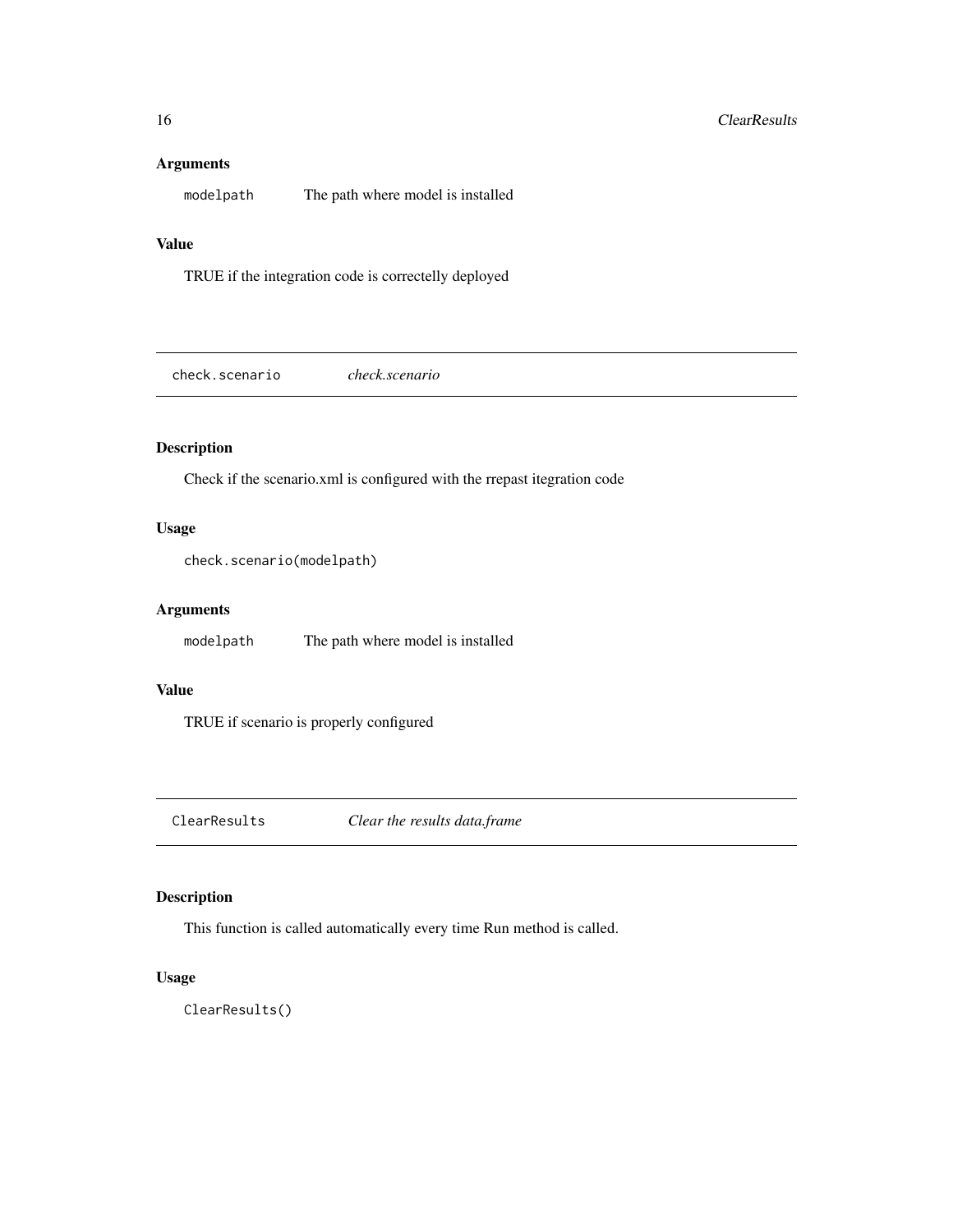<span id="page-16-0"></span>col.sum *col.sum*

# Description

Sum all columns but one (pset) of a data frame

### Usage

 $col.sum(d, skip = c())$ 

# Arguments

|      | The data frame                                      |
|------|-----------------------------------------------------|
| skip | The columns which should not be included in the sum |

# Value

The original data frame with a new column (sum) holding the sum

| config.check | config.check |  |
|--------------|--------------|--|
|              |              |  |

### Description

Verify if the installed model is correctelly configurated.

### Usage

```
config.check(modelpath)
```
# Arguments

modelpath The path where model is installed

#### Value

TRUE when all requisites are met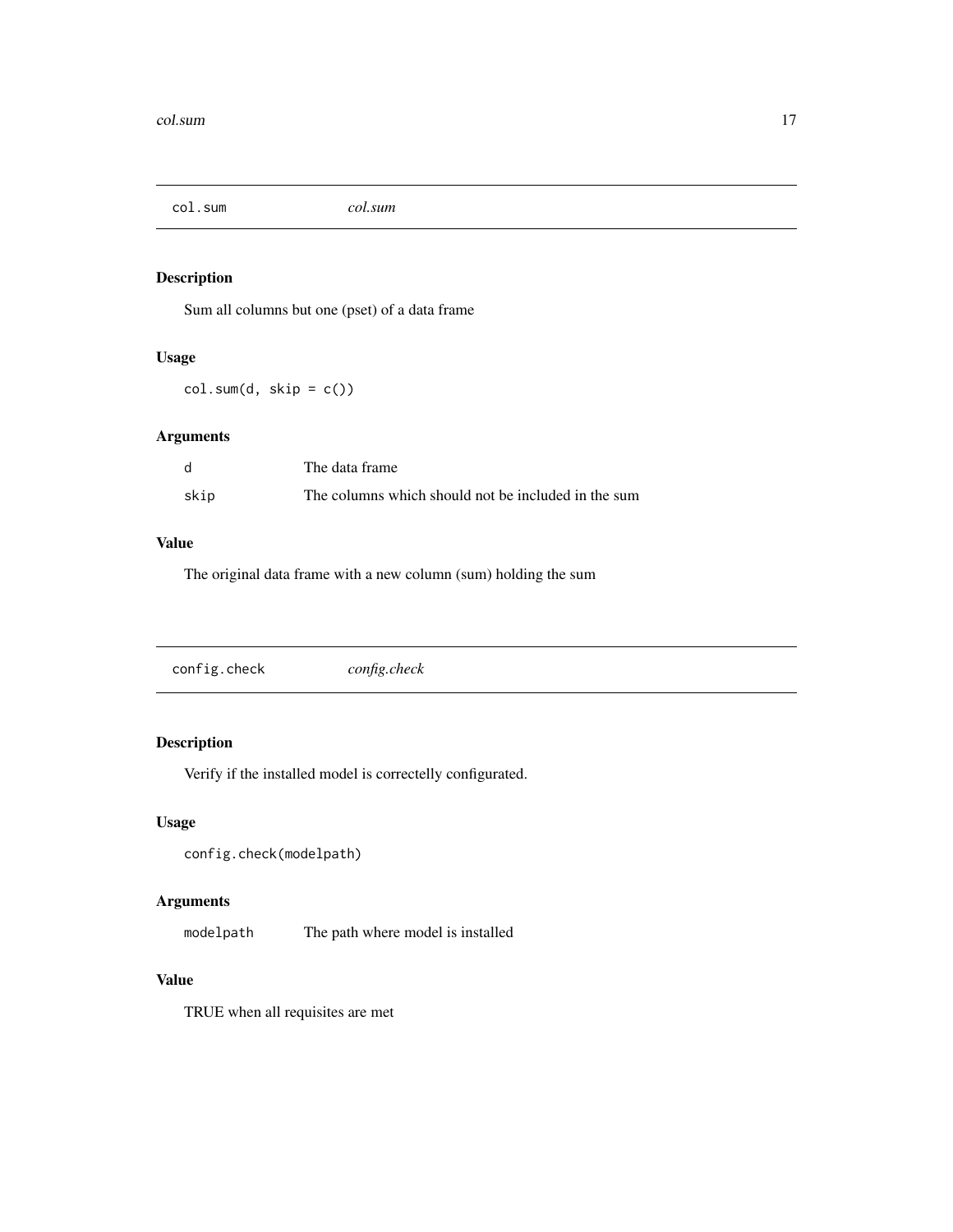<span id="page-17-0"></span>config.copylib *config.copylib*

### Description

Install or uninstall the integration jar file. This function manages the installation process of required jars to the model lib dir.

### Usage

config.copylib(modelpath, uninstall = FALSE)

# Arguments

| modelpath | The path where model is installed |
|-----------|-----------------------------------|
| uninstall | If TRUE uninstall integration jar |

# Value

TRUE if install operation succed

| config.scenario<br>config.scenario |  |
|------------------------------------|--|
|------------------------------------|--|

### Description

Add the integration library to the model's configuration

#### Usage

```
config.scenario(modelpath, uninstall = FALSE)
```
### Arguments

| modelpath | The path where model is installed          |
|-----------|--------------------------------------------|
| uninstall | If TRUE restore original scenario.xml file |

# Value

A logical TRUE if the model's scenario file has been modified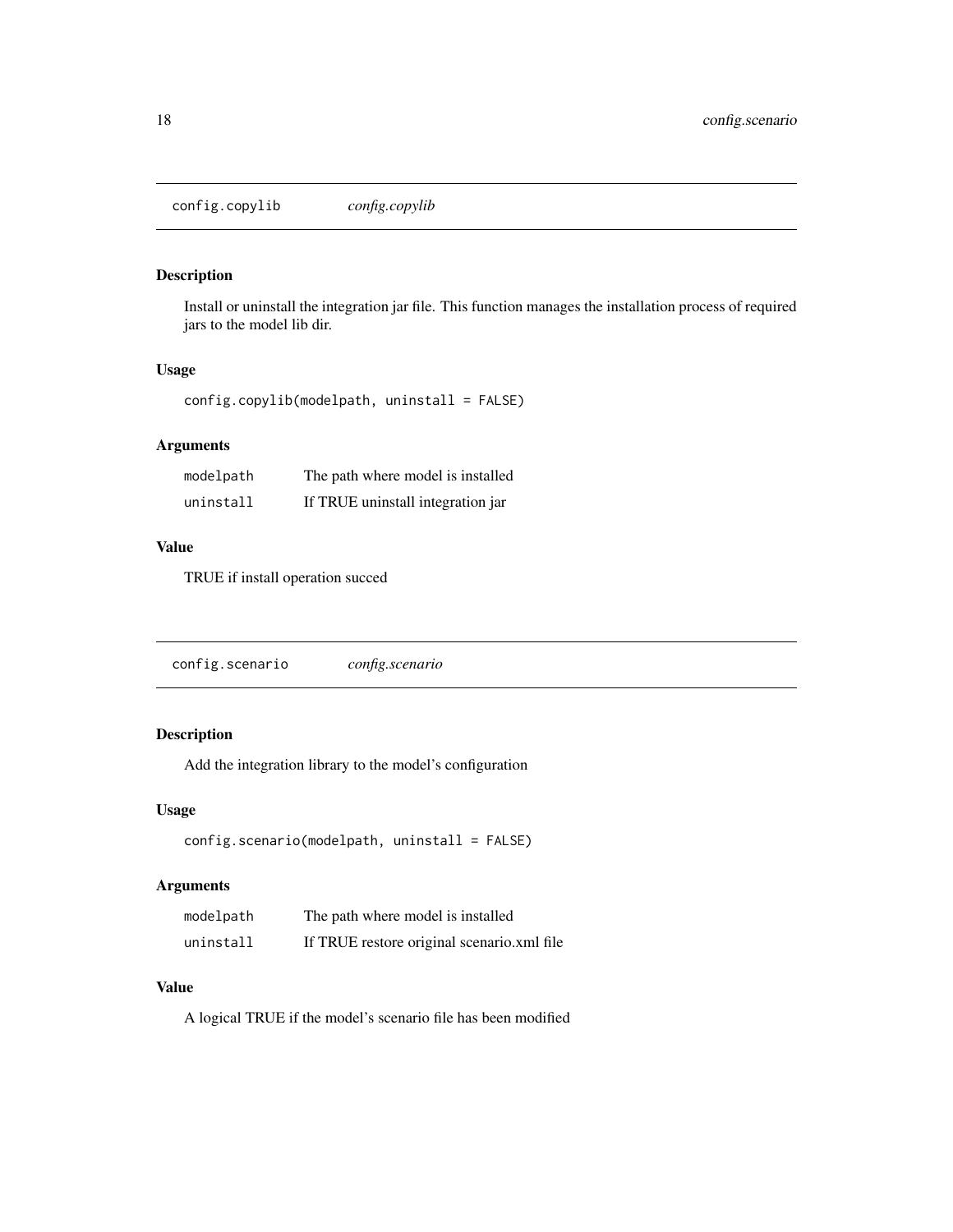### <span id="page-18-0"></span>Description

A simple function to make a directory to save the model's data.

#### Usage

```
createOutputDir()
```
### Details

Create the, if required, the directory to save the output data generate by the model. It is intended for internal use.

df2matrix *df2matrix*

### Description

This function converts data frames to matrix data type.

### Usage

 $df2matrix(d, n = c())$ 

#### Arguments

| The data frame                                                    |
|-------------------------------------------------------------------|
| The column names to be converted. Null for all data frame columns |

#### Value

The data frame converted to a matrix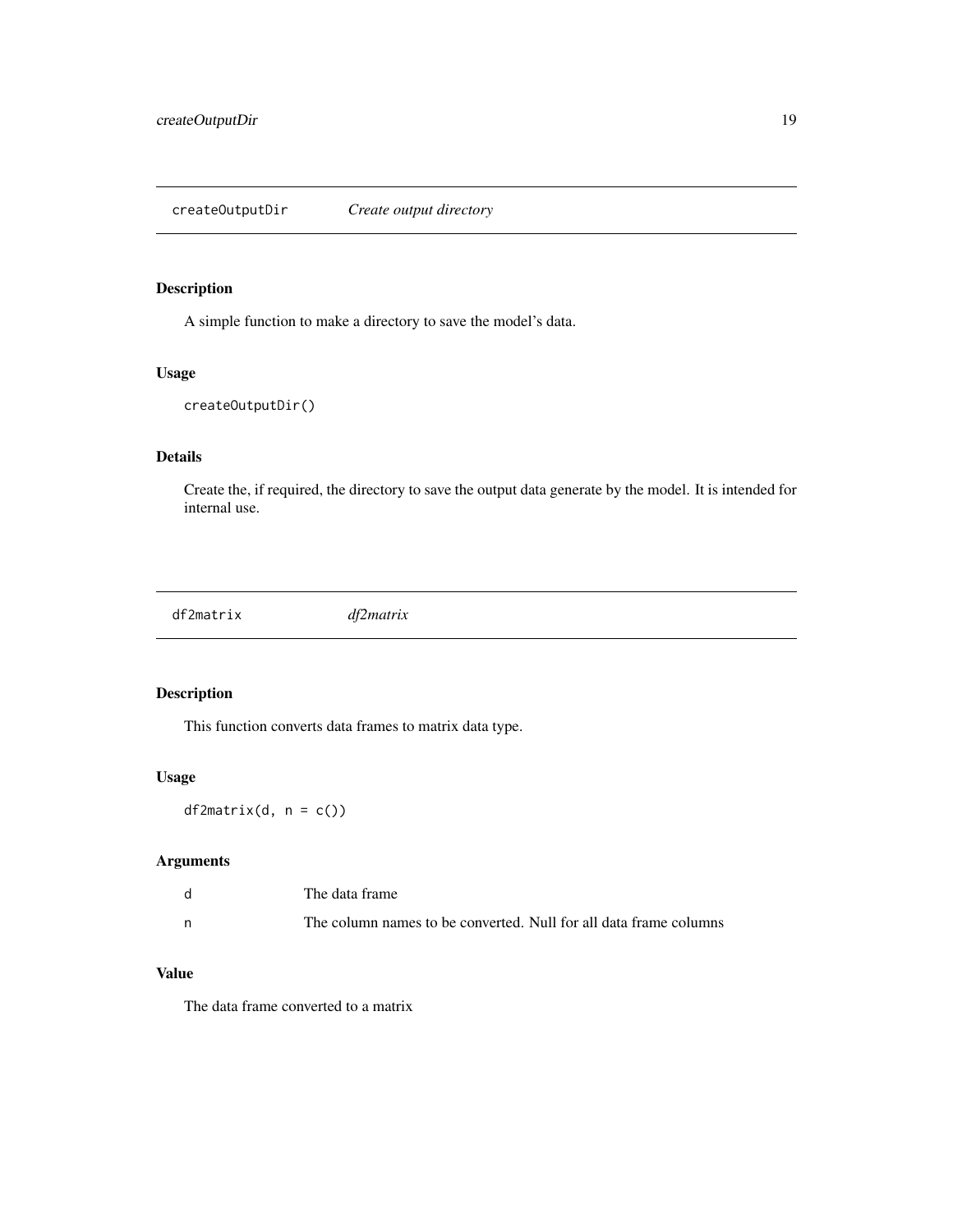<span id="page-19-0"></span>dffilterby *dffilterby*

# Description

Selects a subset of a data frame, filtering by column values.

# Usage

```
dffilterby(d, key, values = c())
```
### Arguments

| d      | The data frame holding data to be filtered           |
|--------|------------------------------------------------------|
| kev    | The column name for selection valuas                 |
| values | The collection of values used to filter the data set |

### Value

The filtered data set

# Description

Round all numeric columns of a data frame

# Usage

dfround(d, p)

# Arguments

| d | The data frame                           |
|---|------------------------------------------|
| D | The number of decimal digits to be keept |

### Value

A data frame with rounded columns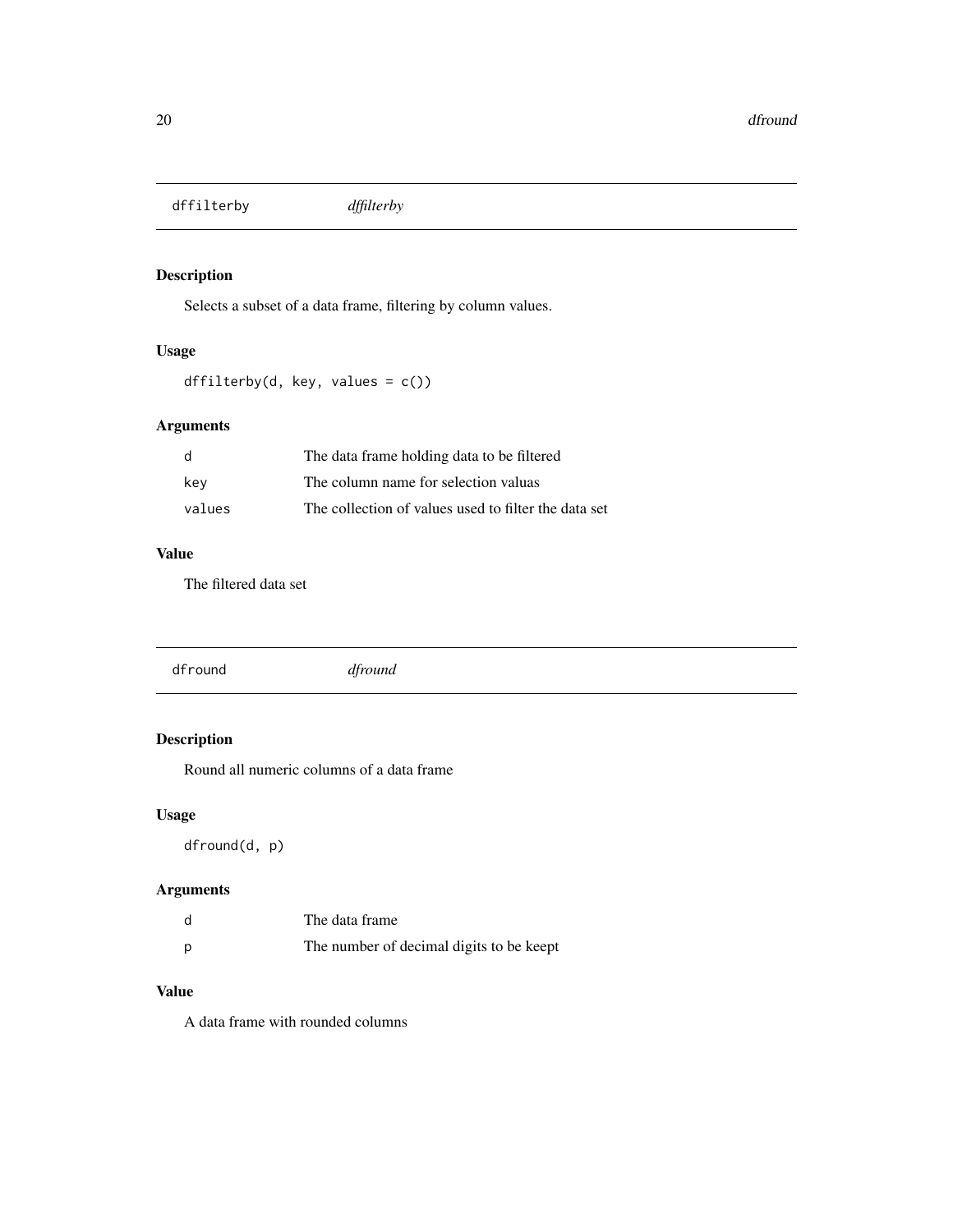<span id="page-20-0"></span>

#### Description

Sum data frame columns but tho

#### Usage

 $dfsumcol(d, 1st = c(), invert = FALSE)$ 

#### Arguments

| d      | The data frame                                  |
|--------|-------------------------------------------------|
| lst    | Skip columns included. Sum columns NOT included |
| invert | Sum only the columns included in 1st            |

#### Value

The original data frame with a new column (sum) holding the sum

Easy.Calibration *Easy.Calibration*

#### Description

Search for the best set of parameters trying to minimize the calibration function provided by the user. The function has to operational models, the first based on the experimental setup where all parameters are defined a priori and the second using optimization techniques. Currently the only supported optimization technique is the particle swarm optimization.

#### Usage

```
Easy.Calibration(m.dir, m.ds, m.time = 300, parameters, exp.n = 100,
 exp.r = 1, smax = 4, design = "lhs", FUN, default = NULL)
```
#### Arguments

| m.dir      | The installation directory of some repast model |
|------------|-------------------------------------------------|
| m.ds       | The name of any model aggregate dataset         |
| m.time     | The total simulated time.                       |
| parameters | The input factors                               |
| exp.n      | The experiment sample size                      |
| exp.r      | The number of experiment replications           |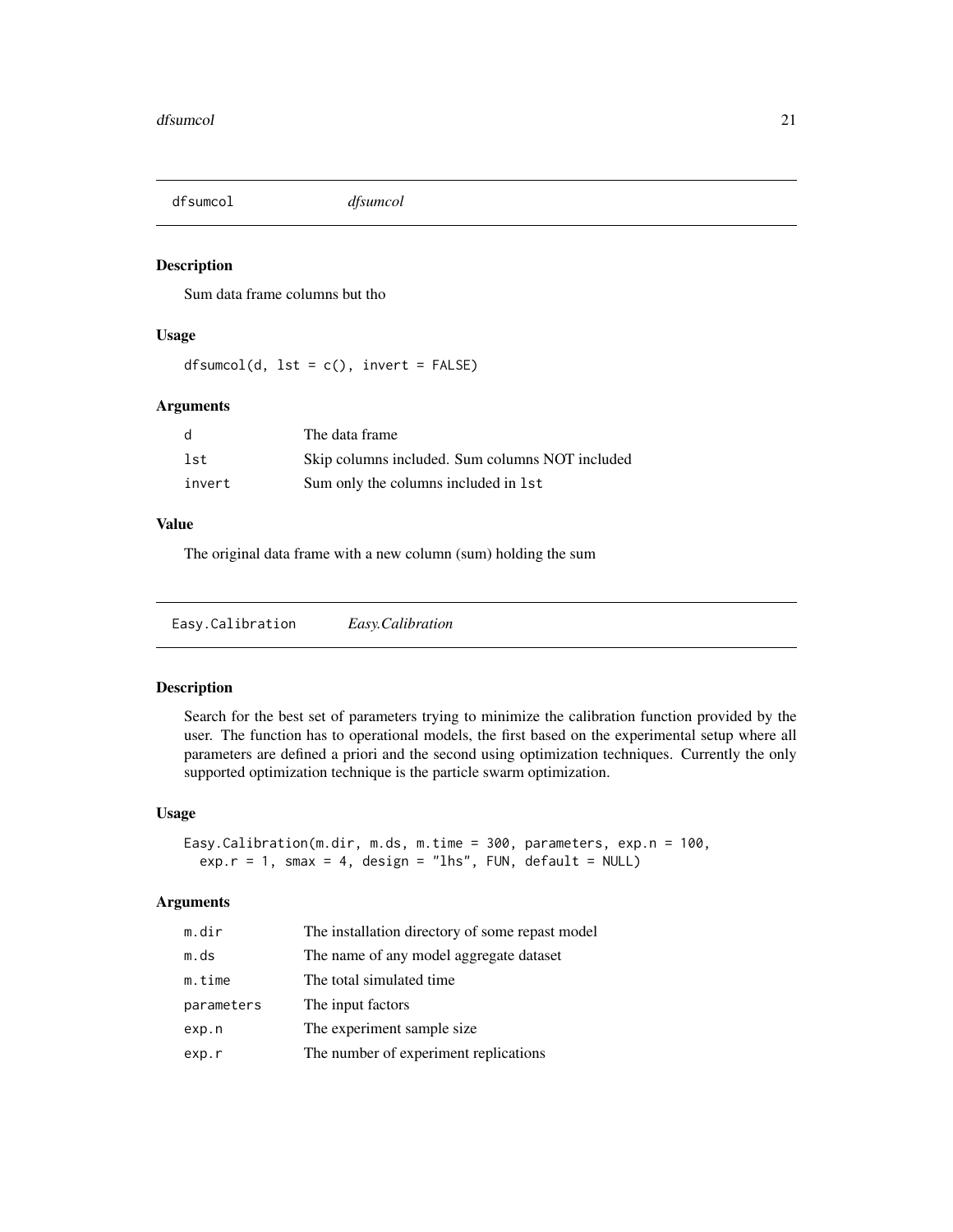<span id="page-21-0"></span>

| smax    | The number of solutions to be generated                                   |
|---------|---------------------------------------------------------------------------|
| design  | The sampling scheme ["lhs" "mcs" "ffs"]                                   |
| FUN     | The objective or cost function. A function defined over the model output. |
| default | The alternative values for parameters which should be kept fixed          |

#### Value

A list with holding experiment, object and charts

### Examples

```
## Not run:
my.cost<- function(params, results) {
  criteria<- c()
  Rate<- AoE.RMSD(results$X.Simulated,results$X.Experimental)
  G<- AoE.RMSD(results$G.T.,52)
  total<- Rate + G
  criteria<- cbind(total,Rate,G)
  return(criteria)
}
Easy.Setup("/models/BactoSim")
v<- Easy.Calibration("/models/BactoSim","ds::Output",360,
                       f,exp.n = 1000, exp.r=1, smax=4,
                       design="mcs", my.cost)
```
## End(Not run)

Easy.getChart *Easy.getChart*

# Description

Returns the chart instance

#### Usage

```
Easy.getChart(obj, key)
```
### Arguments

| obi | A reference to the output of Easy. Stability |
|-----|----------------------------------------------|
| key | The param name                               |

### Value

The plot instance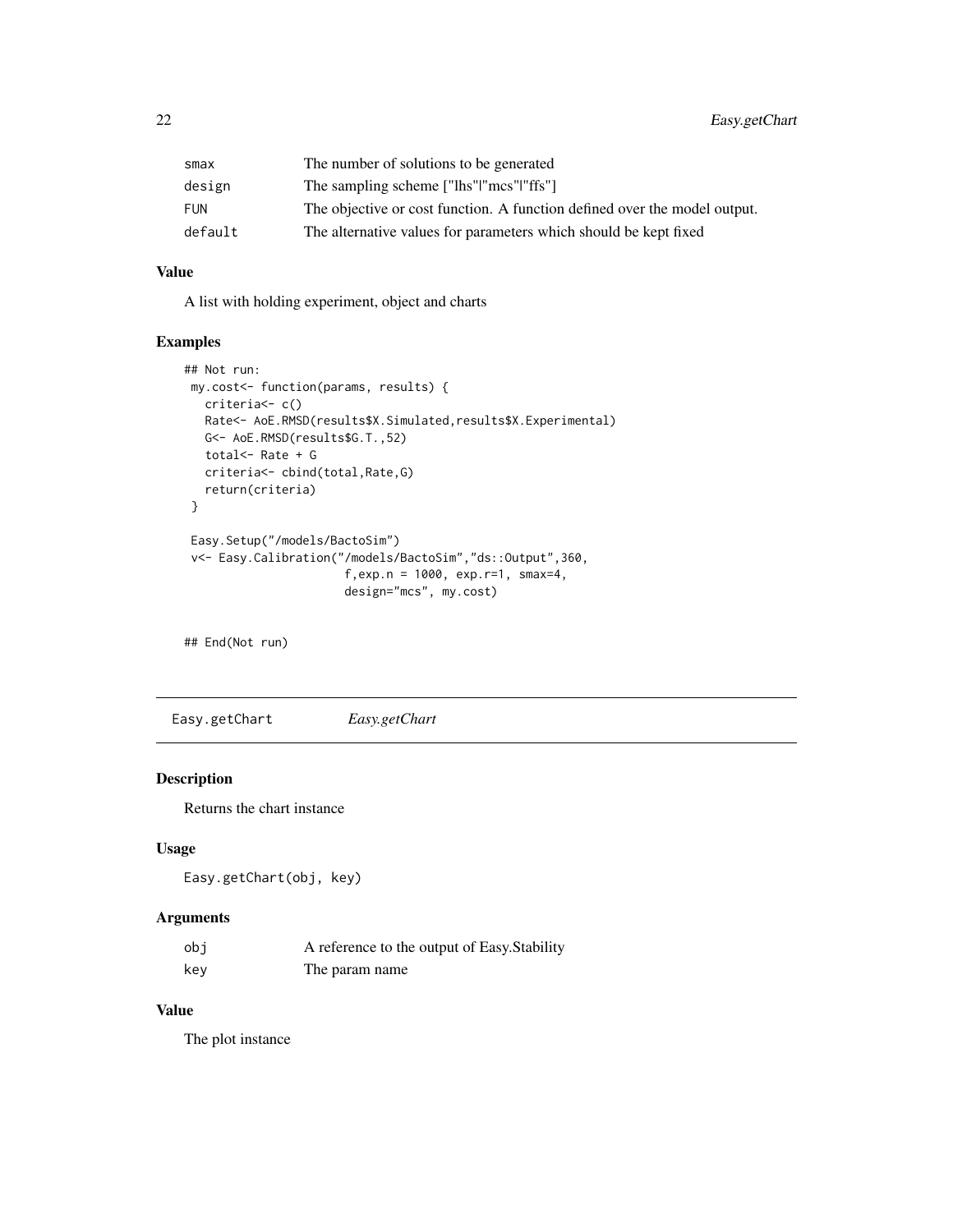<span id="page-22-0"></span>Easy.getPlot *Easy.getPlot*

### Description

Returns the chart instance

### Usage

Easy.getPlot(obj, c, key)

# Arguments

| obi | A reference to the output of an "Easy" API method |
|-----|---------------------------------------------------|
| C   | The output name                                   |
| kev | The param name                                    |

# Value

The plot instance

| Easy.Morris | Easy API for Morris's screening method |  |
|-------------|----------------------------------------|--|
|             |                                        |  |

# Description

This function wraps all calls to perform Morris method.

# Usage

```
Easy.Morris(m.dir, m.ds, m.time = 300, parameters, mo.p, mo.r, exp.r,
 FUN, default = NULL)
```
### Arguments

| m.dir      | The installation directory of some repast model                           |
|------------|---------------------------------------------------------------------------|
| m.ds       | The name of any model aggregate dataset                                   |
| m.time     | The total simulated time.                                                 |
| parameters | The factors for morris screening.                                         |
| mo.p       | The number of levels for the model's factors.                             |
| mo.r       | Repetitions. The number of random sampling points of Morris Method.       |
| exp.r      | The number of experiment replications                                     |
| <b>FUN</b> | The objective or cost function. A function defined over the model output. |
| default    | The alternative values for parameters which should be kept fixed          |
|            |                                                                           |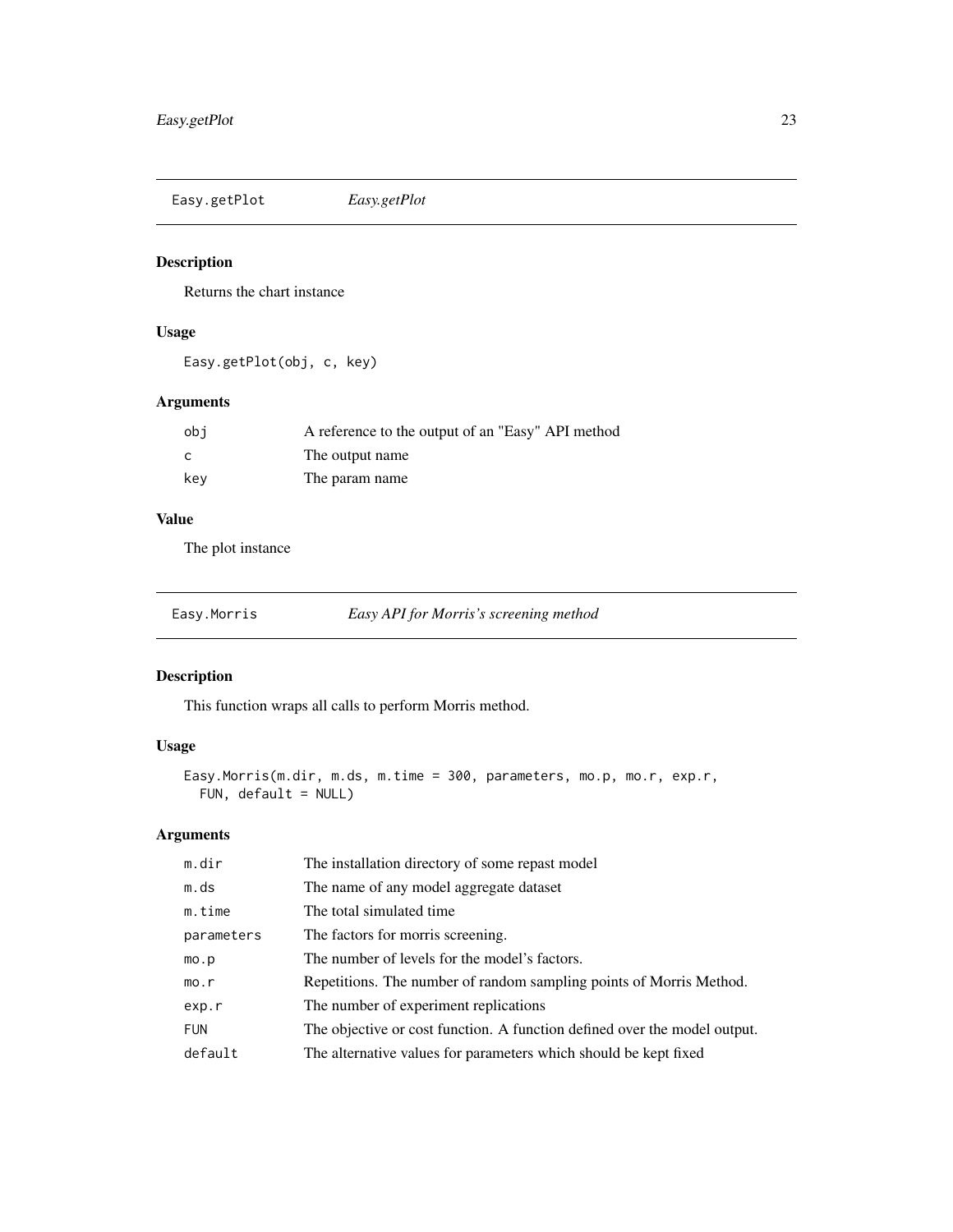# <span id="page-23-0"></span>Value

A list with holding experimnt, object and charts

# Easy.Run *Easy API for running a model*

#### Description

This function provides a simple wrapper for performing a single or replicated model execution with a single set of parameters.

#### Usage

Easy.Run(m.dir, m.ds, m.time =  $300$ , r = 1, default = NULL)

### Arguments

| m.dir   | The installation directory of some repast model         |
|---------|---------------------------------------------------------|
| m.ds    | The name of any model aggregate dataset                 |
| m.time  | The total simulated time.                               |
|         | The number of replications.                             |
| default | The alternative values for the default model parameters |
|         |                                                         |

Easy.RunExperiment *Easy API for Runnning Experiments*

### Description

This function provides a simple wrapper for performing experimental setups using a design matrix

# Usage

```
Easy.RunExperiment(m.dir, m.ds, m.time = 300, r = 1, design, FUN,
  default = NULL)
```
#### Arguments

| m.dir      | The installation directory of some repast model                           |
|------------|---------------------------------------------------------------------------|
| m.ds       | The name of any model aggregate dataset                                   |
| m.time     | The total simulated time.                                                 |
| r          | The number of replications.                                               |
| design     | The design matrix holding parameter sampling                              |
| <b>FUN</b> | The objective or cost function. A function defined over the model output. |
| default    | The alternative values for parameters which should be kept fixed          |
|            |                                                                           |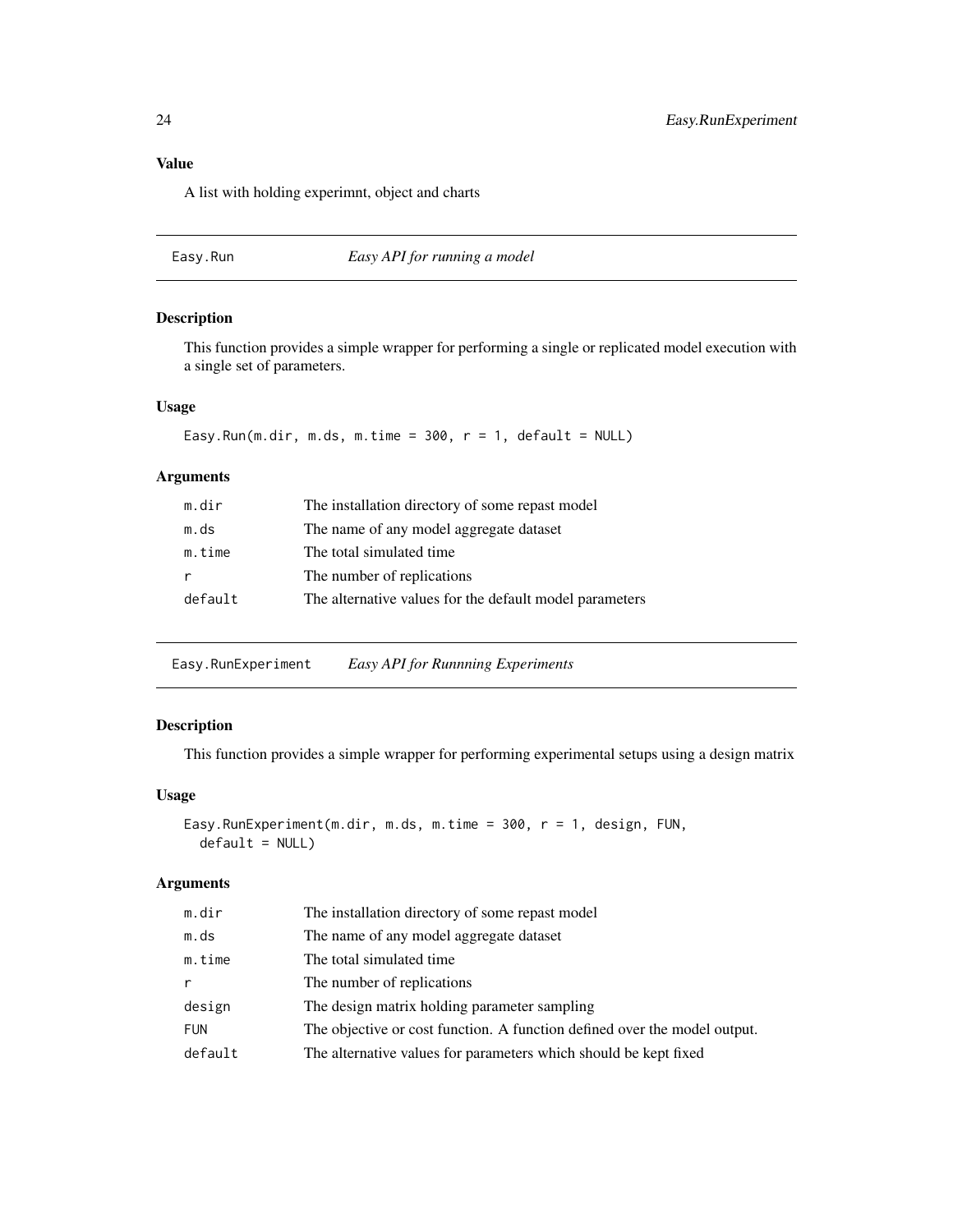### <span id="page-24-0"></span>Easy.Setup 25

# Value

The experiment results

```
Easy.Setup Easy.Setup
```
# Description

This function configures the deployment directory where logs and output dataset will be generated. By default the deployment directory will be created under the model installation directory. The output generated by the Repast model will be redirected to the SystemOut.log file.

#### Usage

```
Easy.Setup(model, multicore = FALSE, deployment = c())
```
#### Arguments

| model      | The base directory where Repast model is installed. |
|------------|-----------------------------------------------------|
| multicore  | Bolean flag indicating to use multiplecore.         |
| deployment | The directory to save the output and logs.          |

#### Details

If the deployment directory is empty the installation directory given by the parameter model is used instead as the base directory. The deployment directory is /rrepast-deployment/.

Easy.ShowModelParameters

*Easy.ShowModelParameters*

#### Description

Returns the list current model parameters

#### Usage

```
Easy.ShowModelParameters(v)
```
#### Arguments

v The installation directory of some repast model

#### Value

The model parameters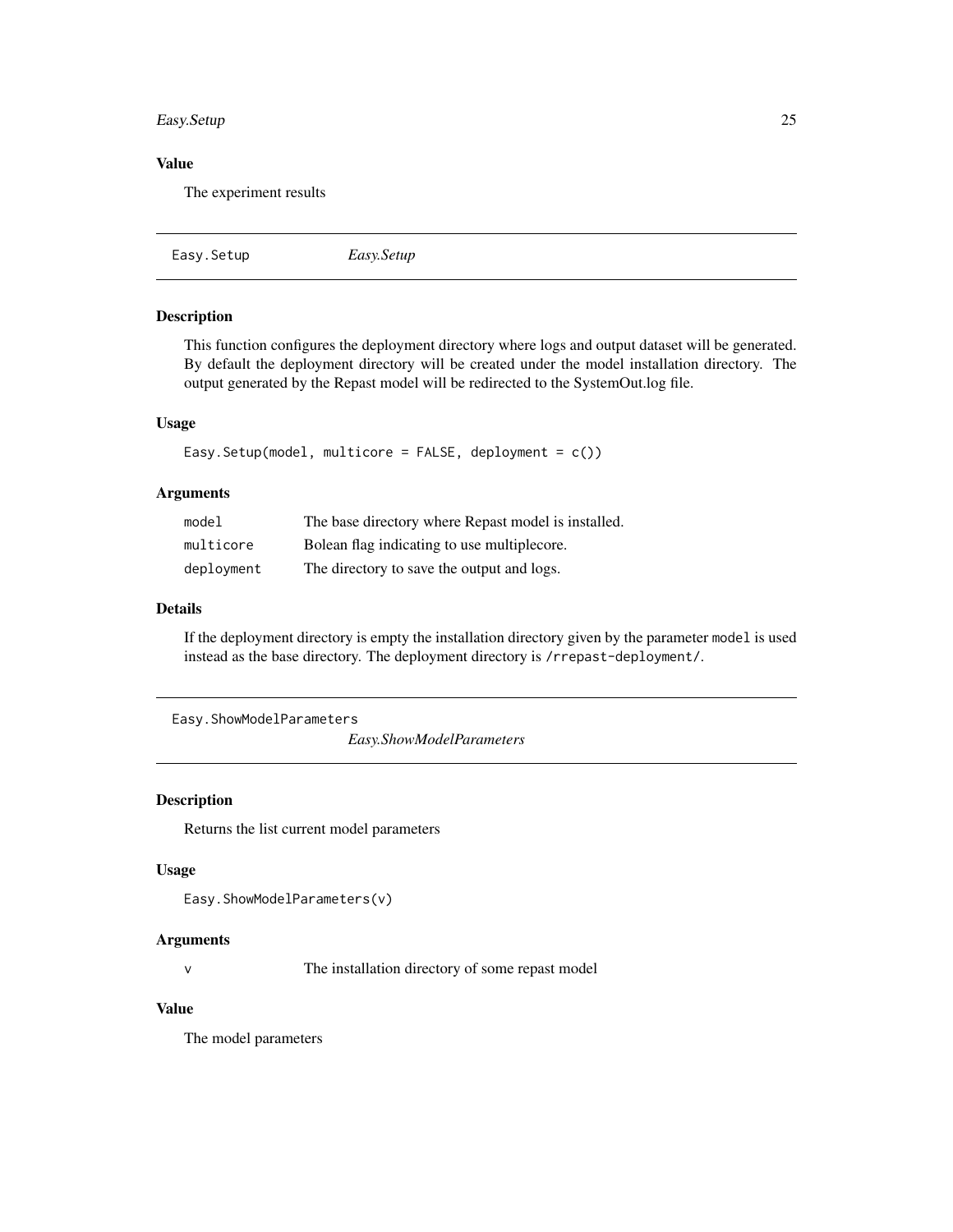<span id="page-25-0"></span>

### Description

This functions wraps all required calls to perform Sobol method for global sensitivity analysis.

#### Usage

```
Easy.Sobol(m.dir, m.ds, m.time = 300, parameters, exp.n = 500,
 bs.size = 200, exp.r = 1, FUN, default = NULL,
  fsobol = sobol2002, fsampl = AoE.LatinHypercube)
```
### Arguments

| m.dir      | The installation directory of some repast model                           |
|------------|---------------------------------------------------------------------------|
| m.ds       | The name of any model aggregate dataset                                   |
| m.time     | The total simulated time.                                                 |
| parameters | The input factors                                                         |
| exp.n      | The experiment sample size.                                               |
| bs.size    | The bootstrap sample size for sobol method                                |
| exp.r      | The number of experiment replications                                     |
| <b>FUN</b> | The objective or cost function. A function defined over the model output. |
| default    | The alternative values for parameters which should be kept fixed          |
| fsobol     | The alternative function for calculating sobol indices                    |
| fsampl     | The function for sampling data                                            |

#### Value

A list with holding experimnt, object and charts

# Description

This functions run model several times in order to determine how many experiment replications are required for model's output being stable (i.e. the convergence of standard deviation)

#### Usage

```
Easy.Stability(m.dir, m.ds, m.time = 300, parameters, samples = 1,
  tries = 100, vars = c(), FUN, default = NULL)
```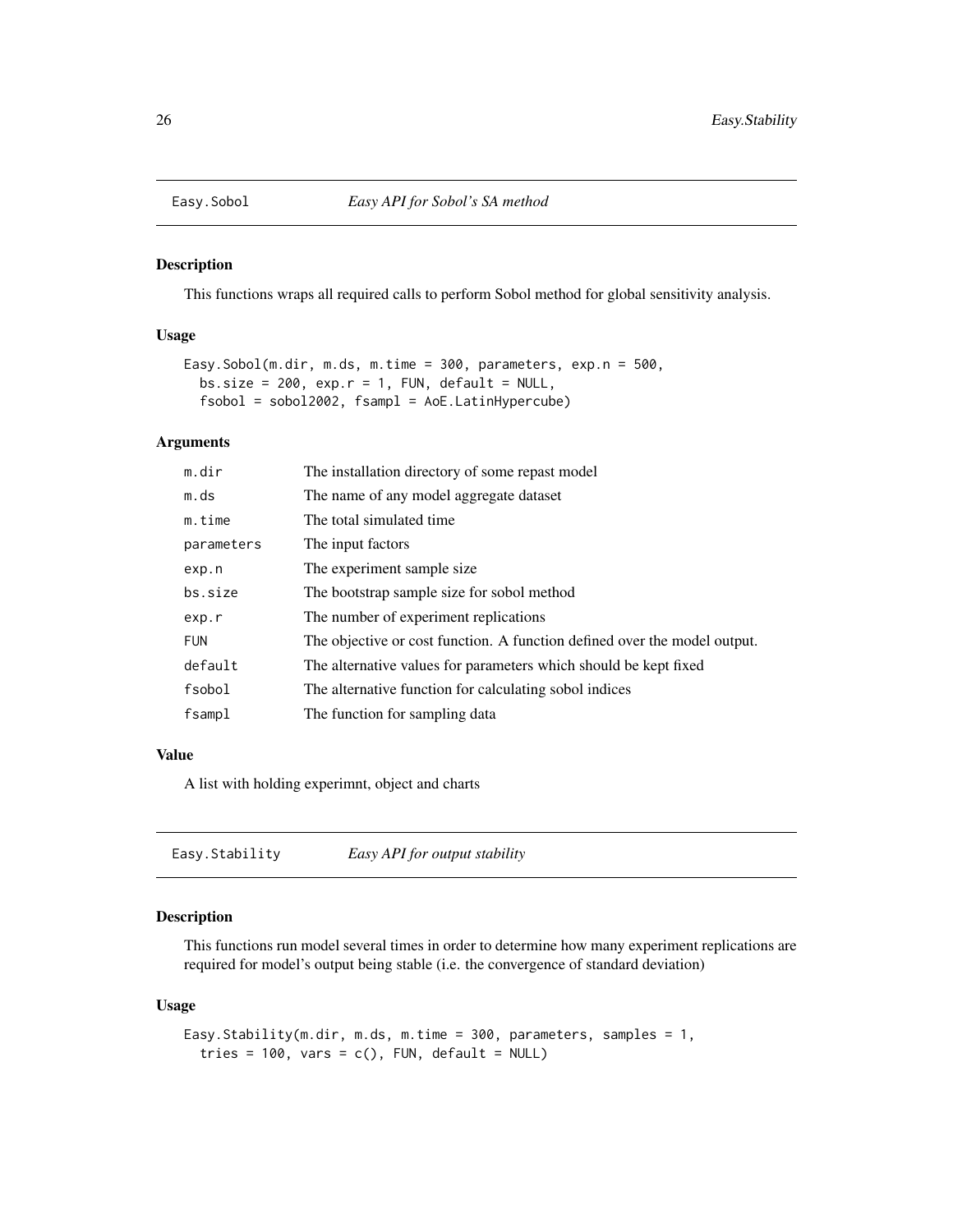#### <span id="page-26-0"></span>Engine 27

### Arguments

| m.dir      | The installation directory of some repast model                           |
|------------|---------------------------------------------------------------------------|
| m.ds       | The name of any model aggregate dataset                                   |
| m.time     | The total simulated time.                                                 |
| parameters | The factors or model's parameter list                                     |
| samples    | The number of factor samples.                                             |
| tries      | The number of experiment replications                                     |
| vars       | The model's output variables for compute CoV                              |
| <b>FUN</b> | The objective or cost function. A function defined over the model output. |
| default    | The alternative values for parameters which should be kept fixed          |

### Value

A list with holding experiment, object and charts

| Engine | $- \cdot \cdot$ |
|--------|-----------------|
|        |                 |

# Description

Creates an instance of Engine

### Usage

Engine()

# Details

This function creates an instance of Repast model wrapper class. Before invoking the function Engine, make sure that environment was correctly initialized.

#### Value

An onject instance of Engine class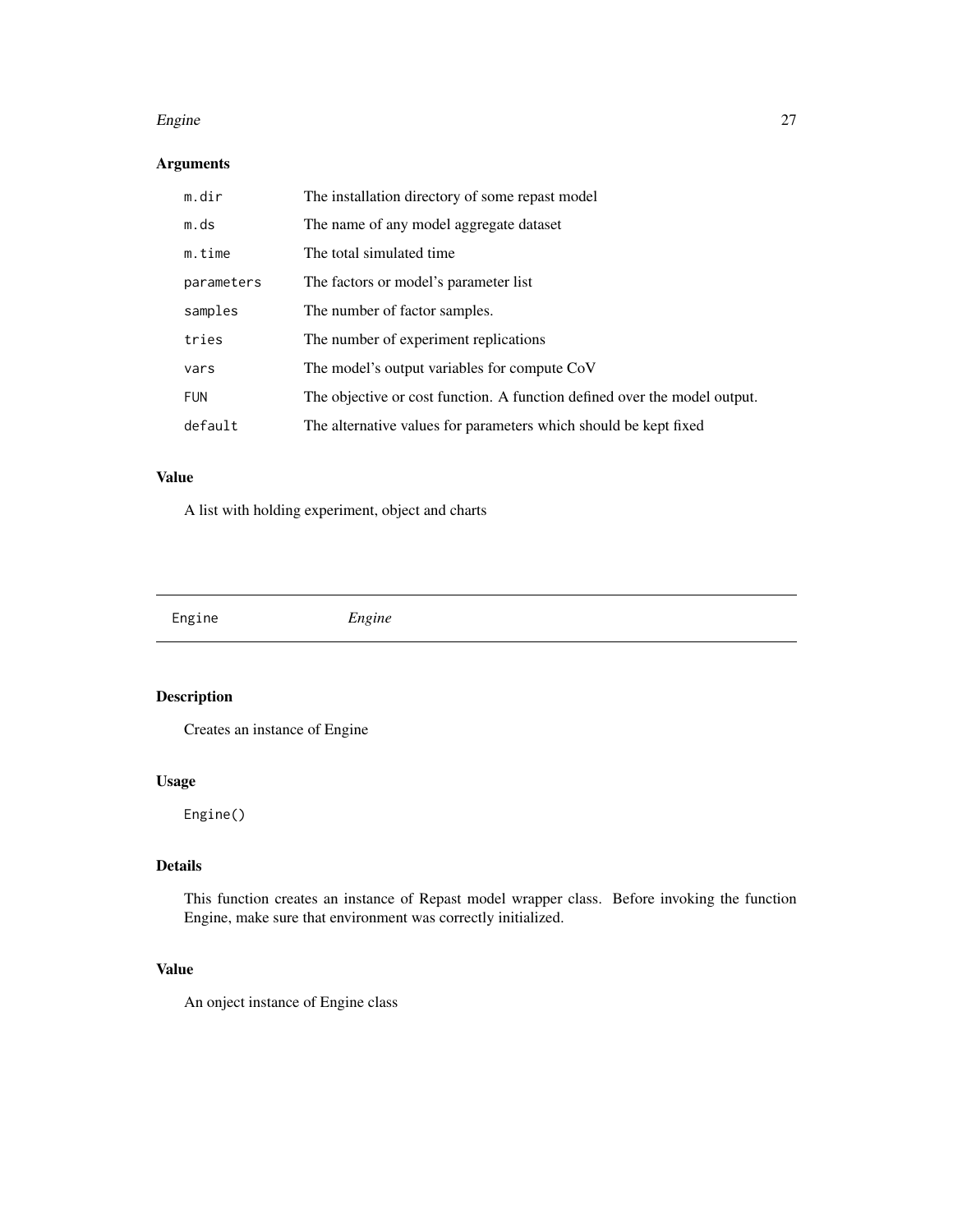<span id="page-27-0"></span>Engine.endAt *Engine.endAt*

#### Description

Configure the maximun simulated time for the current model run

### Usage

```
Engine.endAt(e, v)
```
#### Arguments

| e | An engine object instance       |
|---|---------------------------------|
|   | The number of Repast time ticks |

| Engine.Finish | Engine.Finish |  |
|---------------|---------------|--|
|---------------|---------------|--|

#### Description

Performs a cleanup on a engine instance.Finalize and destroy repast controller data.

#### Usage

Engine.Finish(e)

### Arguments

e An engine object instance

Engine.getId *Returns the model id*

#### Description

This function provides a wrapper to the method getId() from repast context. The id is basically a String with the currently instantiated model name.

### Usage

Engine.getId(e)

#### Arguments

e An engine object instance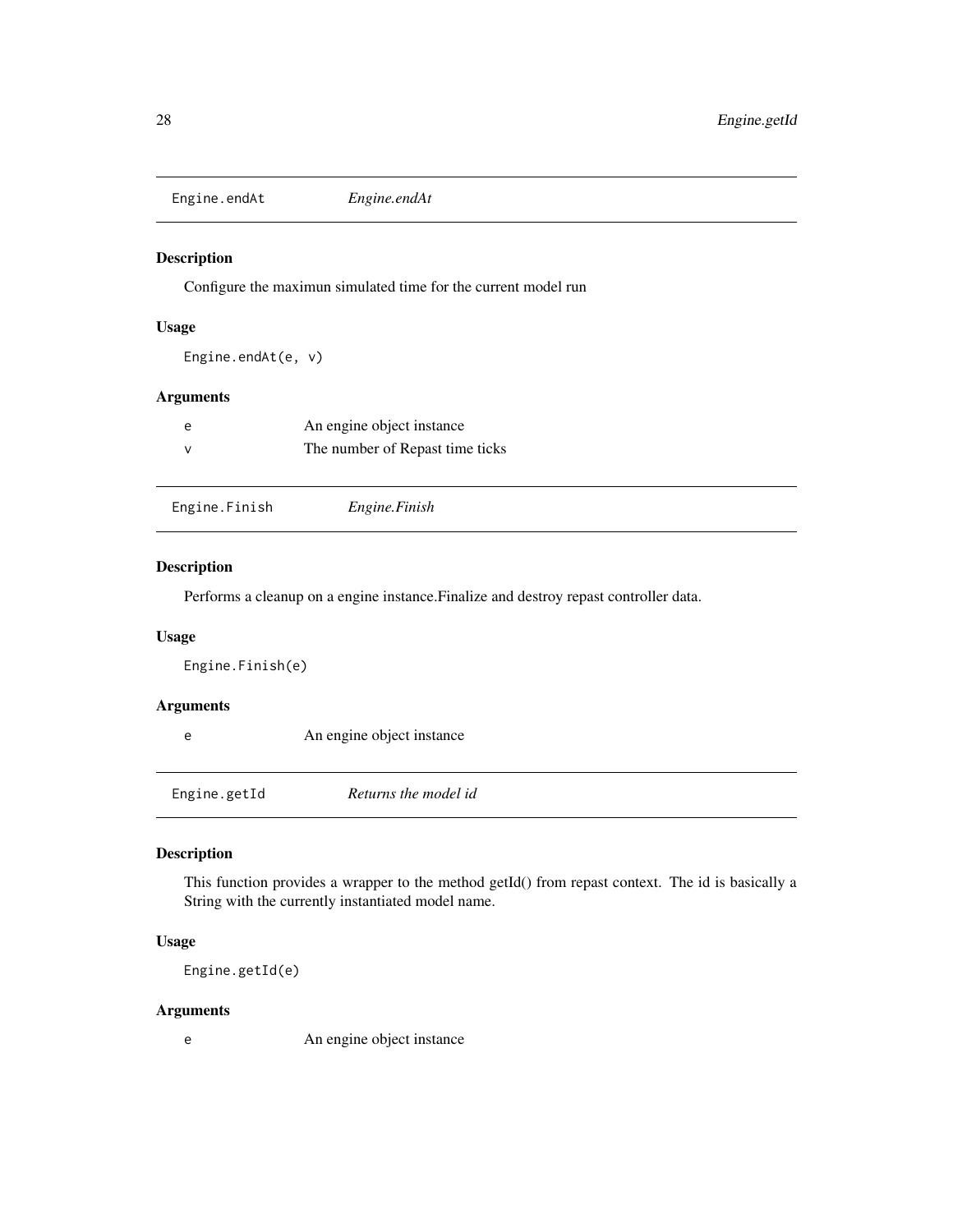<span id="page-28-0"></span>Engine.GetModelOutput *Engine.GetModelOutput*

#### Description

Gets the model output data as a CSV String array. Calls the engine method GetModelOutput to drain model output data.

#### Usage

```
Engine.GetModelOutput(e)
```
#### Arguments

e An engine object instance

#### Value

An array of strings containing the model's output

#### Examples

```
## Not run:
  d<- "c:/usr/models/your-model-directory"
  m<- Model(d)
  csv<- Engine.GetModelOutput(m)
## End(Not run)
```
Engine.getParameter *Engine.getParameter*

#### Description

The function gets the value of model parameter k as java.lang.Object

### Usage

```
Engine.getParameter(e, k)
```
# Arguments

| e | An engine object instance |
|---|---------------------------|
|   | The parameter name        |

### Value

The parameter value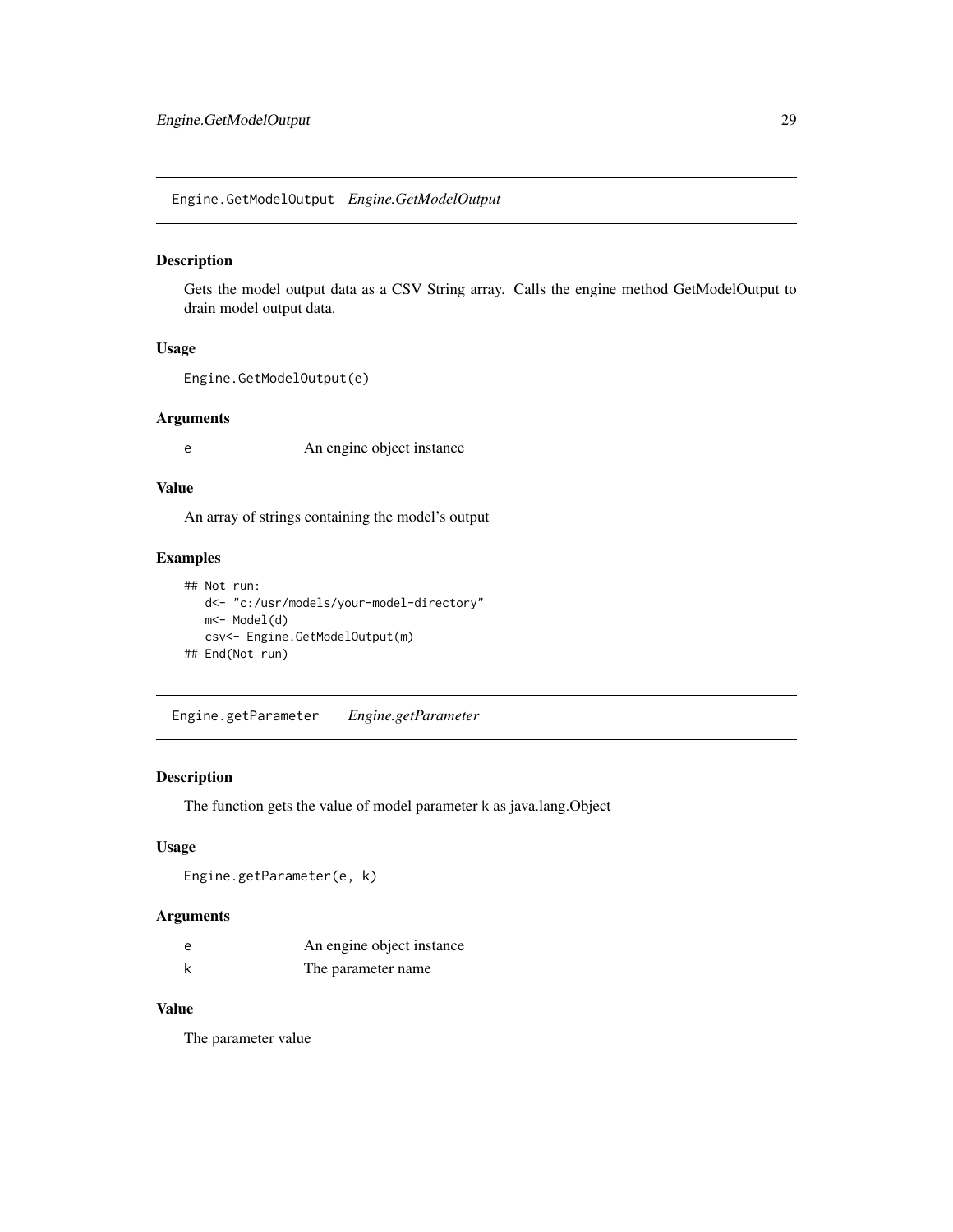<span id="page-29-0"></span>Engine.getParameterAsDouble

*Engine.getParameterAsDouble*

#### Description

Get the value of model parameter k as java.lang.Double

### Usage

Engine.getParameterAsDouble(e, k)

#### Arguments

| An engine object instance |
|---------------------------|
| The parameter name.       |

### Value

The parmeter value as double

Engine.getParameterAsNumber

*Engine.getParameterAsNumber*

### Description

Get the value of model parameter k as java.lang.Number

### Usage

Engine.getParameterAsNumber(e, k)

#### Arguments

| e | An engine object instance |
|---|---------------------------|
|   | The parameter name.       |

#### Value

The parmeter value as number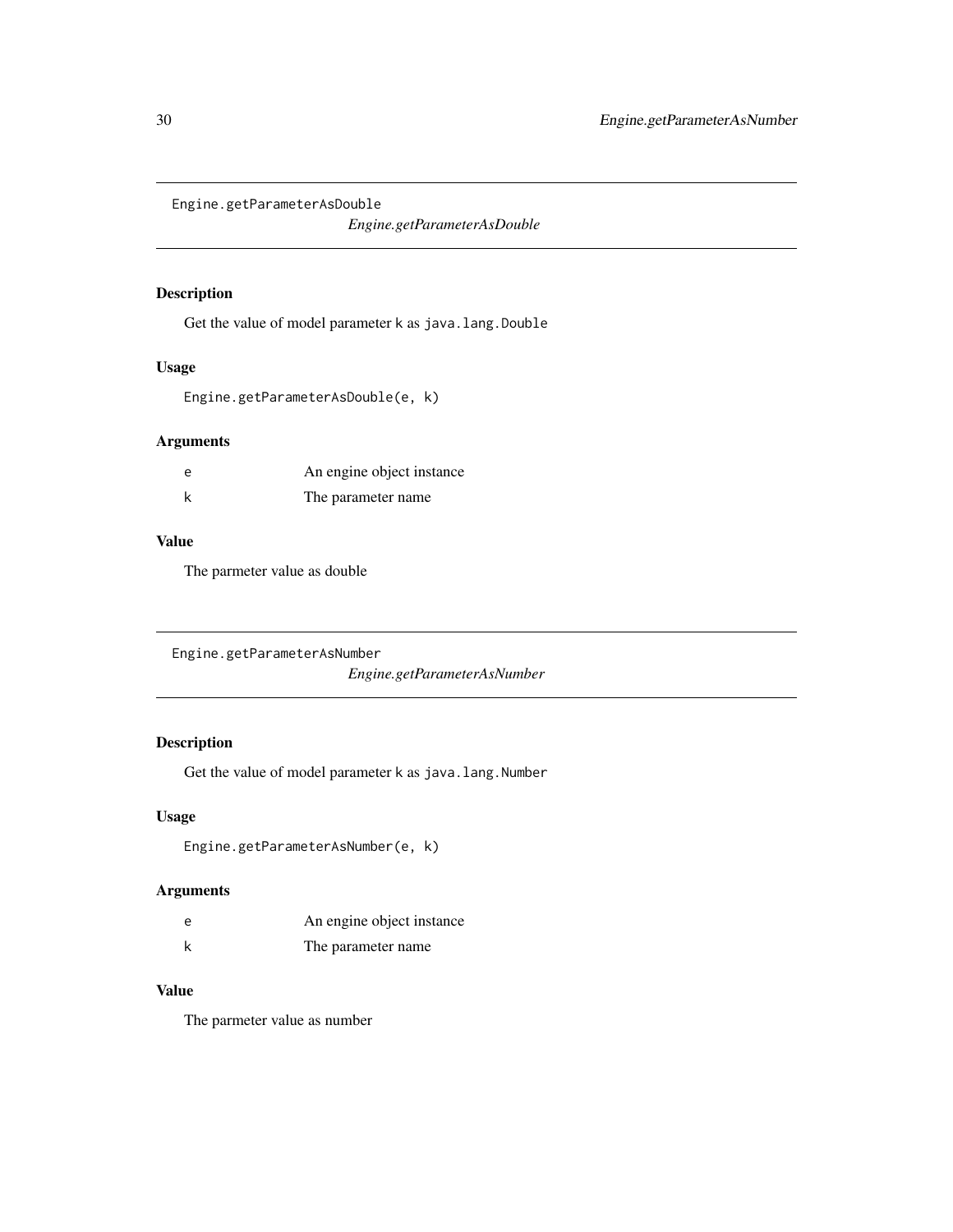<span id="page-30-0"></span>Engine.getParameterAsString

*Engine.getParameterAsString*

#### Description

Get the value of model parameter k as java.lang.String

#### Usage

```
Engine.getParameterAsString(e, k)
```
### Arguments

| An engine object instance |
|---------------------------|
| The parameter name        |

### Value

The parameter value as string

Engine.getParameterNames

*Engine.getParameterNames*

# Description

Get the parameter names

#### Usage

Engine.getParameterNames(e)

#### Arguments

e An engine object instance

# Details

Returns the names of all declared model's parameters in the parameter.xml file in the scenario directory.

# Value

A collection of parameter names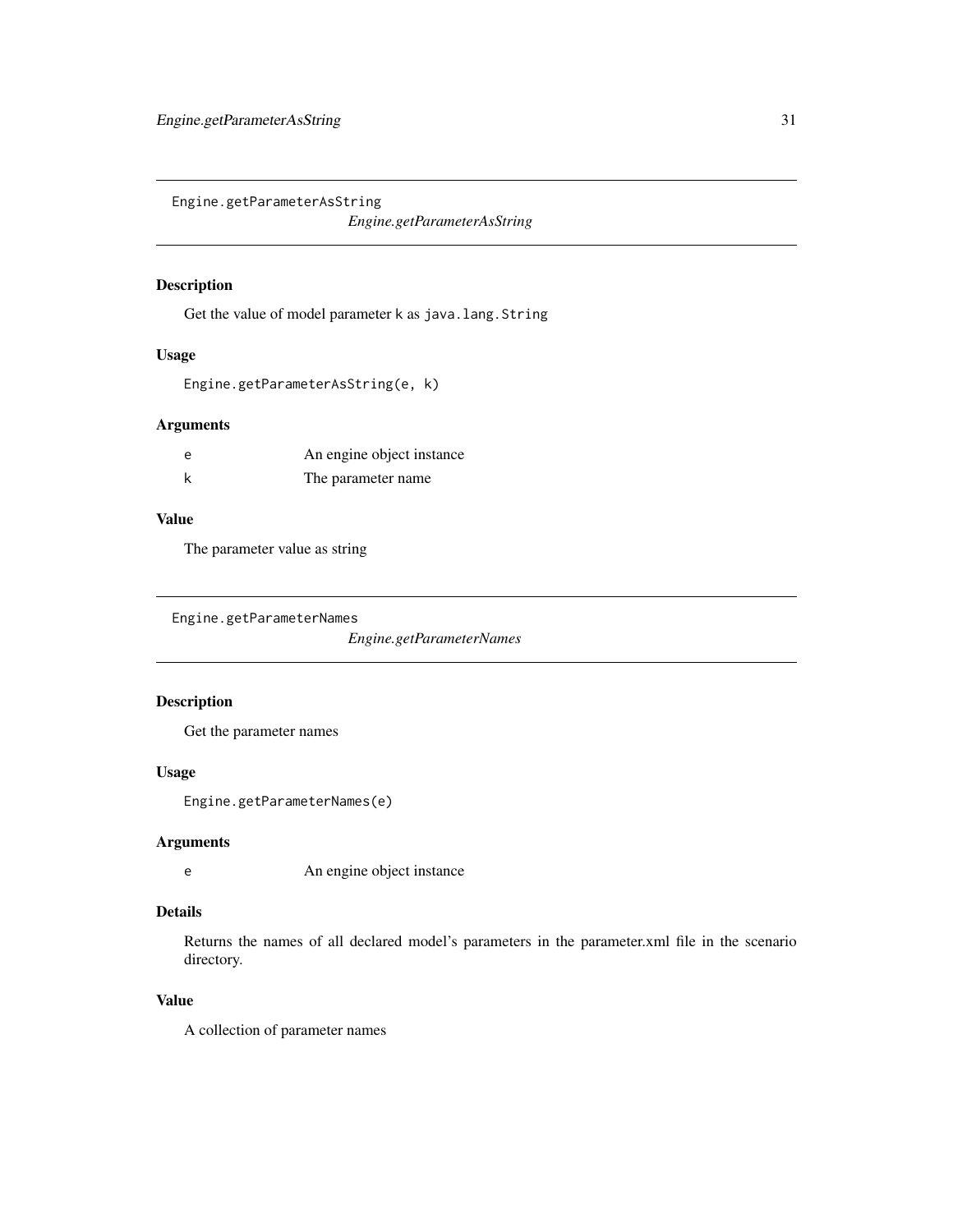<span id="page-31-0"></span>Engine.getParameterType

*Engine.getParameterType*

### Description

Returns the declared type of a Repast model parameter

#### Usage

Engine.getParameterType(e, k)

### Arguments

| e | An engine object instance |
|---|---------------------------|
|   | The parameter name        |

# Value

The parameter type string

Engine.LoadModel *Engine.LoadModel*

### Description

Loads the model's scenario files

### Usage

```
Engine.LoadModel(e, f)
```
### Arguments

| e | An engine object instance           |
|---|-------------------------------------|
|   | The full path of scenario directory |

# Details

This function loads the scenario of a Repast Model and initialize de model.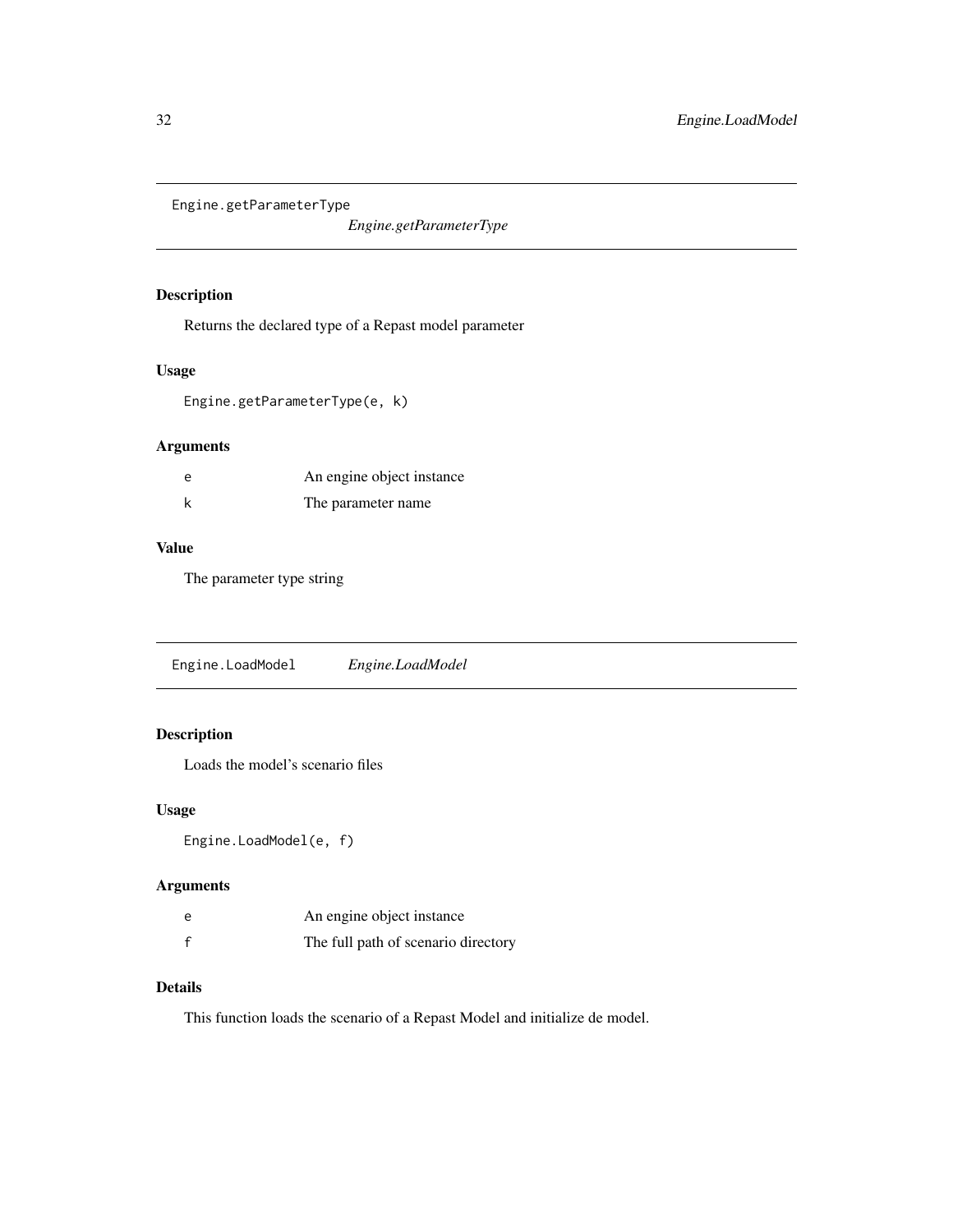<span id="page-32-0"></span>Engine.resetModelOutput

*Engine.resetModelOutput*

#### Description

Resets the the model output holder

#### Usage

Engine.resetModelOutput(e)

### Arguments

e An engine object instance

Engine.RunModel *Engine.RunModel*

### Description

Performs the execution of Repast model

### Usage

Engine.RunModel(e)

### Arguments

e An engine object instance

Engine.SetAggregateDataSet

*Engine.SetAggregateDataSet*

# Description

Sets the model's dataset

### Usage

Engine.SetAggregateDataSet(e, k)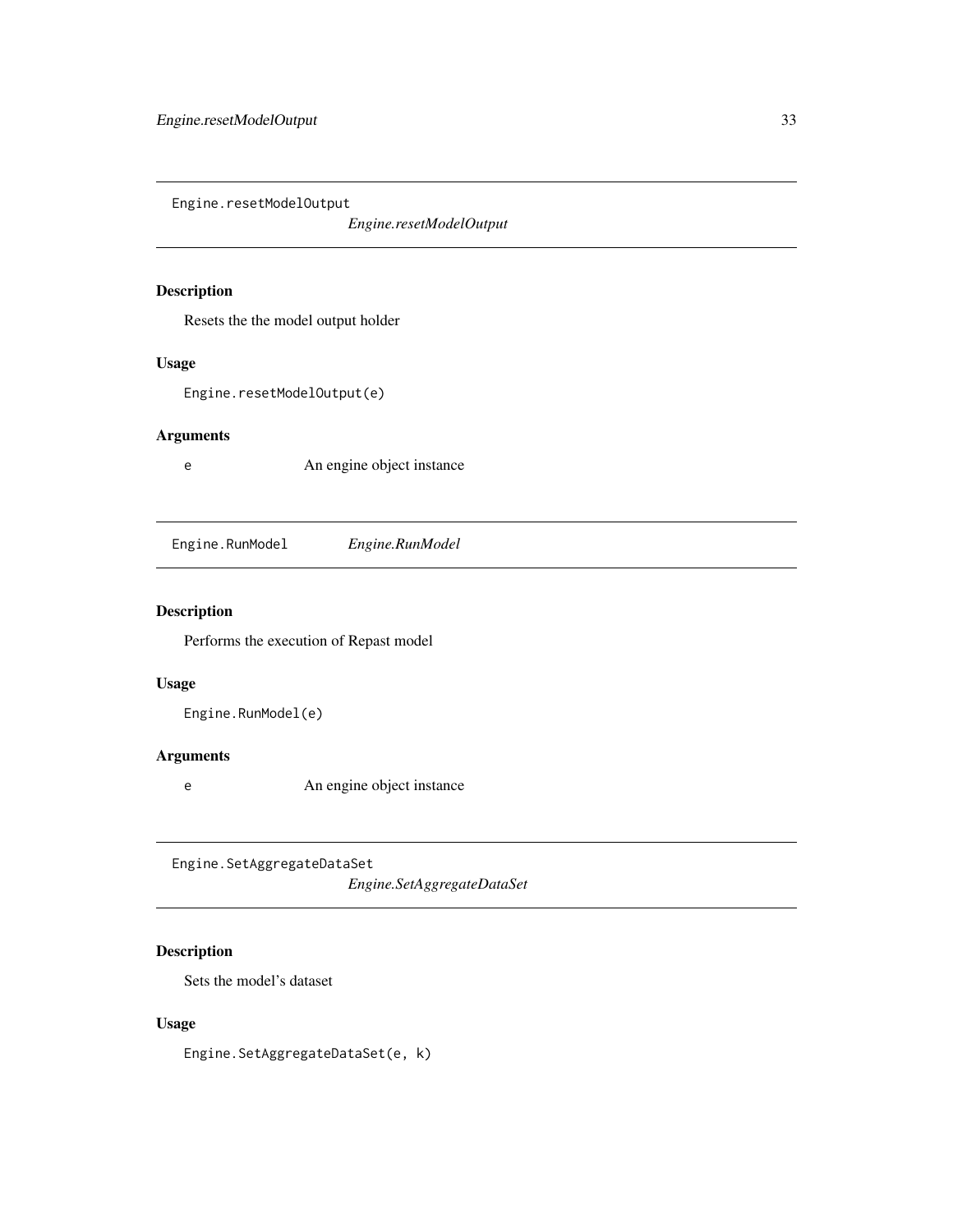# <span id="page-33-0"></span>Arguments

| e | An engine object instance        |
|---|----------------------------------|
|   | The repast model's data set name |

# Details

Configure a dataset with the desired output values to be "drained" by the function Engine.GetModelOutput.

# Examples

```
## Not run:
  d<- "C:/usr/models/your-model-directory"
  m<- Model(d)
  setAggregateDataSet(m,"dataset-name")
## End(Not run)
```
Engine.setParameter *Engine.setParameter*

### Description

Set the value of model parameter

### Usage

```
Engine.setParameter(e, k, v)
```
# Arguments

| e | An engine object instance |
|---|---------------------------|
| k | The parameter name.       |
|   | The parameter value       |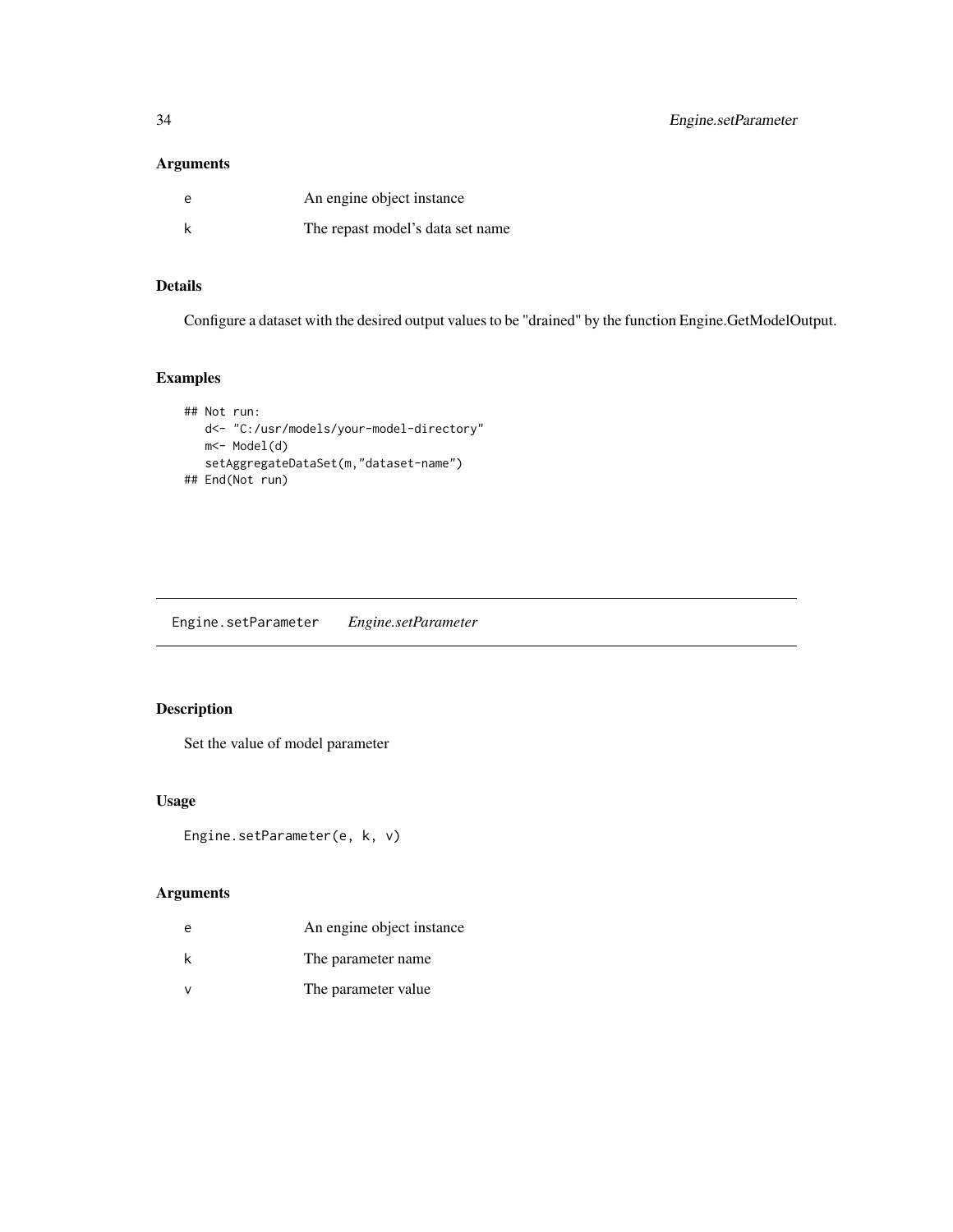#### <span id="page-34-0"></span>Description

Return the current calls to the 'Engine.RunModel' function

#### Usage

```
enginestats.calls(increment = FALSE)
```
#### Arguments

increment A flag telling to increment and update the counter

#### Value

The number of calls to 'Engine.RunModel'

enginestats.reset *enginestats.reset*

#### Description

Reset internal statistics

#### Usage

enginestats.reset()

getExperimentDataset *Helper function to get experiment* dataset

#### Description

The RunExperiment function returns a list holding the paramset, output and dataset collection. The paramset collection contains the parameters used for running the experimental setup. The output has the results from user provided calibration function. The dataset collection has the raw output of 'Repast' aggregated dataset.

#### Usage

```
getExperimentDataset(e)
```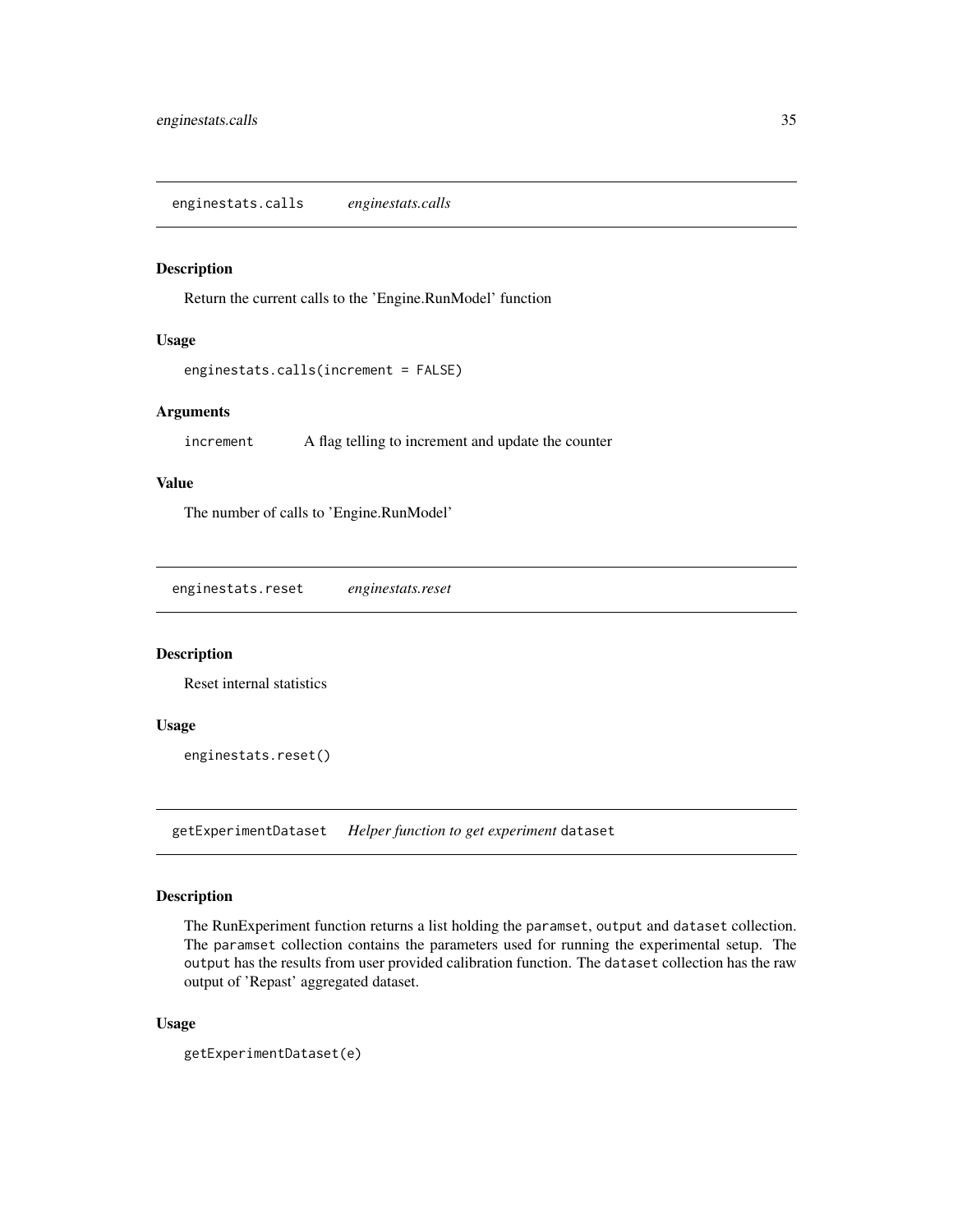#### <span id="page-35-0"></span>Arguments

e The experiement object returned by [RunExperiment](#page-61-1)

#### Value

The reference to dataset container.

getExperimentOutput *Helper function to get experiment* output

#### Description

The RunExperiment function returns a list holding the paramset, output and dataset collection. The paramset collection contains the parameters used for running the experimental setup. The output has the results from user provided calibration function. The dataset collection has the raw output of 'Repast' aggregated dataset.

#### Usage

```
getExperimentOutput(e)
```
#### Arguments

e The experiement object returned by [RunExperiment](#page-61-1)

#### Value

The reference to output container.

getExperimentParamSet *Helper function to get experiment* paramset

#### **Description**

The RunExperiment function returns a list holding the paramset, output and dataset collection. The paramset collection contains the parameters used for running the experimental setup. The output has the results from user provided calibration function. The dataset collection has the raw output of 'Repast' aggregated dataset.

#### Usage

```
getExperimentParamSet(e)
```
#### Arguments

e The experiement object returned by [RunExperiment](#page-61-1)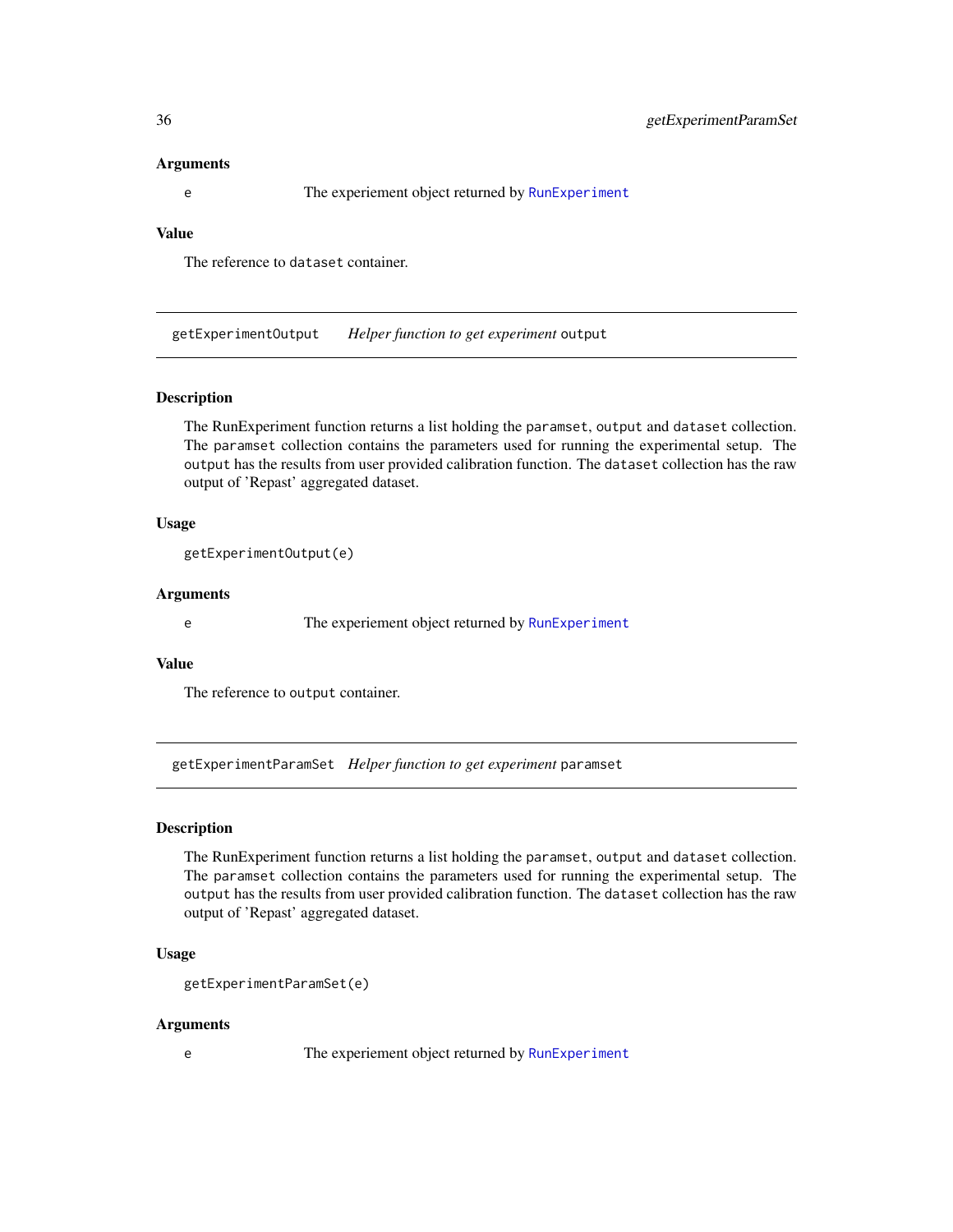# <span id="page-36-0"></span>GetFactorLevels 37

# Value

The reference to output container.

# Examples

```
## Not run:
  d<- "C:/usr/models/your-model-directory"
  m<- Model(d)
  ...
  e<- RunExperiment(e,r=1,exp.design,my.cost)
  p<- getExperimentParamSet(e)
## End(Not run)
```
GetFactorLevels *GetFactorLevels*

# Description

Returns the fator's levels

#### Usage

GetFactorLevels(factors, name)

# Arguments

| factors | The current factor collection |
|---------|-------------------------------|
| name    | The factor name               |

#### Value

Levels

```
## Not run:
  f<- AddFactor0(name="Age",levels=c(25,30,40,65))
  f<- AddFactor0(factors=f, name="Weight",levels=c(60,70,80,90))
  GetFactorLevels(factors=f, "Age")
## End(Not run)
```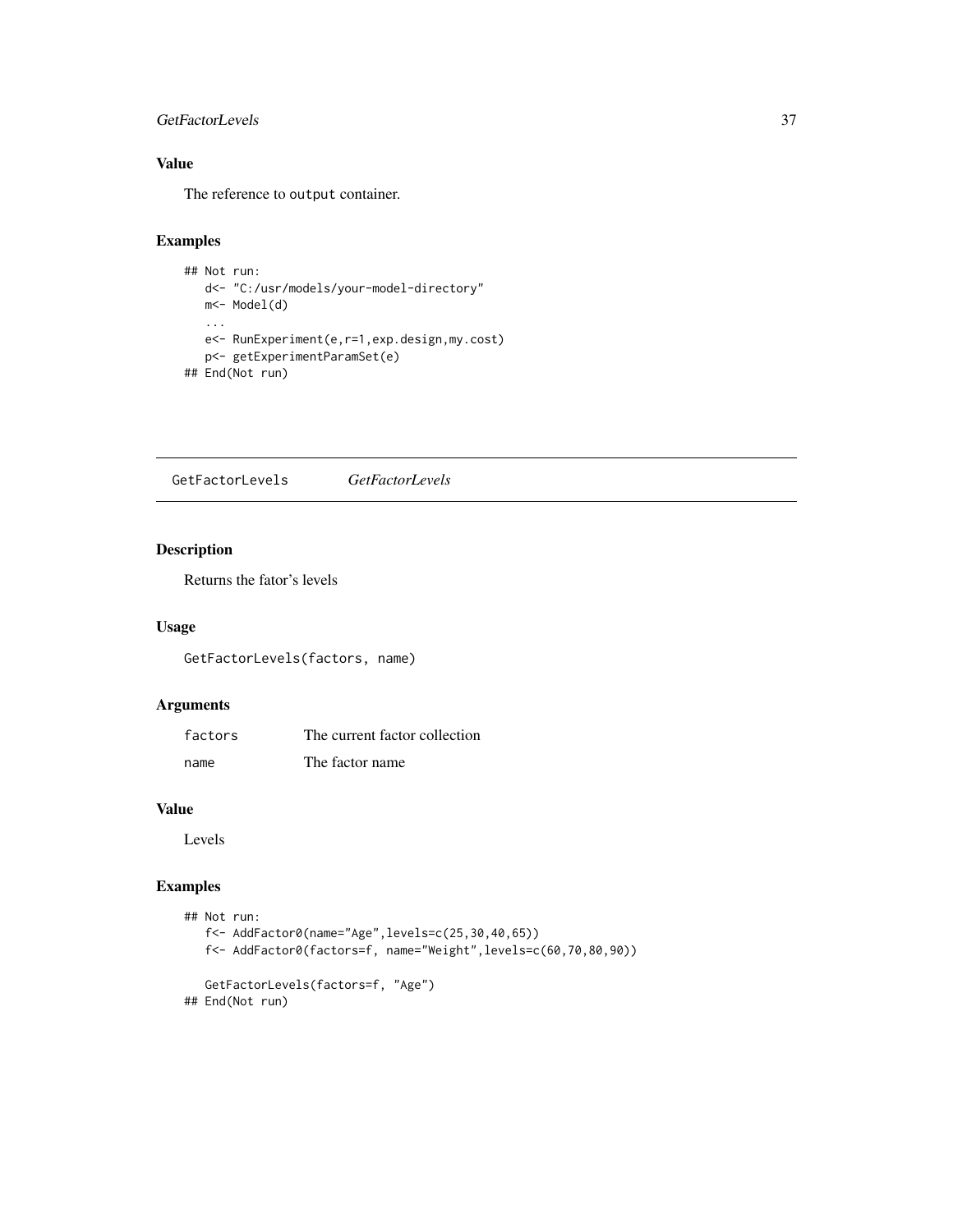<span id="page-37-0"></span>GetFactorsSize *Get the number of factors*

# Description

Returns the total number of factors

#### Usage

GetFactorsSize(factors)

#### Arguments

factors A collection of factors created with AddFactor

# Value

The number of parameters in factors collection

| . .<br>×<br>×<br>۰, |
|---------------------|
|---------------------|

Gets the model name

# Description

Provides the name of the model currently instantiated.

# Usage

getId()

getKeyRandom *Gets Repast randomSeed name*

#### Description

Returns the Repast randomSeed parameter name.

# Usage

```
getKeyRandom()
```
#### Value

A string value holding the randomSeed name.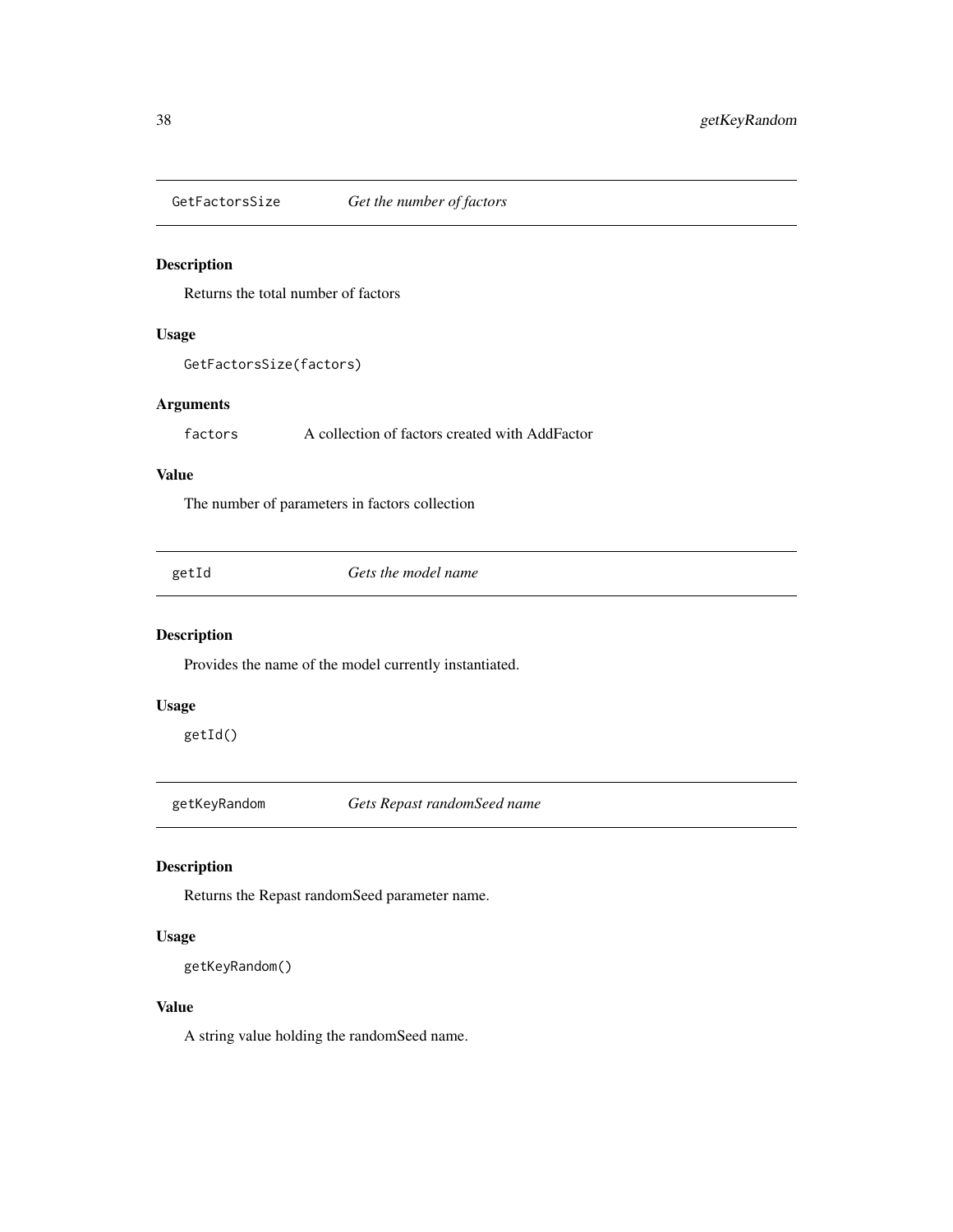<span id="page-38-0"></span>getLogDir *getLogDir()*

# Description

Returns the value for log directory

# Usage

getLogDir()

GetOutput *Gets the output*

# Description

Returns the results of a model a data.frame from the last RUN. Should be used only if model replication is equal to 1, otherwise GetResults must be used.

#### Usage

GetOutput(e)

#### Arguments

e An engine object instance

# Value

Returns a data.frame with output data

```
## Not run:
  d<- "C:/usr/models/your-model-directory"
  m<- Model(d)
   ...
  data<- GetOutput(m)
## End(Not run)
```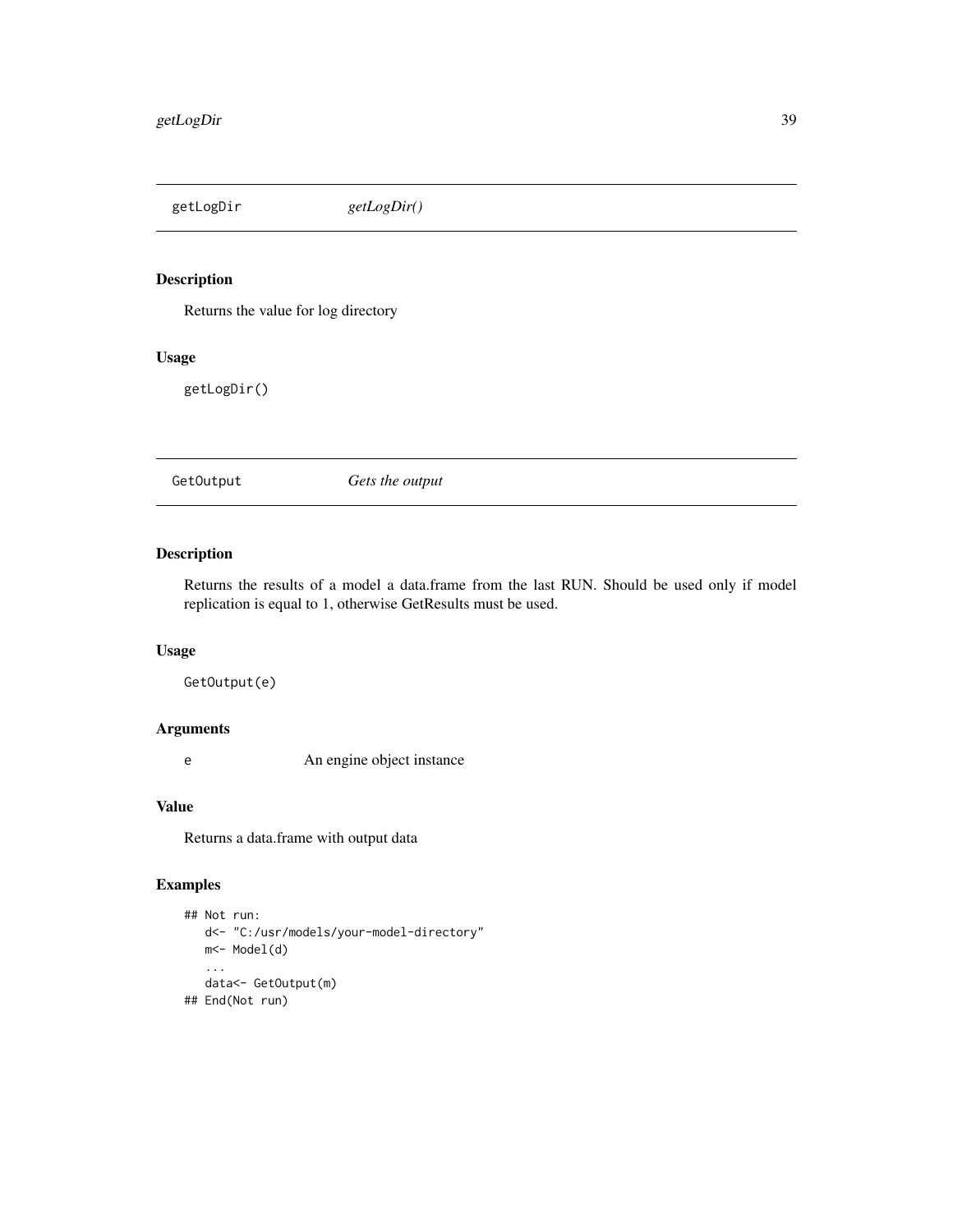<span id="page-39-0"></span>

# Description

Returns the value of module variable for storing the current output directory.

#### Usage

getOutputDir()

getpkgcores *getpkgcores*

#### Description

Returns the maximum number of cores to be used in parallel computations

# Usage

getpkgcores()

# Value

The number of cores

getpkgdefaultcores *getpkgdefaultcores*

# Description

Provides the package default parallelism level which is 80% of total cores available

# Usage

getpkgdefaultcores()

# Value

Cores used by R/Repast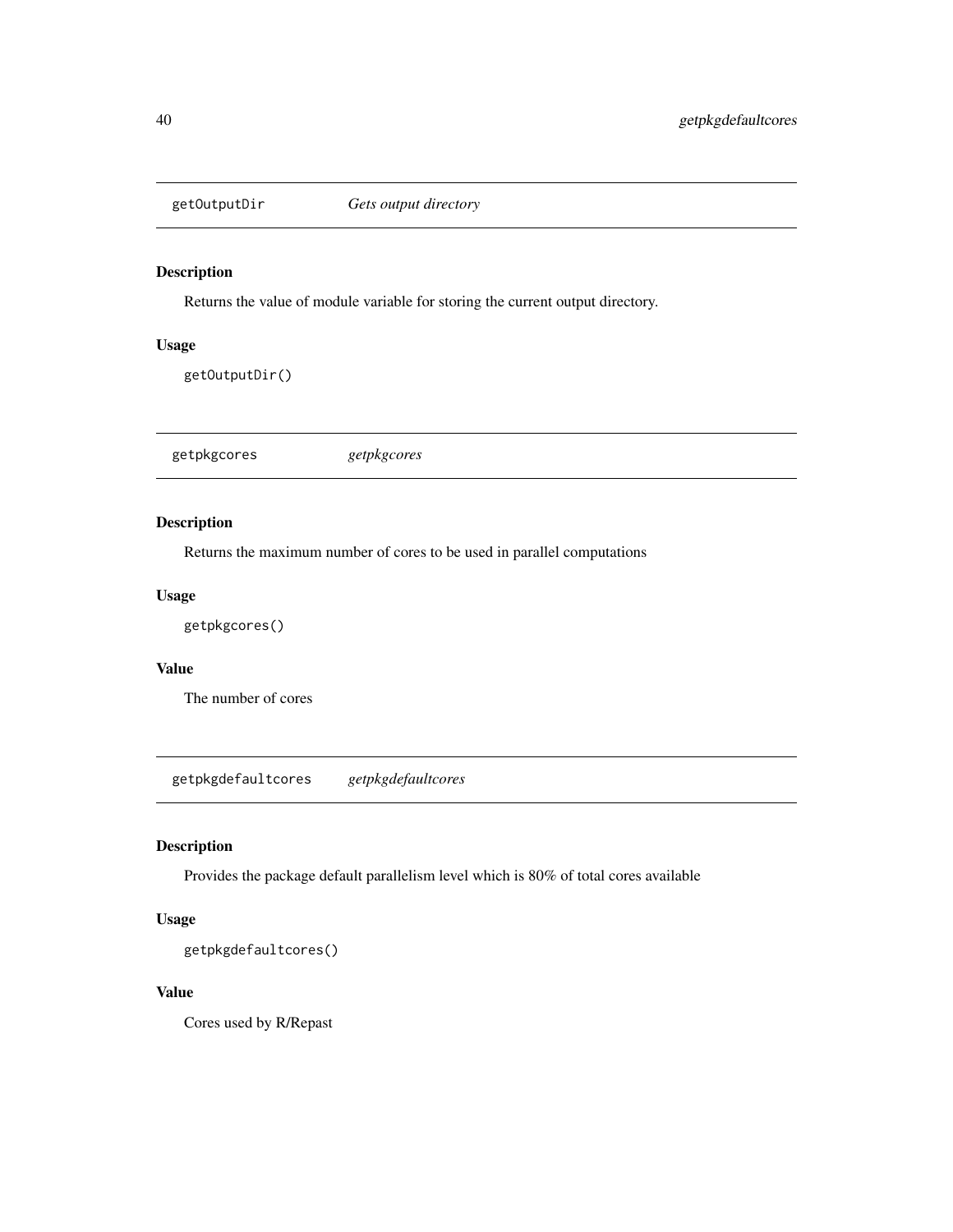<span id="page-40-1"></span><span id="page-40-0"></span>

#### Description

Returns the model results

# Usage

GetResults()

GetResultsParameters *Gets the parameters*

#### Description

Returns the current set of paramters used for the last model run.

#### Usage

```
GetResultsParameters()
```
#### Value

A data.frame with parameters of the model.

GetSimulationParameters

*Gets the simulation parameters*

# Description

Returns a dataframe with the current set of input parameters for the last model run.

#### Usage

GetSimulationParameters(e)

#### Arguments

e An engine object instance

# Value

A data frame with simulation parameters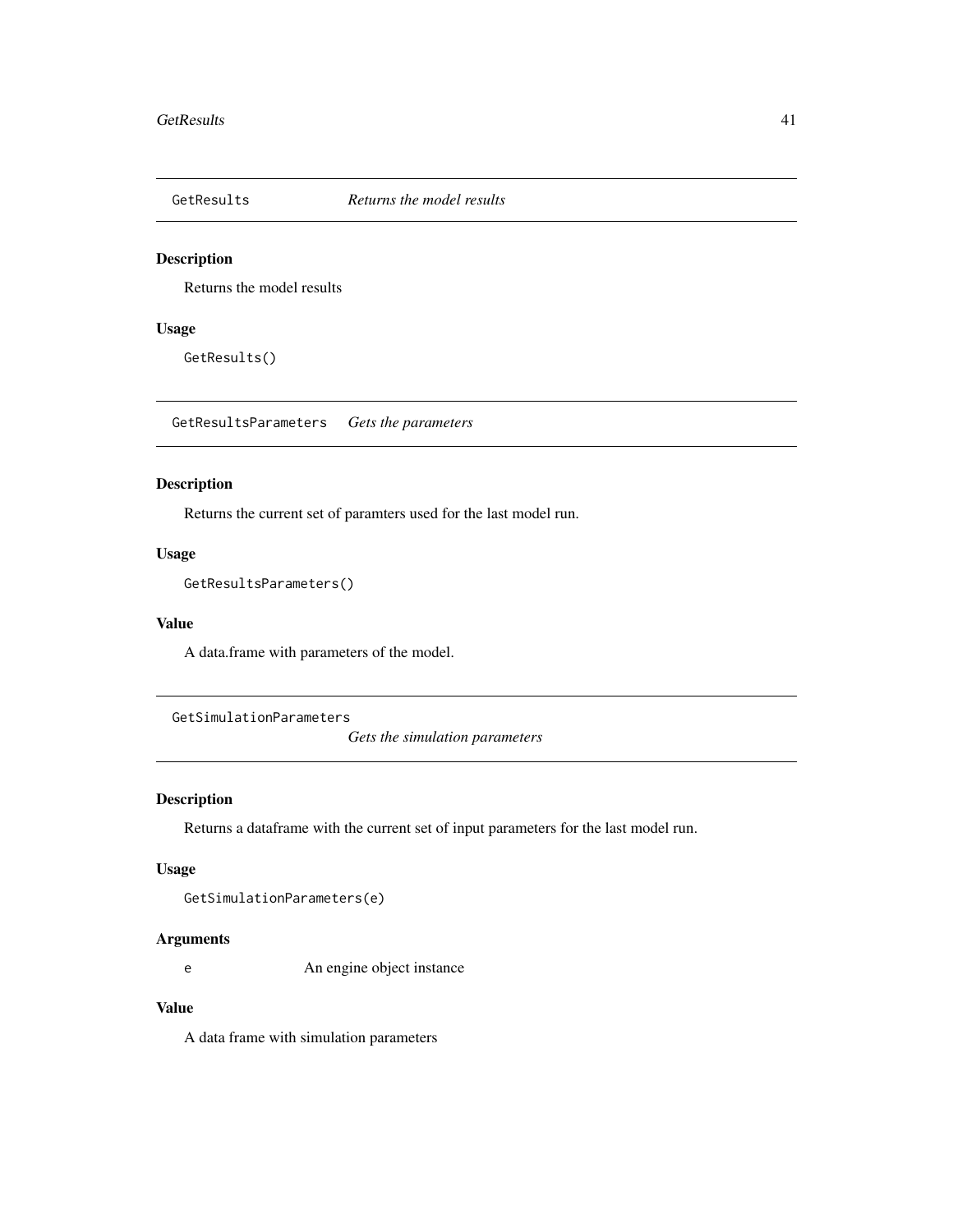<span id="page-41-1"></span>GetSimulationParameterType

*GetSimulationParameterType*

# Description

Returns the declared parameter type.

#### Usage

GetSimulationParameterType(e, k)

# Arguments

| An instance of 'Engine' object |
|--------------------------------|
| The parameter name             |

# Value

The parameter type as string

<span id="page-41-0"></span>

| GoToPreviousDir | <i>GoToPreviousDir</i> |  |
|-----------------|------------------------|--|
|-----------------|------------------------|--|

# Description

Returns to the saved work directory

#### Usage

GoToPreviousDir()

GoToWorkDir *GoToWorkDir*

# Description

Changes the current work directory saving the previous one which is used in [GoToPreviousDir](#page-41-0). This function is called by [Easy.Setup](#page-24-0)

# Usage

GoToWorkDir()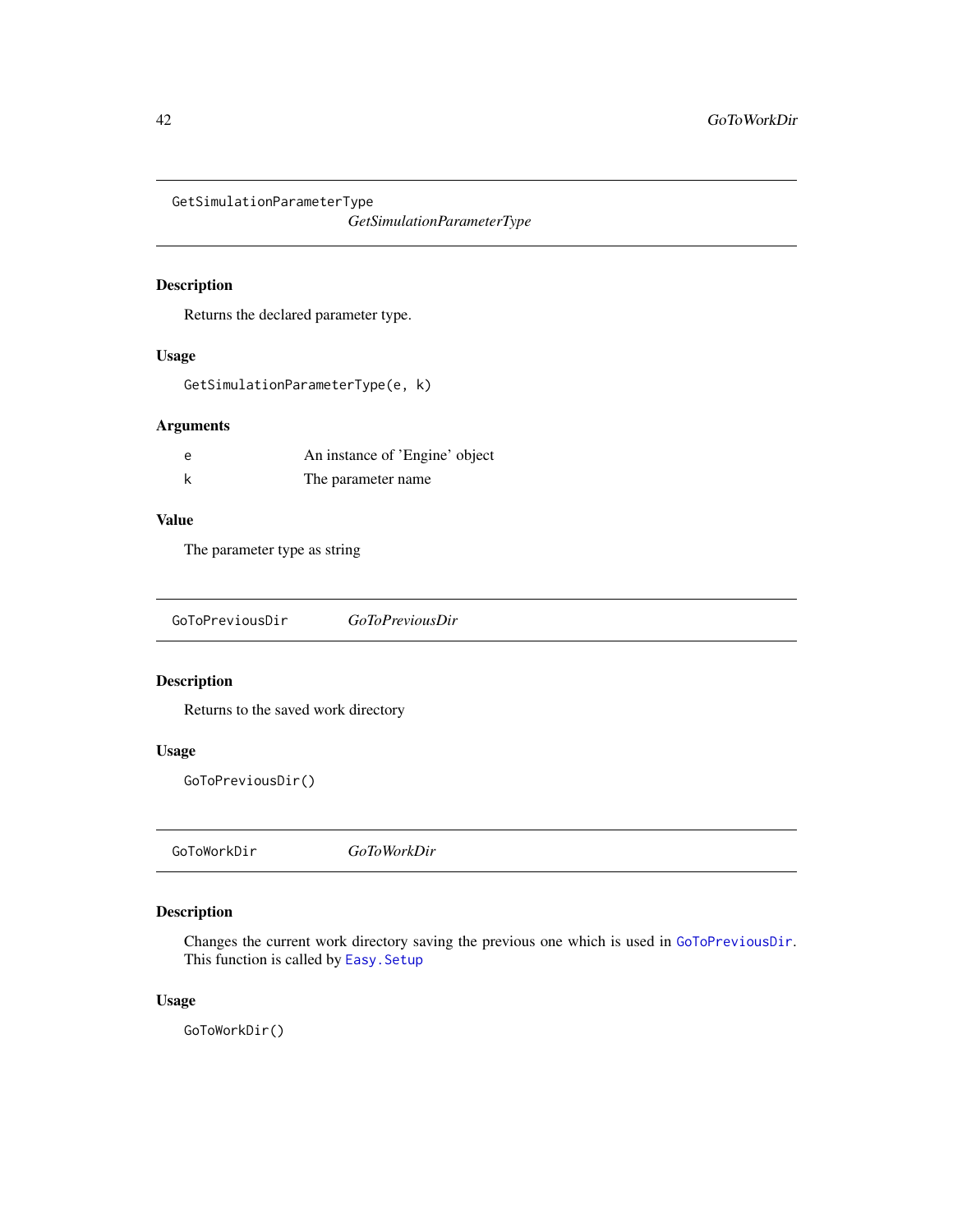<span id="page-42-0"></span>hybrid.distance *hybrid.distance*

#### Description

Calculates the distance between some value a reference target value. It is an hybrid distance because when the value falls whithin a reference range the distance is 0, otherwise the distance between the value and the reference value is calculated using the user provided distance function.

#### Usage

hybrid.distance(value, reference, FUN = AoE.NRMSD)

# Arguments

| value      | The value which will be compared against the reference                           |
|------------|----------------------------------------------------------------------------------|
| reference  | The reference value. It should be a list holding the value, the range of values. |
| <b>FUN</b> | The distance function. The default is the NRMSD                                  |

# Value

The distance metric

# Description

A simple helper function for generating the input list for the function 'hybrid.distance'. This list must hold the value and a range centered over the value.

#### Usage

```
hybrid.value(value, distance)
```
# Arguments

| value    | The reference value    |
|----------|------------------------|
| distance | The distance interval. |

# Value

The list holding the value and the interval 'min — value — max'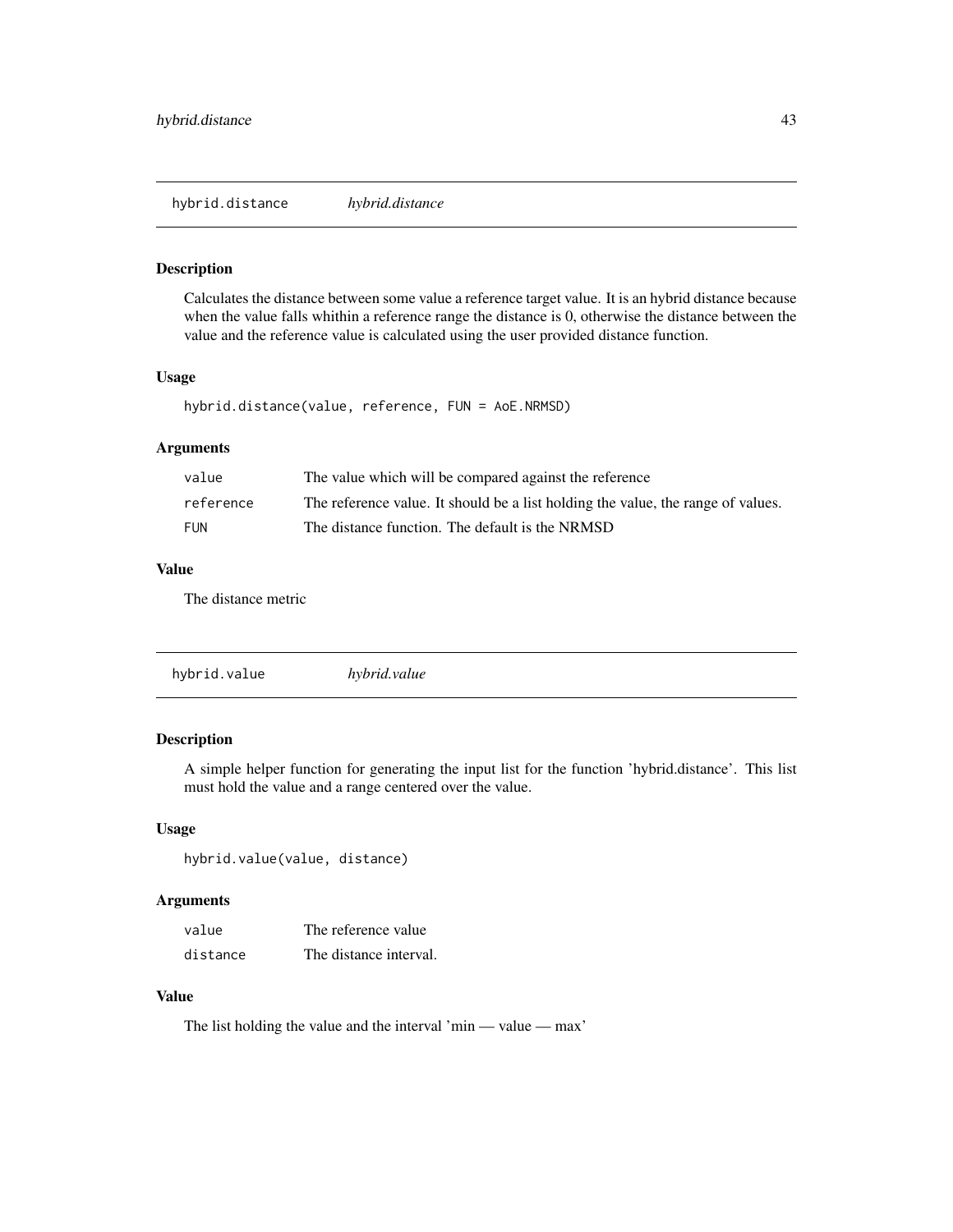<span id="page-43-0"></span>jarfile *jarfile*

#### Description

The jarfile returns the full path to some jar file available inside rrpast package

# Usage

jarfile(fjar)

# Arguments

fjar The name of jar file

# Value

The full path to jar file

jvm.enablejmx *jvm.enablejmx*

# Description

Enable jmx for the current R/rJava session

# Usage

jvm.enablejmx()

# Details

Configures the JMX subsystem for the current session of R/rJava. This function must be called before any other function which initializes r/Java such as [Easy.Setup](#page-24-0) or [Model](#page-49-0) otherwise it will have no effect.

```
## Not run:
  jvm.enablejmx()
## End(Not run)
```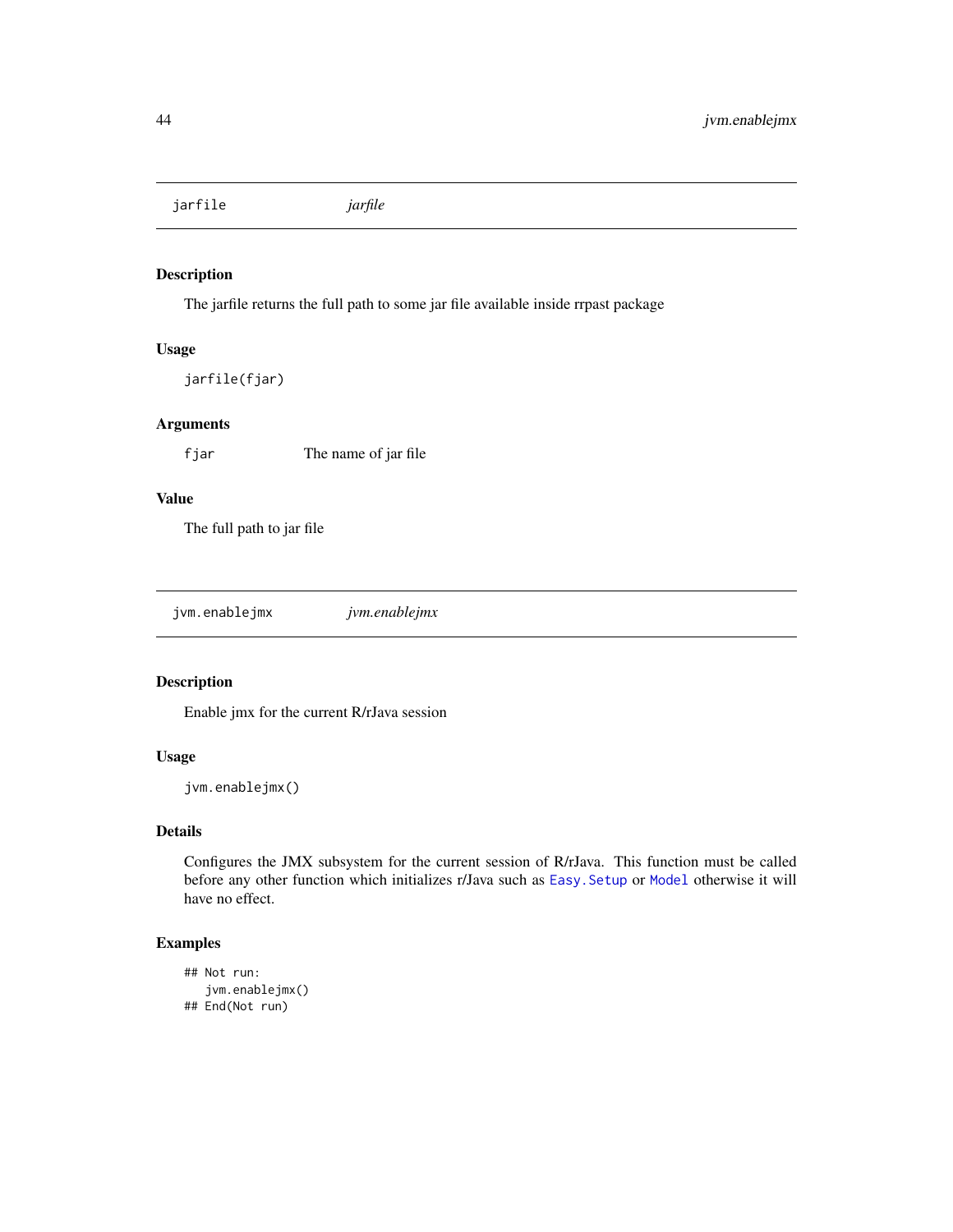<span id="page-44-0"></span>jvm.getruntime *jvm.getruntime*

# Description

A wrapper for System.getRuntime()

#### Usage

jvm.getruntime()

# Details

A simple wrapper for System.getRuntime() java method

jvm.get\_parameters *jvm.get\_parameters*

# Description

Returns the current java virtual machine parameters

#### Usage

jvm.get\_parameters()

#### Value

A string with JVM parameters.

jvm.init *Init R/JVM environment*

# Description

Initialize rJava and repast environment with classpath. This function is called internally and it is not meant to be used directlly.

#### Usage

jvm.init()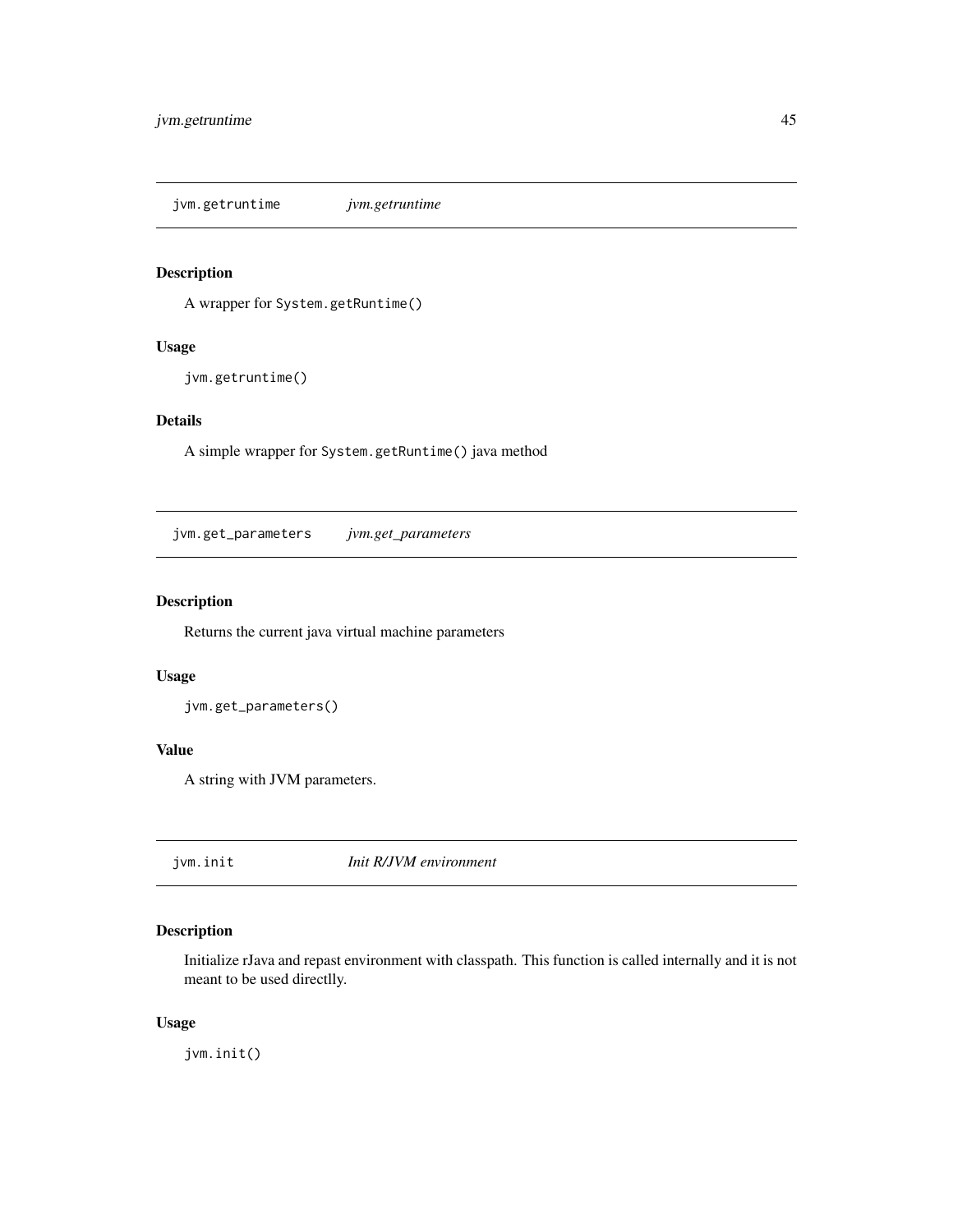# <span id="page-45-0"></span>Details

The default parameters can be changed as needed calling the primitive jvm. set\_parameters befor instantiating the model engine.

#### References

[1] rJava: Low-Level R to Java Interface. Low-level interface to Java VM very much like .C/.Call and friends. Allows creation of objects, calling methods and accessing fields.

#### Examples

## Not run: jvm.init() ## End(Not run)

jvm.memory *jvm.memory*

# Description

JVM memory state

#### Usage

jvm.memory()

# Details

Provides information about the memory used by the JVM subsystem

jvm.resetOut *jvm.resetOut*

#### Description

Reset the System.out filed value to console output

#### Usage

jvm.resetOut()

```
## Not run:
   jvm.resetOut()
## End(Not run)
```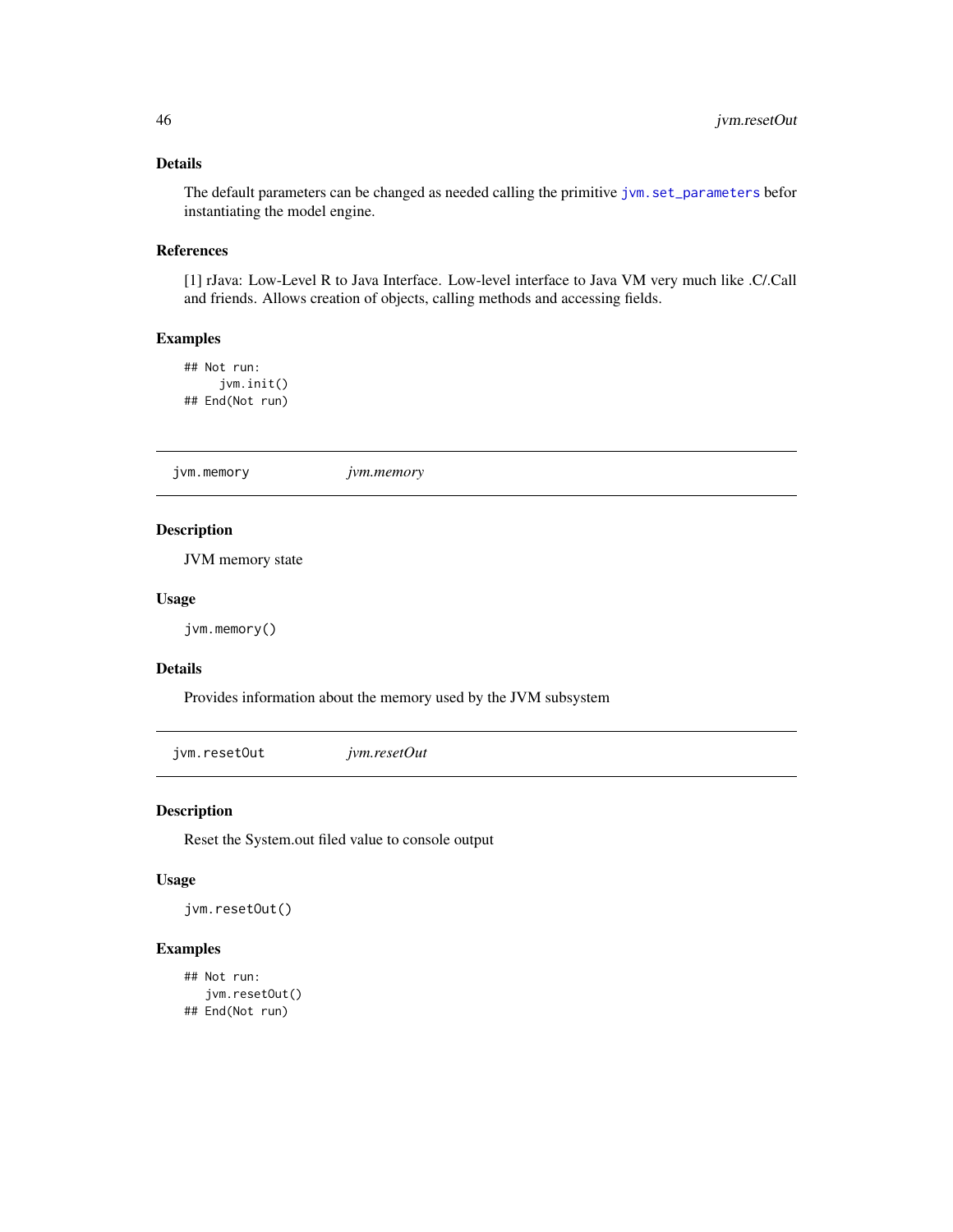<span id="page-46-0"></span>jvm.runtimegc *jvm.runtimegc*

# Description

A wrapper for Runntime.gc()

# Usage

jvm.runtimegc()

# Details

Forces the execution of the JVM garbage collector

jvm.setOut *jvm.setOut*

# Description

Set the System.out filed to a file

# Usage

jvm.setOut(f)

# Arguments

f The output file name

```
## Not run:
   jvm.setOut("/tmp/SysteOut.log")
## End(Not run)
```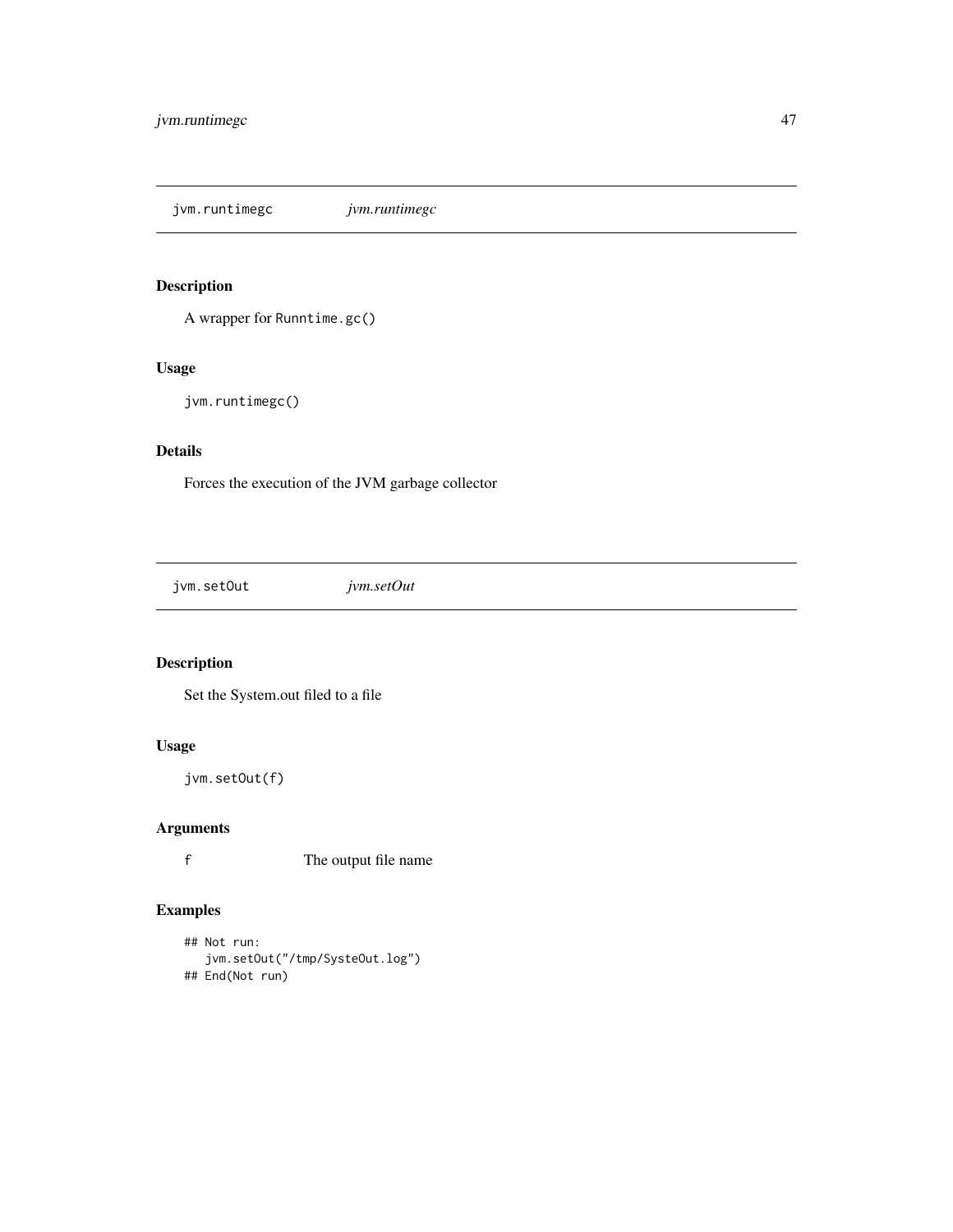<span id="page-47-1"></span><span id="page-47-0"></span>jvm.set\_parameters *jvm.set\_parameters*

#### Description

Configures the jvm parameters

#### Usage

jvm.set\_parameters(s)

#### Arguments

s The paramter string to be passed to the underlying JVM

#### Details

Set the underlying parameters for java virtual machine. The default values are "-server -Xms1024m -Xmx1024m". These defaults can be changed to fit the model requirements.

# Examples

```
## Not run:
   jvm.set_parameters("-server -Xms512m -Xmx2048m")
## End(Not run)
```
lcontains *lcontains*

#### Description

Cheks if a list contains a name

#### Usage

lcontains(l, n)

# Arguments

|   | The list object |
|---|-----------------|
| n | The item name   |

# Value

Boolean TRUE if name is found on list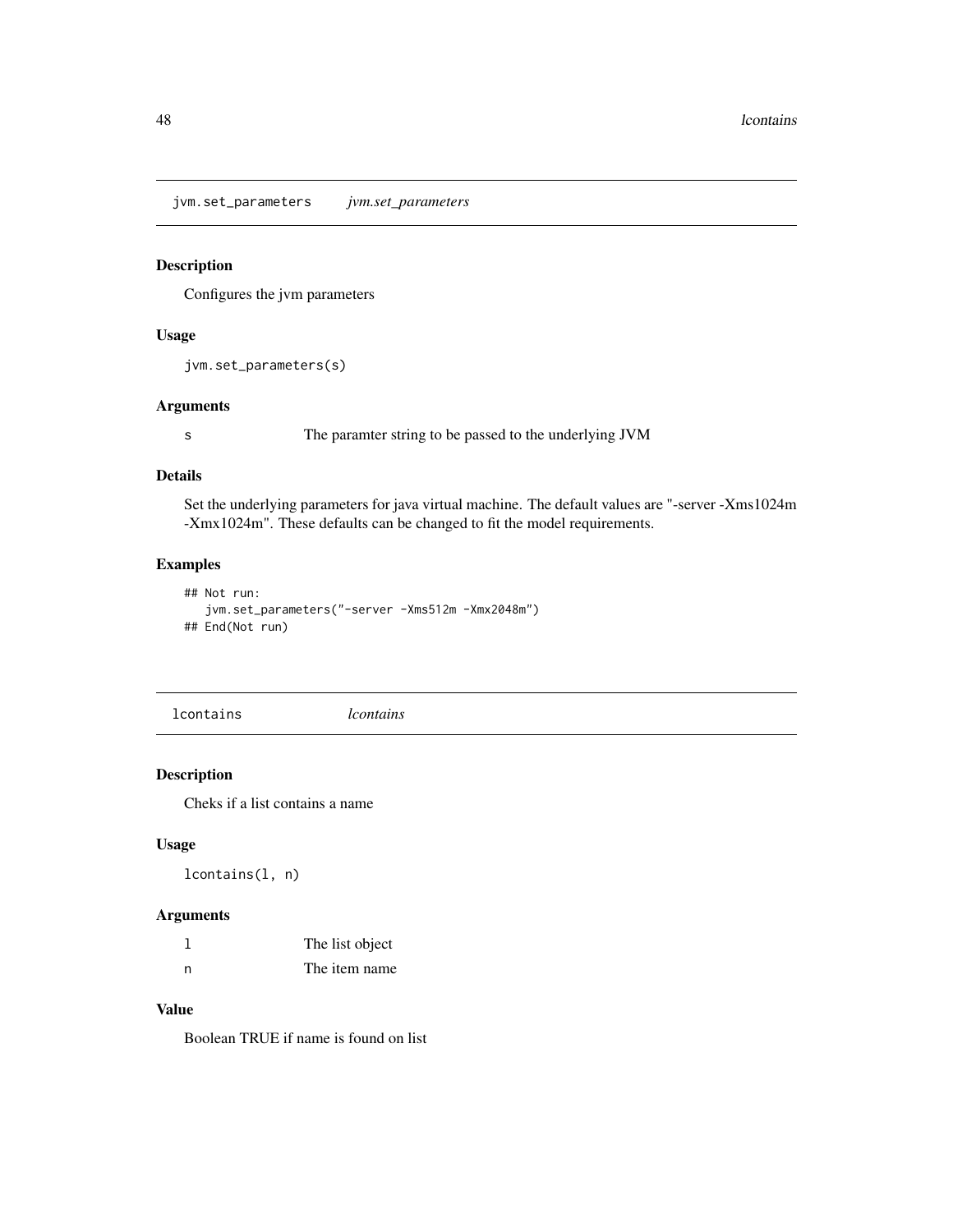<span id="page-48-1"></span>lget *get*

# Description

Retrieve the value for a list item

# Usage

lget(l, n)

# Arguments

|     | The list object |
|-----|-----------------|
| - n | The item name   |

#### Value

The item value

<span id="page-48-0"></span>Load *The Scenario loader*

# Description

Loads the model's scenario. This function must be called before running the model.

# Usage

Load(e)

# Arguments

e An engine object instance

```
## Not run:
  d<- "C:/usr/models/your-model-directory"
  m<- Model(d)
  Load(m)
## End(Not run)
```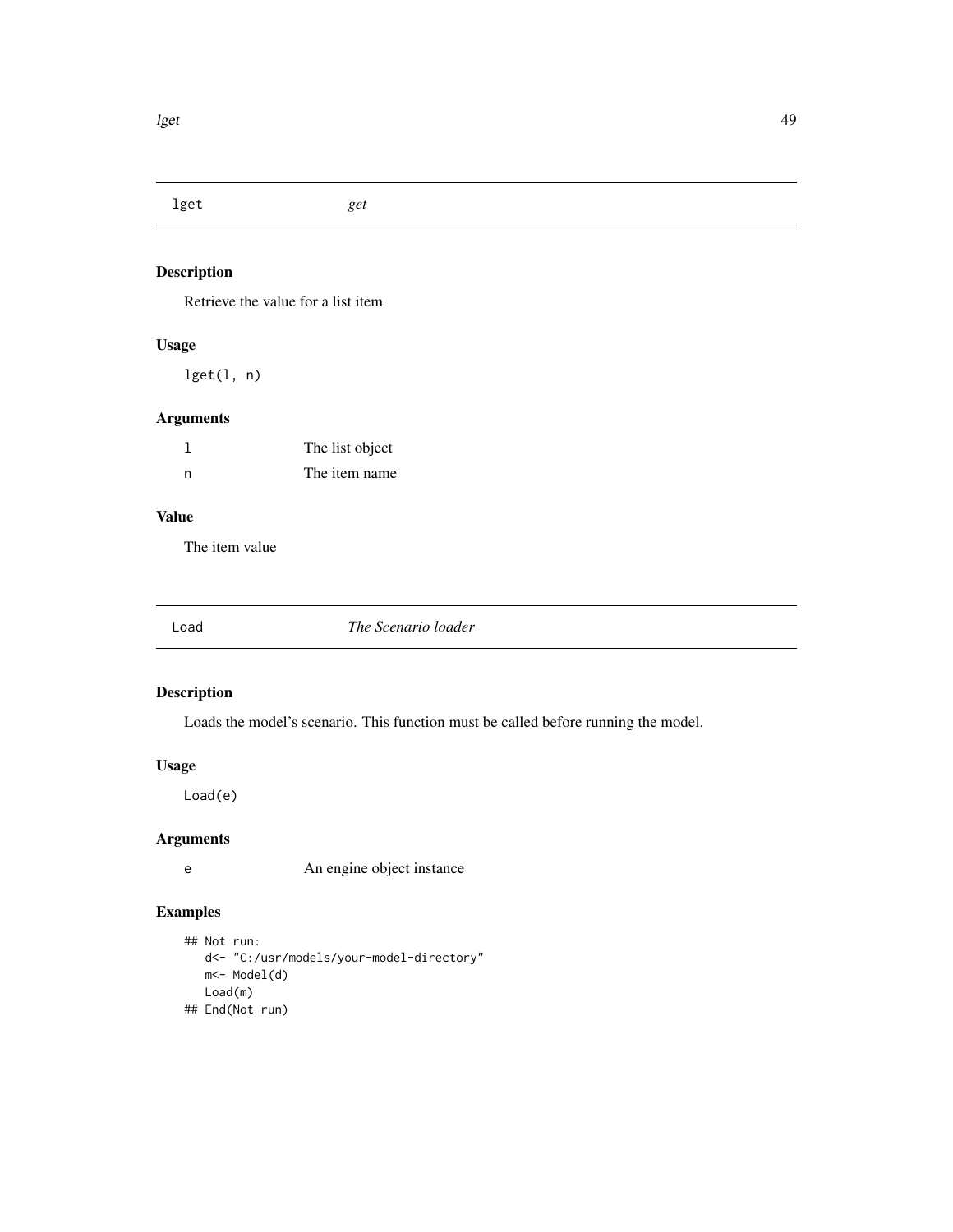<span id="page-49-1"></span>Logger.setLevelInfo *Set the log level to INFO*

# Description

Configures the underlying logging system

#### Usage

Logger.setLevelInfo()

Logger.setLevelWarning

*Set the log level to WARNING*

# Description

Configures the underlying logging system

#### Usage

Logger.setLevelWarning()

<span id="page-49-0"></span>Model *The easy API for model initilization*

# Description

Instantiate a repast model from the model dir without loading the scenario file.

# Usage

Model(modeldir = "", maxtime = 300, dataset = "none", load = FALSE)

# Arguments

| modeldir | The installation directory of some repast model |
|----------|-------------------------------------------------|
| maxtime  | The total simulated time.                       |
| dataset  | The name of any model aggregate dataset         |
| load     | If true instantiate model and load scenario     |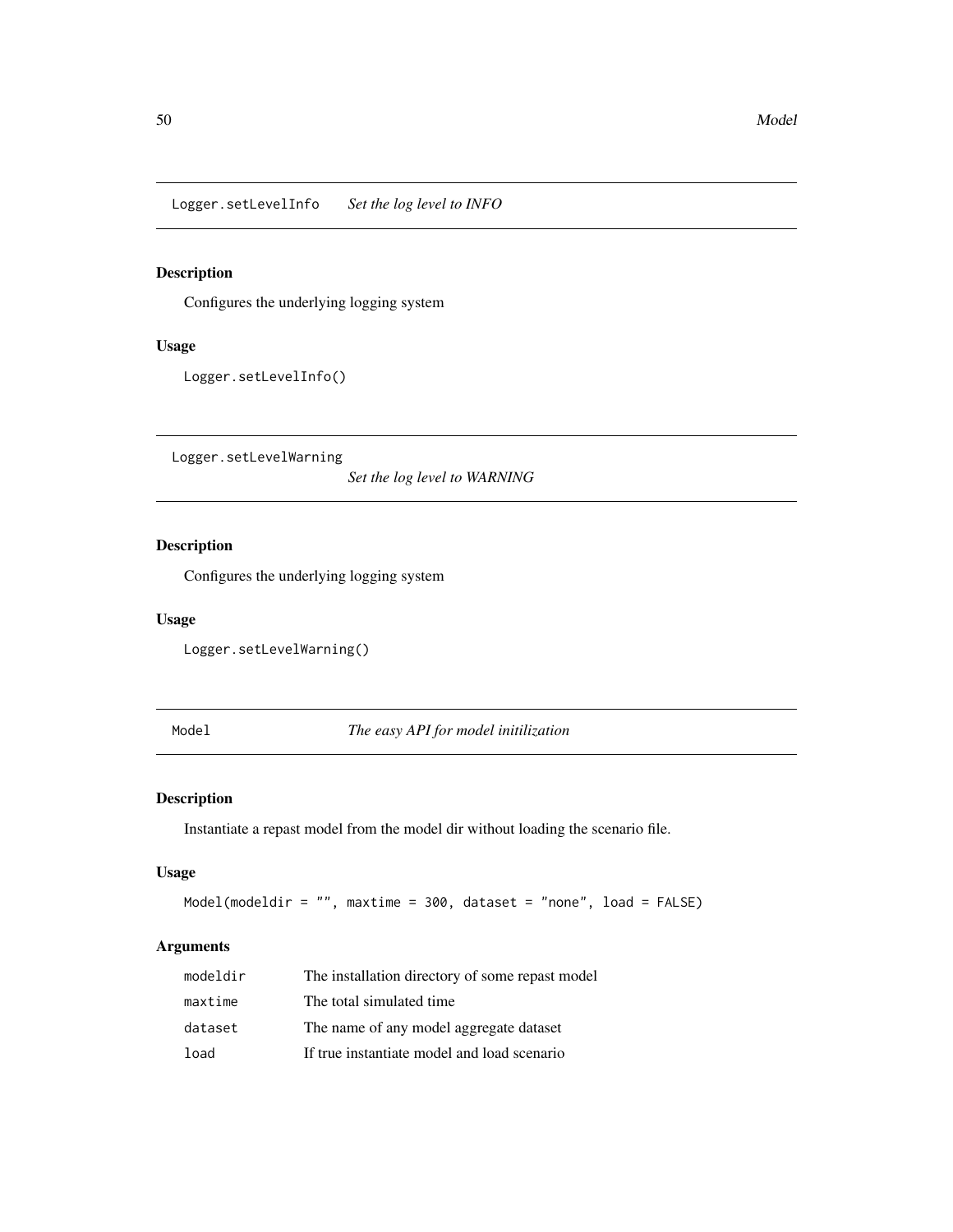#### <span id="page-50-0"></span>ParallelClose 51

#### Details

This is the entry point for model execution. Typically any model execution will start with this function which encapsulates all low level calls for model initialization. In order to perform simulations with repast from R code only Model and a few more function calls are required: [Load](#page-48-0), [Run](#page-60-0). Finally the output of model is managed with functions [GetResults](#page-40-0) and [SaveSimulationData](#page-62-0).

#### Value

Returns the instance of repast model

#### References

[1] North, M.J., N.T. Collier, and J.R. Vos, "Experiences Creating Three Implementations of the Repast Agent Modeling Toolkit," ACM Transactions on Modeling and Computer Simulation, Vol. 16, Issue 1, pp. 1-25, ACM, New York, New York, USA (January 2006).

#### Examples

```
## Not run:
  d<- "C:/usr/models/your-model-directory"
  m<- Model(d)
## End(Not run)
```
ParallelClose *ParallelClose*

#### Description

Finalize the parallel execution environment for R/Repast

#### Usage

ParallelClose()

ParallelInit *ParallelInit*

# Description

Initialize the parallel execution environment for R/Repast

# Usage

ParallelInit()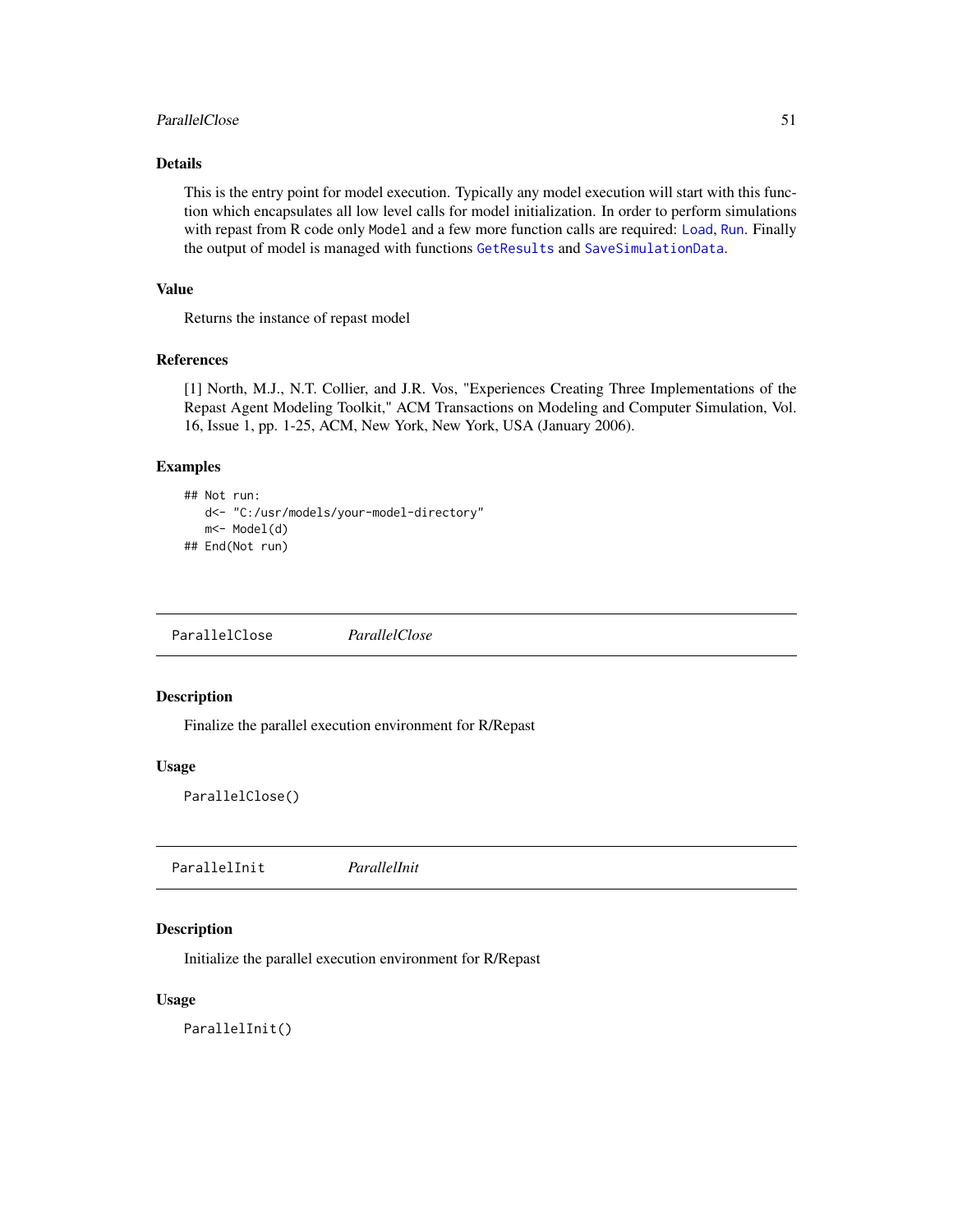<span id="page-51-0"></span>parallelize *parallelize*

# Description

Tells R/Repast to use multicore. Default is using just one core.

#### Usage

parallelize(v = NULL)

#### Arguments

v A Bollean value telling if use multiple cores. When null just returns the current setting

#### Value

Boolean with current state

```
ParallellRunExperiment
```
*ParallellRunExperiment*

# Description

Run the model multiple times for different parameters given by design matrix function parameter.

# Usage

```
ParallellRunExperiment(modeldir, datasource, maxtime, r = 1, design, FUN,
  default = NULL)
```
# Arguments

| modeldir   | The installation directory of some repast model                  |
|------------|------------------------------------------------------------------|
| datasource | The name of any model aggregate dataset                          |
| maxtime    | The total simulated time.                                        |
| r          | The number of experiment replications                            |
| design     | The desing matrix holding parameter sampling                     |
| <b>FUN</b> | THe calibration function.                                        |
| default    | The alternative values for parameters which should be kept fixed |
|            |                                                                  |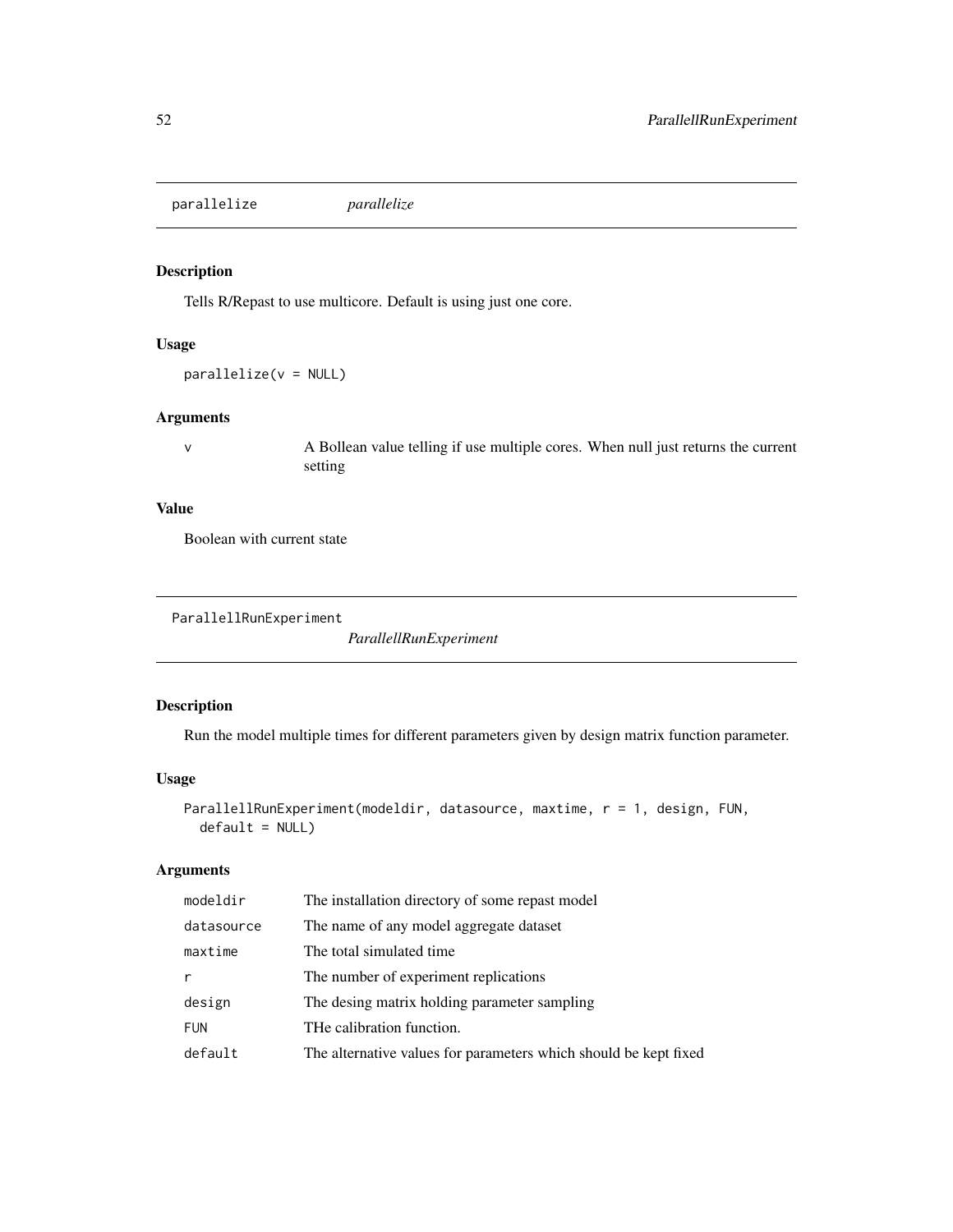#### <span id="page-52-0"></span>ParallelRun 53

# Details

The FUN function must return zero for perfect fit and values greater than zero otherwise.

#### Value

A list with output and dataset

#### Examples

```
## Not run:
 my.cost<- function(params, results) { # your best fit calculation, being 0 the best metric. }
  d<- "/usr/models/your-model-directory"
  f<- AddFactor(name="cyclePoint",min=40,max=90)
  f<- AddFactor(factors=f, name="conjugationCost",min=1,max=80)
  d<- AoE.LatinHypercube(factors=f)
  v<- ParallellRunExperiment()
## End(Not run)
```
ParallelRun *ParallelRun*

#### Description

Run simulations in parallel. This function executes the time steps of an instantiated model. The number of replications of model runs can be specified by the function parameter. The seed parameter may be omitted and will be generated internally. If provided, the seed collection, must contain the same number of r parameter.

#### Usage

```
ParallelRun(modeldir, datasource, maxtime, r = 1, seed = c(),
 design = NULL, default = NULL)
```
#### Arguments

| modeldir   | The installation directory of some repast model                  |
|------------|------------------------------------------------------------------|
| datasource | The name of any model aggregate dataset                          |
| maxtime    | The total simulated time.                                        |
| r          | The number of experiment replications                            |
| seed       | The random seed collection                                       |
| design     | The desing matrix holding parameter sampling                     |
| default    | The alternative values for parameters which should be kept fixed |

#### Value

The model output dataset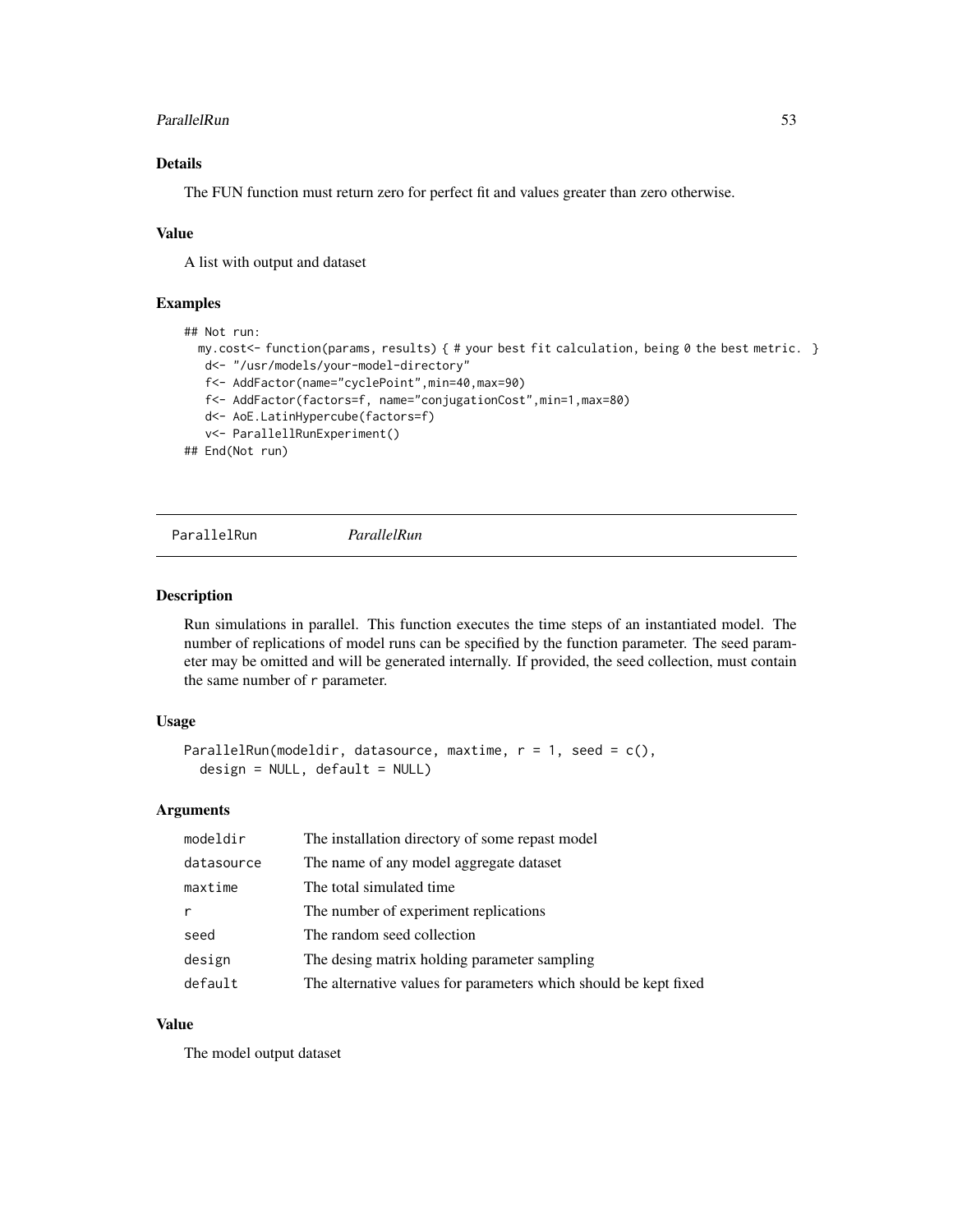# Examples

```
## Not run:
  md<- "/usr/models/your-model-directory"
  output<- ParallelRun(modeldir= md, maxtime = 360, dataset= ds, r=4)
## End(Not run)
```
PB.close *PB.close*

# Description

Close the progress bar descriptor

#### Usage

PB.close()

PB.disable *PB.disable*

# Description

Disable the progress bar visualization

# Usage

PB.disable()

PB.enable *PB.enable*

# Description

Enables the progress bar visualization

# Usage

PB.enable()

<span id="page-53-0"></span>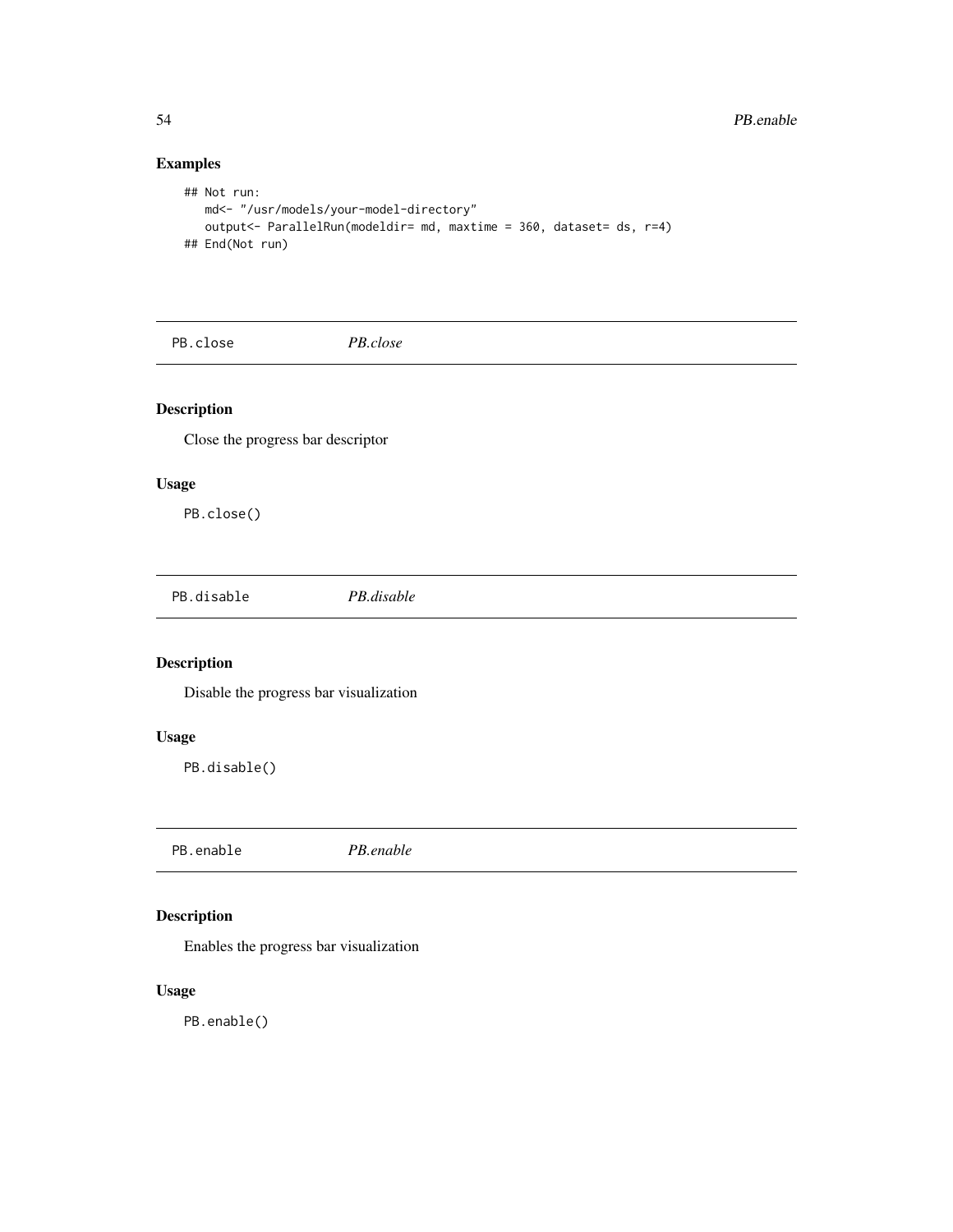<span id="page-54-0"></span>PB.get *PB.get* Description Gets the the progress bar descriptor Usage PB.get() PB.init *PB.init*

# Description

Initialize progress bar for model execution.

# Usage

PB.init(psets, replications)

# Arguments

| psets        | - The total number of paramter sets being simulated |
|--------------|-----------------------------------------------------|
| replications | - The number of replications per simulation round   |

PB.isEnabled *PB.isEnabled*

# Description

Returns the global value indicating if progress bar is enabled.

# Usage

```
PB.isEnabled()
```
# Value

Boolean TRUE if progress bar must be shown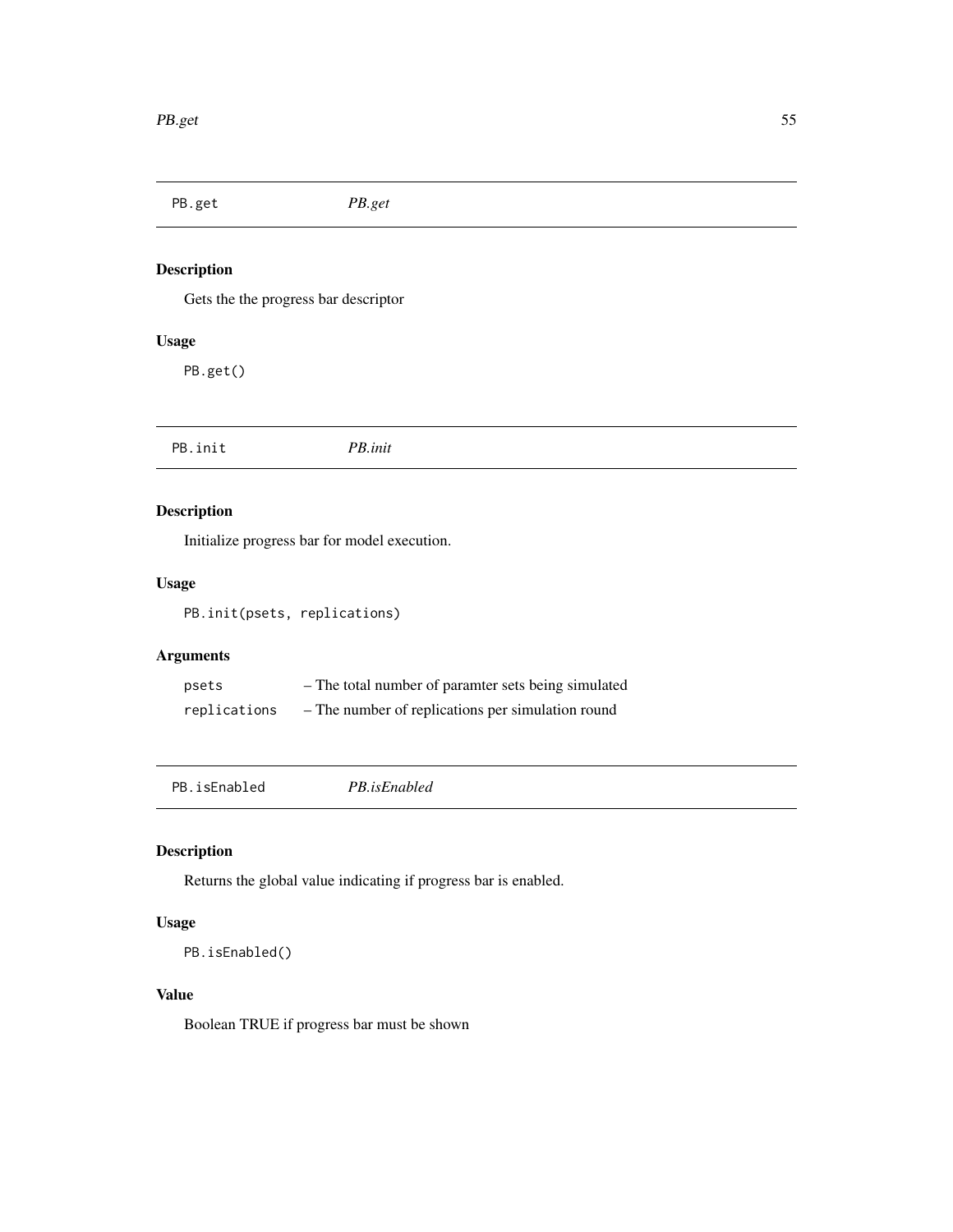<span id="page-55-0"></span>PB.pset *PB.pset* Description Update pset value Usage PB.pset(v) Arguments v The current parameter set being simulated PB.rnum *PB.rnum* Description Update run number value Usage PB.rnum(v) Arguments v The current run number PB.set *PB.set* Description Ses the progress bar descriptor Usage PB.set(obj)

# Arguments

obj – The progress bar descriptor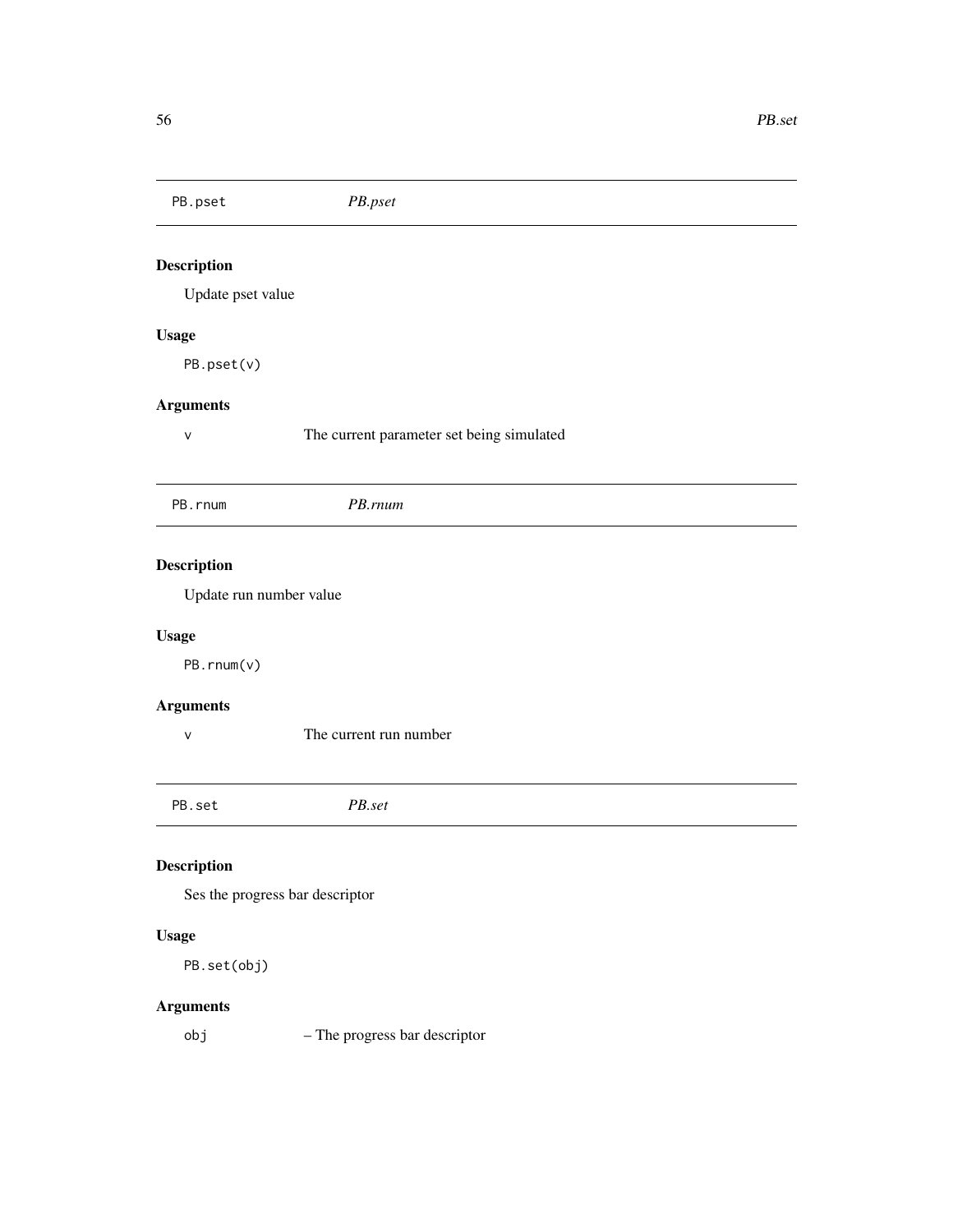<span id="page-56-0"></span>PB.update *PB.update*

# Description

Update progress bar

# Usage

PB.update(r = NULL)

# Arguments

r The current replication number

pick.fittest *pick.fittest*

# Description

Choose the best solutions minimizing the objective function

# Usage

pick.fittest(out, goals = c(), n = 4)

# Arguments

| out   | The output data set holding the values of goals |
|-------|-------------------------------------------------|
| goals | The column names which must be used as goal     |
| n     | The number of solutions                         |

#### Value

The n rows holding the best results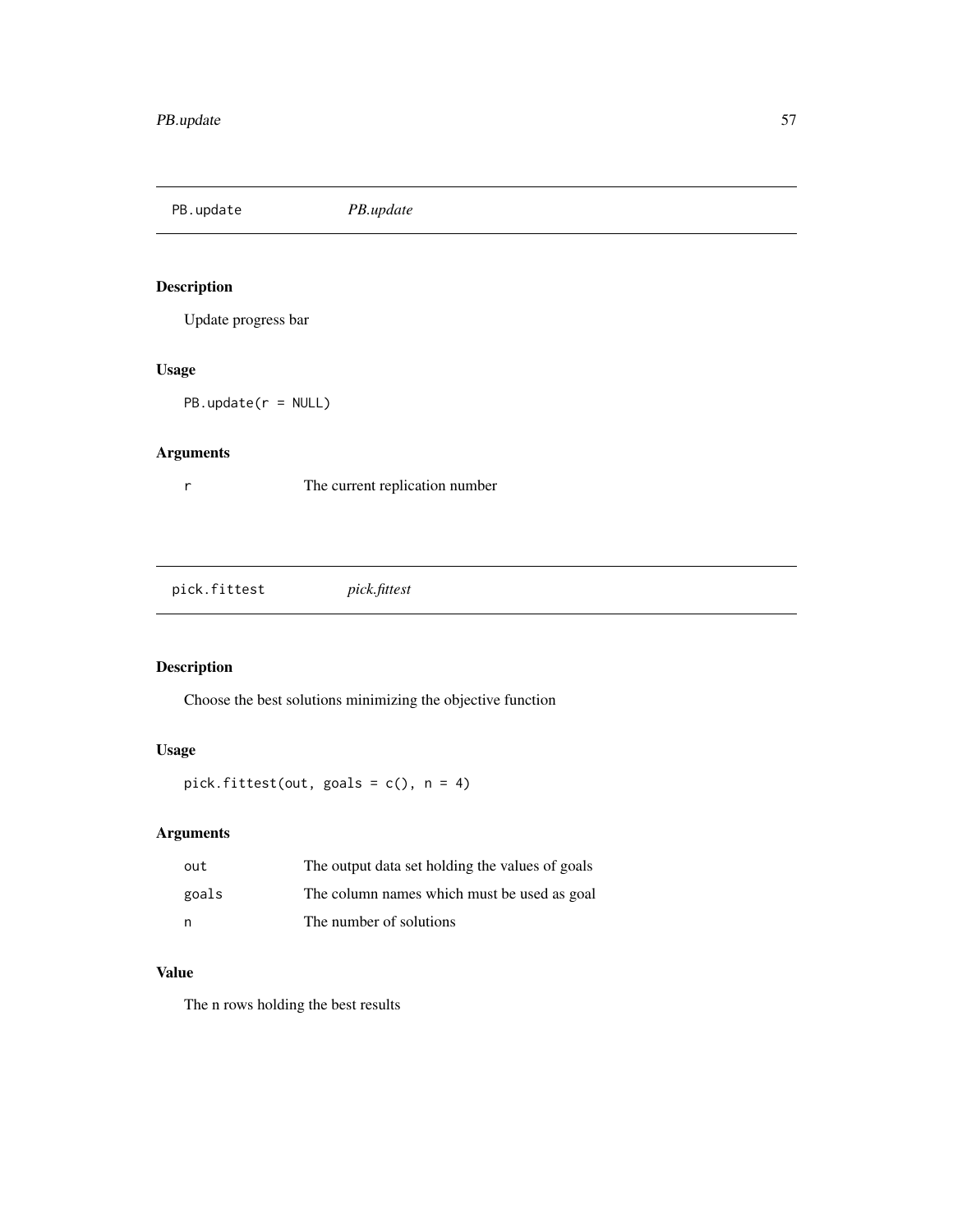<span id="page-57-0"></span>Plot.Calibration *Plot of calibration*

# Description

Generate plot for parameter sets providing best fit

# Usage

```
Plot.Calibration(obj, key, title = NULL)
```
# Arguments

| obi   | An instance of calibration Object |
|-------|-----------------------------------|
| key   | The column name                   |
| title | Chart title, may be null          |

# Value

The resulting ggplot2 plot object

Plot.Morris *Plot of Morris output*

# Description

Generate plot for Morris's screening method

# Usage

```
Plot.Morris(obj, type, title = NULL)
```
# Arguments

| obi   | An instance of Morris Object AoE. Morris |
|-------|------------------------------------------|
| type  | The chart type (mu*sigmalmusigmalmu*mu)  |
| title | Chart title, may be null                 |

# Value

The resulting ggplot2 plot object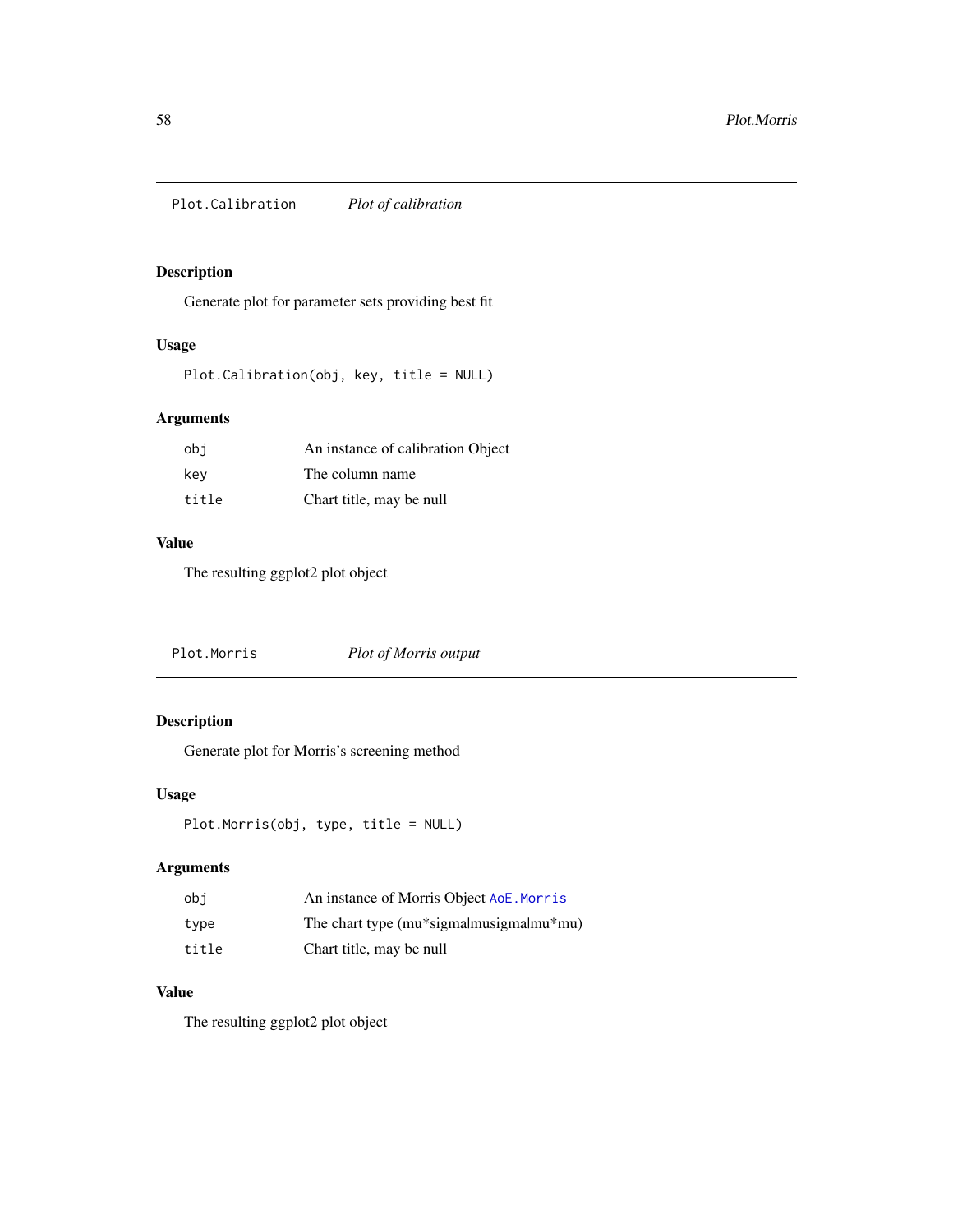<span id="page-58-0"></span>

# Description

Generate plot for Sobol's GSA

# Usage

Plot.Sobol(obj, type, title = NULL)

# Arguments

| obi   | An instance of Sobol Object AoE. Sobol |
|-------|----------------------------------------|
| type  | The chart type                         |
| title | Chart title, may be null               |

#### Value

The resulting ggplot2 plot object

| Plot.Stability<br>Plot stability of output |  |  |
|--------------------------------------------|--|--|
|--------------------------------------------|--|--|

# Description

Generate plot for visually access the stability of coefficient of variation as function of simulation sample size.

# Usage

Plot.Stability(obj, title = NULL)

# Arguments

| obi   | An instance of Morris Object AoE. Morris |
|-------|------------------------------------------|
| title | Chart title, may be null                 |

# Value

The resulting ggplot2 plot object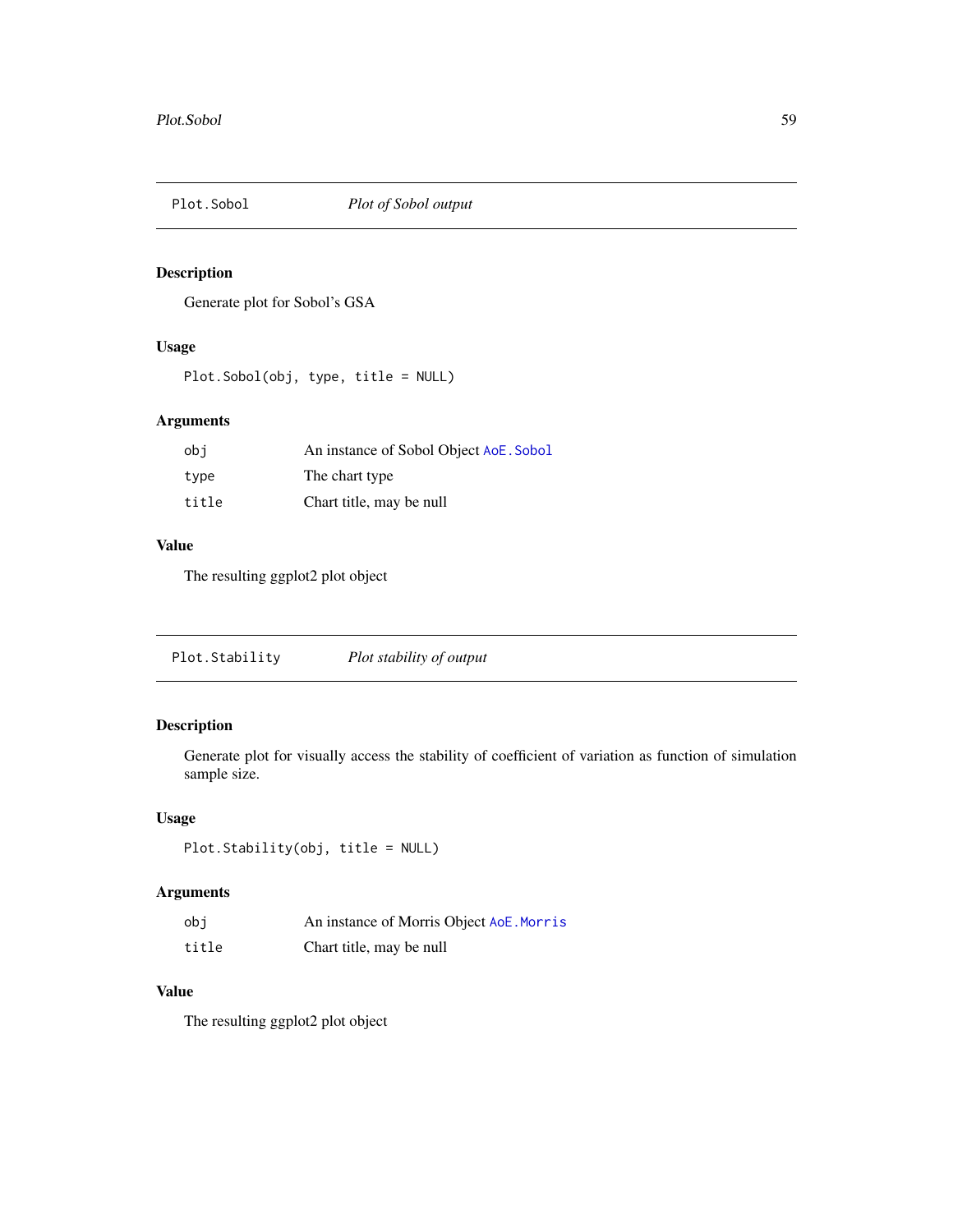<span id="page-59-0"></span>Results.GetCharts *Results.GetCharts*

# Description

Simplify the access to the charts member

#### Usage

```
Results.GetCharts(obj)
```
# Arguments

obj An instance of the object returned by Easy methods

# Value

The charts element inside results

Results.GetExperiment *Results.GetExperiment*

# Description

Simplify the access to the experiment member

### Usage

```
Results.GetExperiment(obj)
```
# Arguments

obj An instance of the object returned by Easy methods

# Value

The experiment element inside results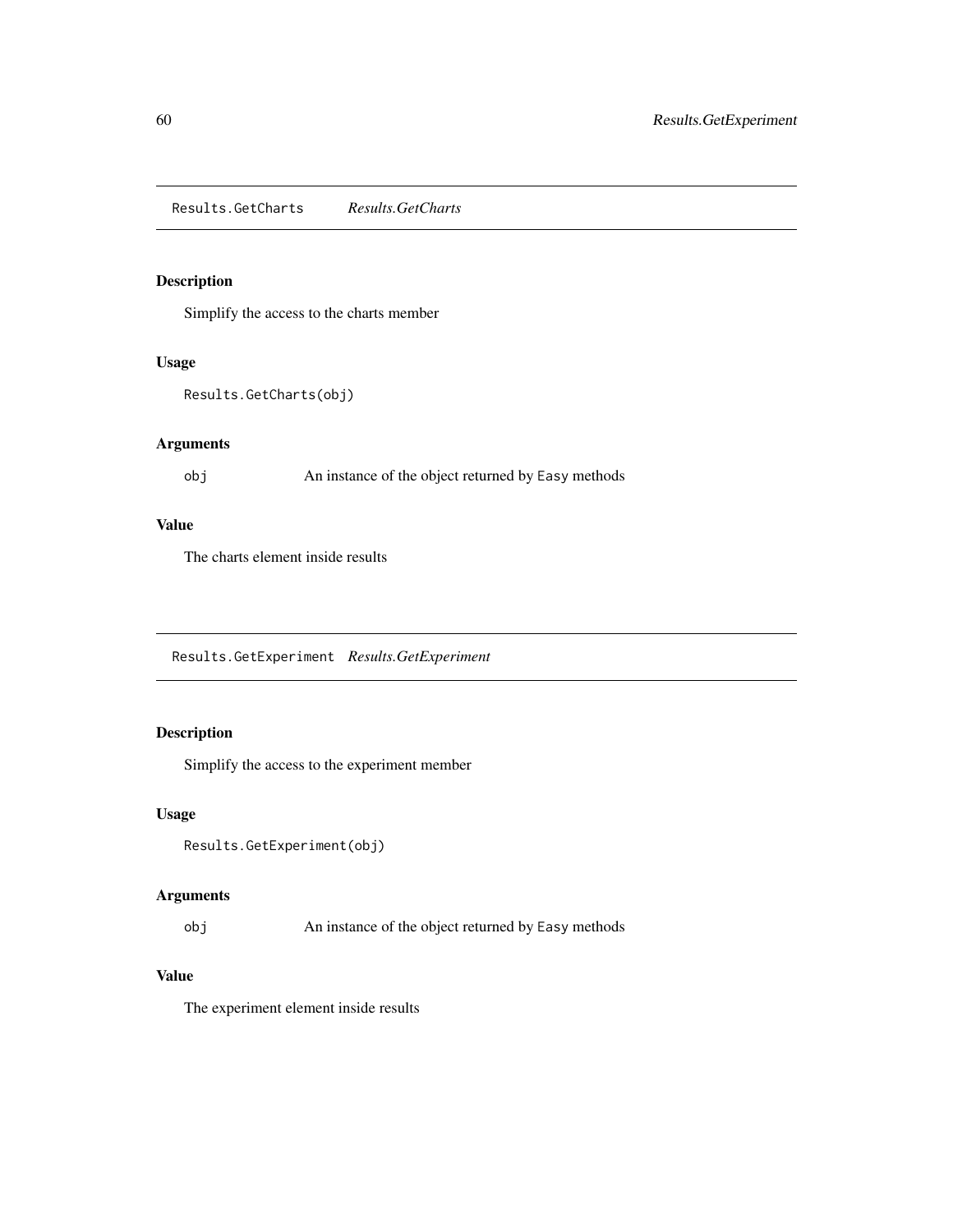<span id="page-60-1"></span>Results.GetObject *Results.GetObject*

#### Description

Simplify the access to the object member

#### Usage

Results.GetObject(obj)

# Arguments

obj An instance of the object returned by Easy methods

#### Value

The object element inside results

<span id="page-60-0"></span>

Run *Run simulations*

# Description

This function executes the time steps of an instantiated model. The number of replications of model runs can be specified by the function parameter. The seed parameter may be omitted and will be generated internally. If provided, the seed collection, must contain the same number of r parameter.

#### Usage

Run(e,  $r = 1$ , seed = c())

#### Arguments

| e    | An engine object instance             |
|------|---------------------------------------|
|      | The number of experiment replications |
| seed | The random seed collection            |

#### Value

The model output dataset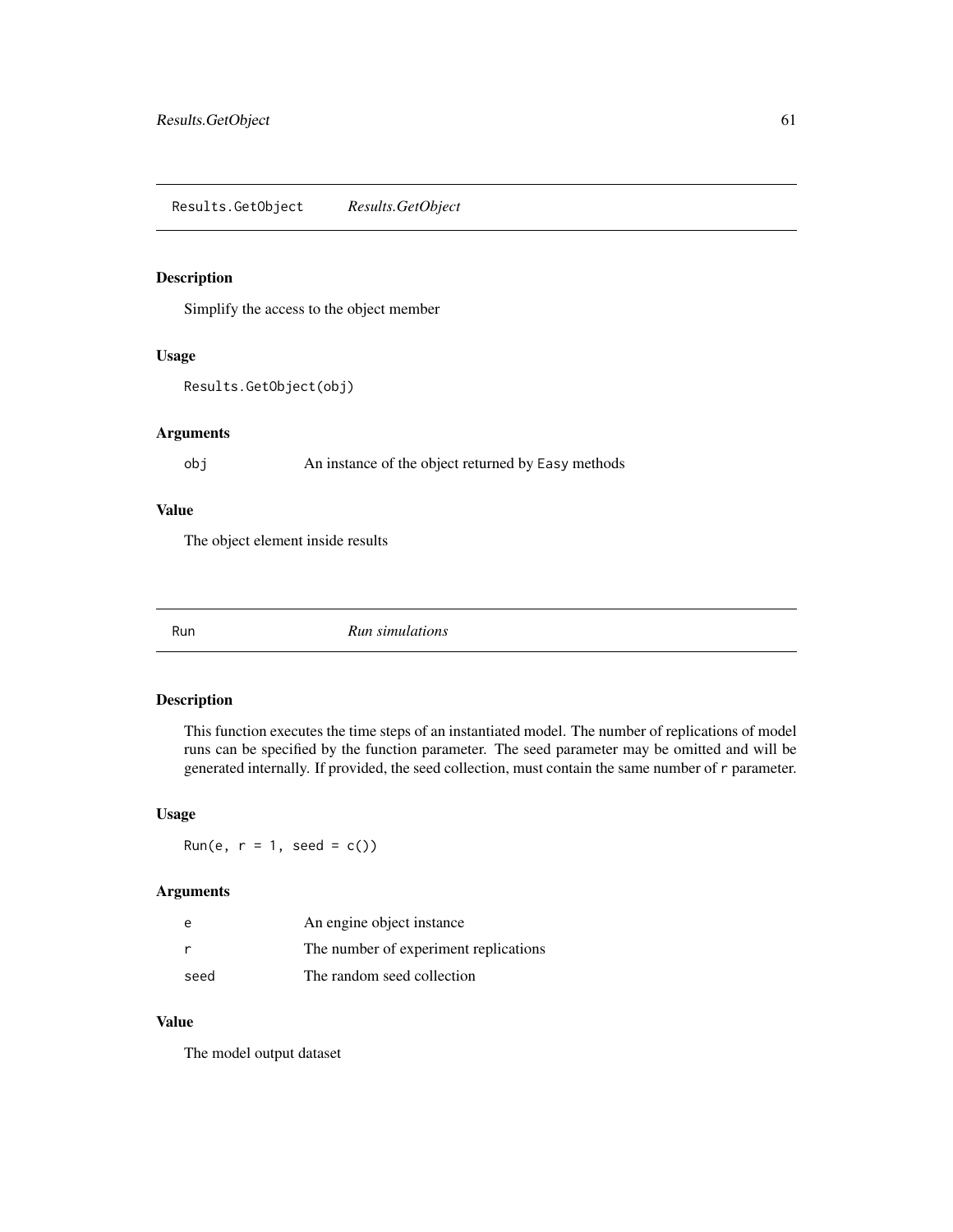# Examples

```
## Not run:
  d<- "C:/usr/models/your-model-directory"
  m<- Model(d)
  Load(m)
  Run(m, r=2) # or Run(m, r=2, seed=c(1,2))## End(Not run)
```
RunExperiment *Run an experimental setup*

#### Description

Run the model multiple times for different parameters given by design matrix function parameter.

#### Usage

RunExperiment(e,  $r = 1$ , design, FUN)

#### Arguments

| e      | An engine object instance                    |
|--------|----------------------------------------------|
| r      | The number of experiment replications        |
| design | The desing matrix holding parameter sampling |
| FUN    | THe calibration function.                    |

#### Details

The FUN function must return zero for perfect fit and values greater than zero otherwise.

#### Value

A list with output and dataset

```
## Not run:
 my.cost<- function(params, results) { # your best fit calculation, being 0 the best metric. }
  d<- "c:/usr/models/your-model-directory"
  m<- Model(d,dataset="ds::Output")
  Load(m)
  f<- AddFactor(name="cyclePoint",min=40,max=90)
  f<- AddFactor(factors=f, name="conjugationCost",min=1,max=80)
  d<- LatinHypercube(factors=f)
  p<- GetSimulationParameters(e)
  exp.design<- BuildParameterSet(d,p)
  v<- RunExperiment(e,r=1,exp.design,my.cost)
## End(Not run)
```
<span id="page-61-0"></span>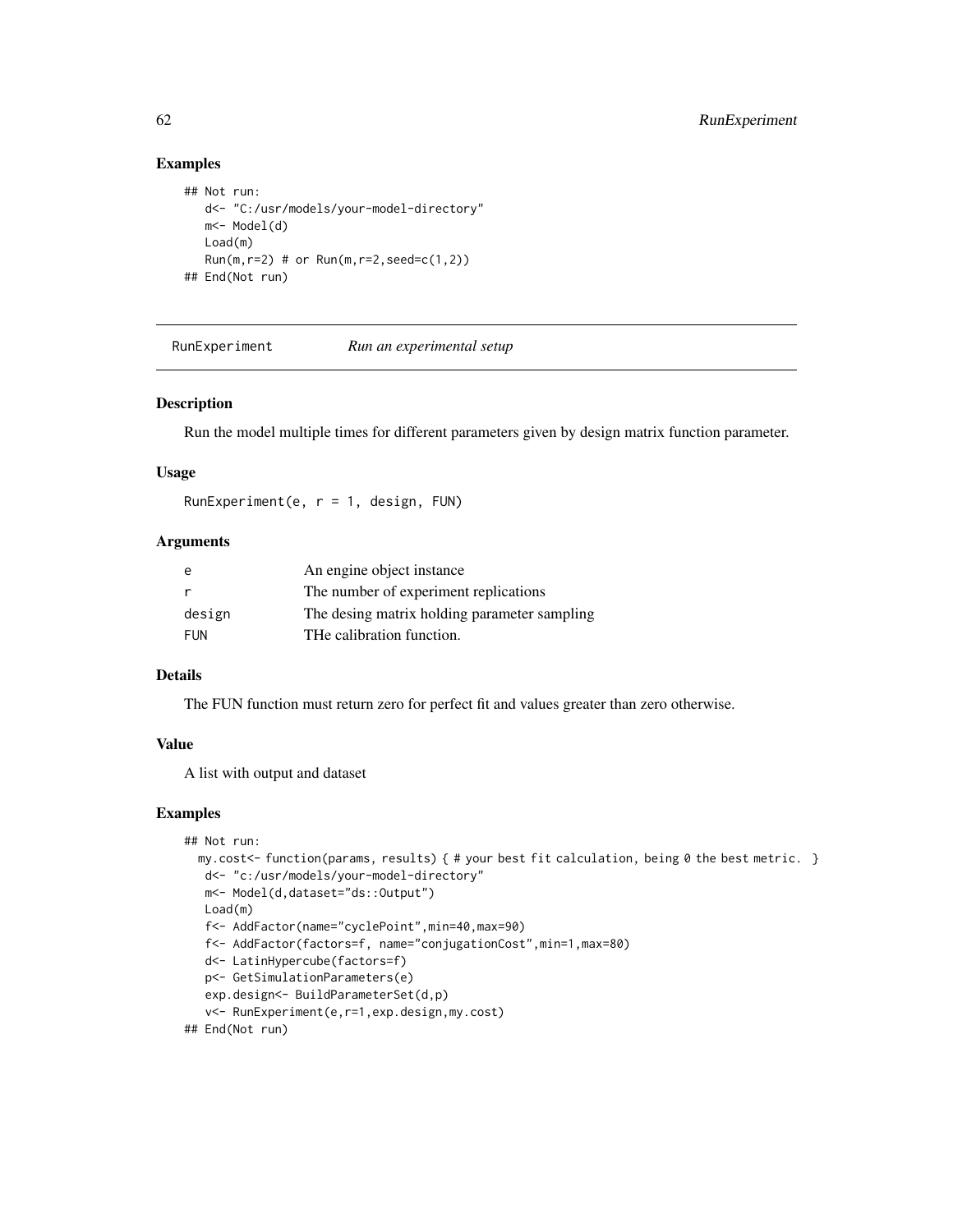# <span id="page-62-1"></span><span id="page-62-0"></span>Description

Saves the simulation results of last call to Run(e) function.

# Usage

```
SaveSimulationData(as = "csv", experiment = NULL)
```
# Arguments

| as         | The desired output type, must be csv or xls |
|------------|---------------------------------------------|
| experiment | The experiment output                       |

# Details

The model must have been initialized or user must call setId explicitelly.

# Value

The id of saved data

# Description

Generate a sequence from min to max using an increment based on the number of of elements in v

#### Usage

```
SequenceItem(v, min, max)
```
# Arguments

|     | A column of n x k design matrix |
|-----|---------------------------------|
| min | The lower boundary of range     |
| max | The uper boundary of range      |

#### Value

A sequence between min and max value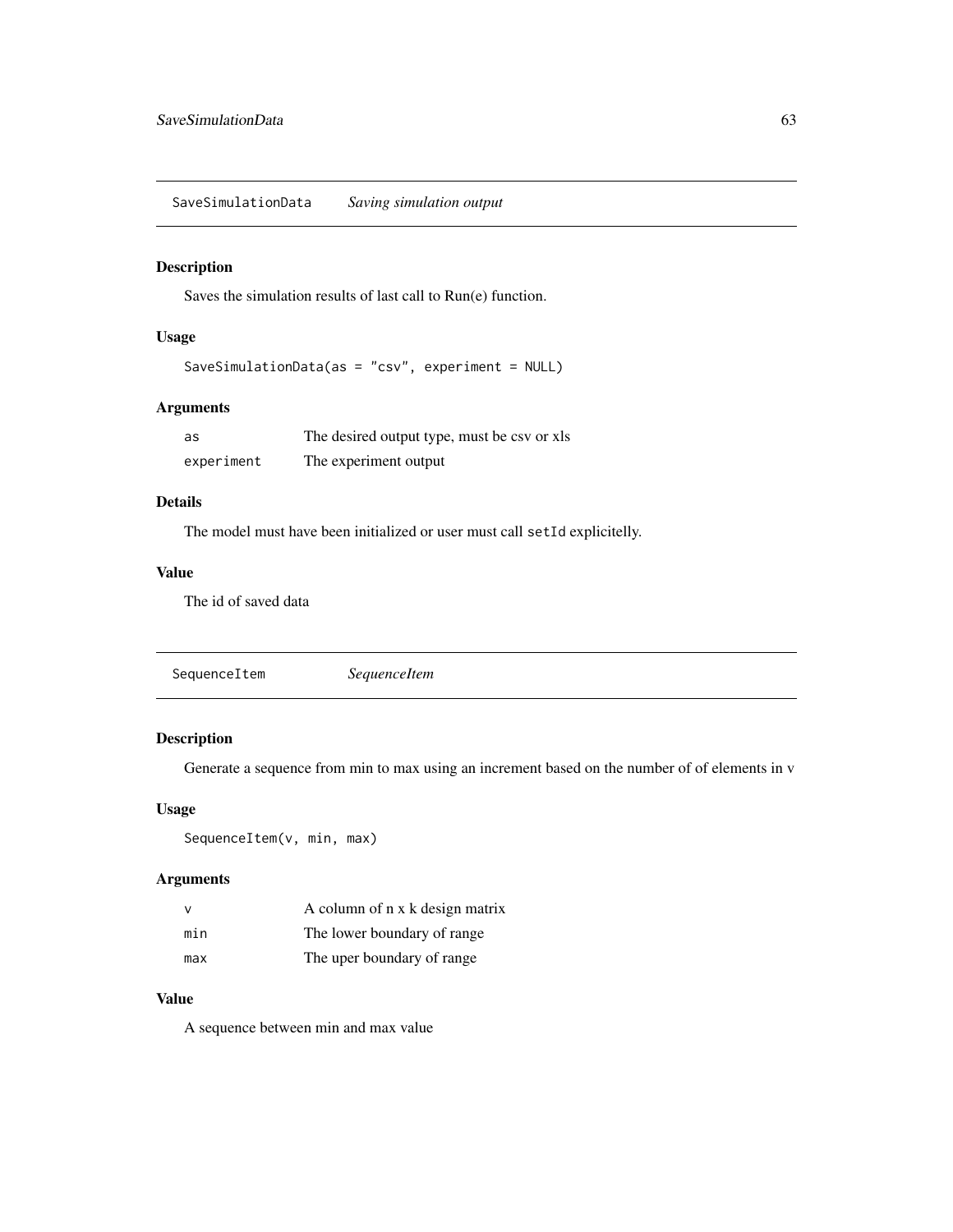<span id="page-63-0"></span>

#### Description

Set the name of the model currently instantiated.

s The model name

#### Usage

setId(s)

# Arguments

| setKeyRandom | Sets Repast randomSeed name |
|--------------|-----------------------------|

#### Description

Configures a non-default value for Repast randomSeed parameter name.

# Usage

setKeyRandom(k)

#### Arguments

k The string with an alternative name for randomSeed

setOutputDir *Sets output directory*

# Description

Configure the desired directoy to save model output data.

# Usage

```
setOutputDir(s)
```
#### Arguments

s The full path for output directory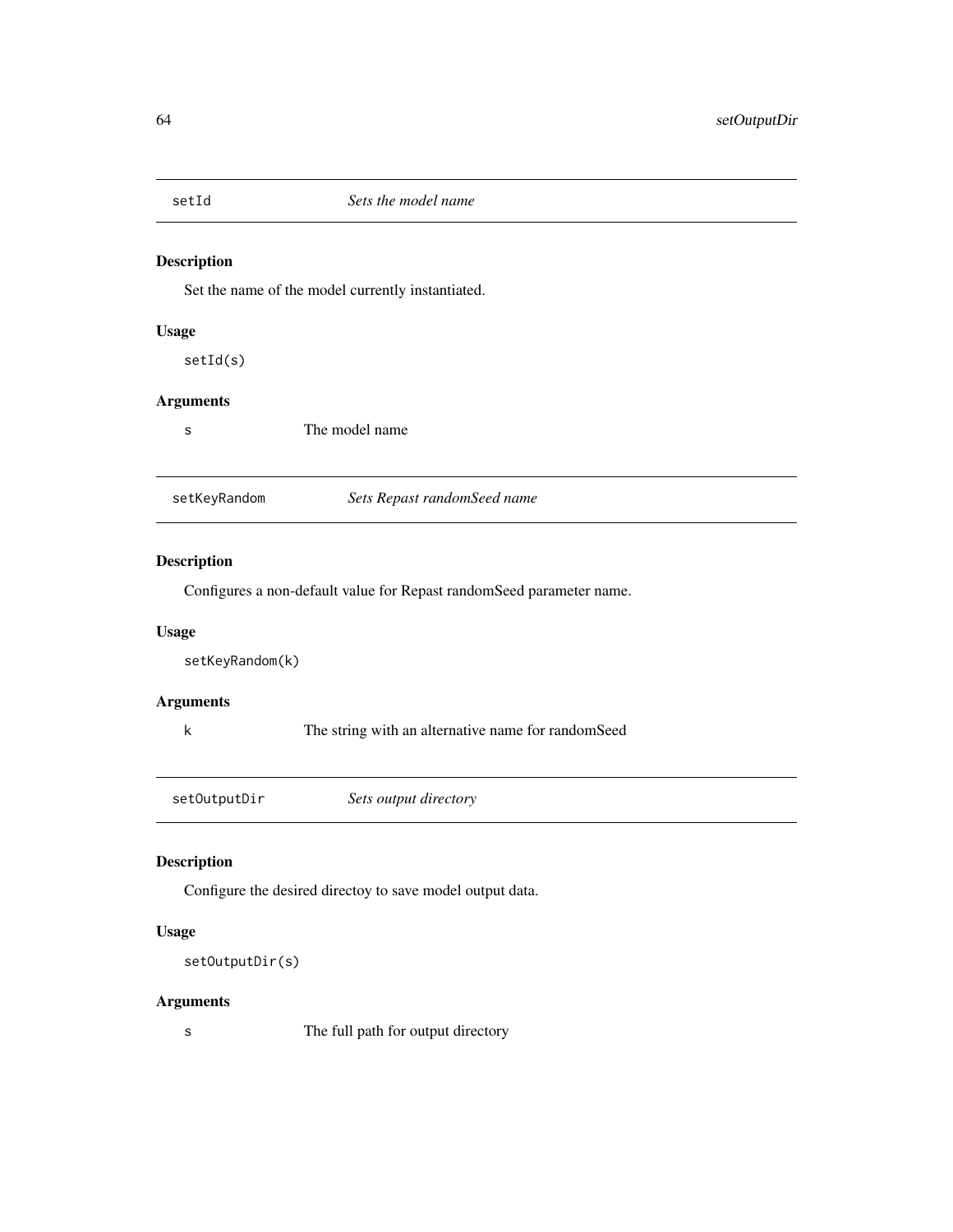<span id="page-64-0"></span>setpkgcores *setpkgcores*

# Description

Configures the maximum number of cores to be used in parallel computations

#### Usage

setpkgcores(v)

#### Arguments

v The number of cores

SetResults *Stores a data.frame*

# Description

Stores a data.frame

#### Usage

SetResults(d)

#### Arguments

d A data frame containing one replication data

SetResultsParameters *Sets the parameters*

#### Description

Save the current set of paramters used for the last model run.

# Usage

```
SetResultsParameters(d)
```
### Arguments

d A data.frame with parameter values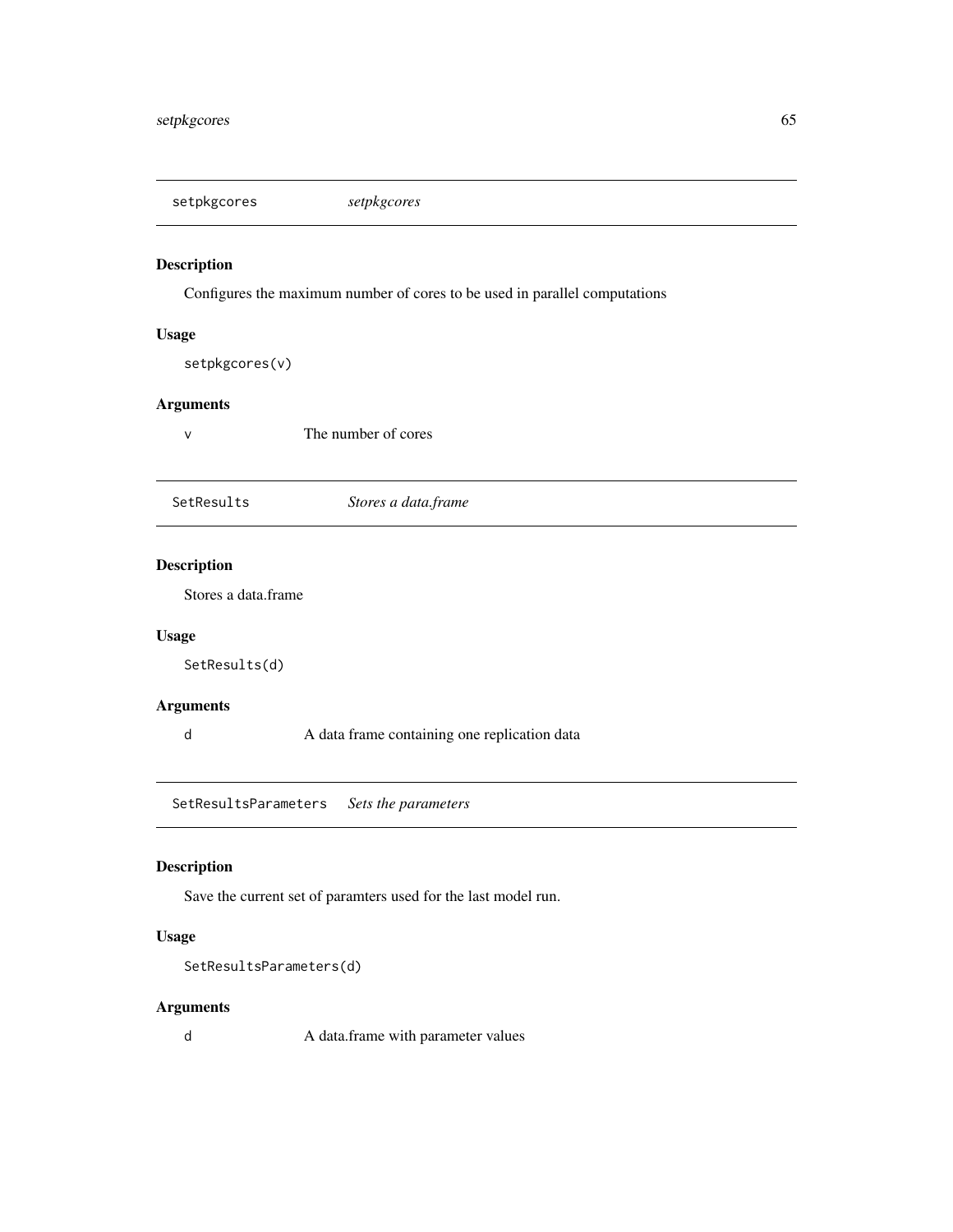<span id="page-65-0"></span>SetSimulationParameter

*SetSimulationParameter*

# Description

Modify model's default parameter collection

#### Usage

```
SetSimulationParameter(e, key, value)
```
# Arguments

| e     | An engine object instance |
|-------|---------------------------|
| key   | The paramter name.        |
| value | The parameter value       |

```
SetSimulationParameters
```
*Set parameters for running model*

# Description

Modify the repast model parameters with values provided in parameter 'p' which is a data frame with just one row.

#### Usage

```
SetSimulationParameters(e, p)
```
# Arguments

| e | An engine object instance               |
|---|-----------------------------------------|
| Ď | A data frame with simulation parameters |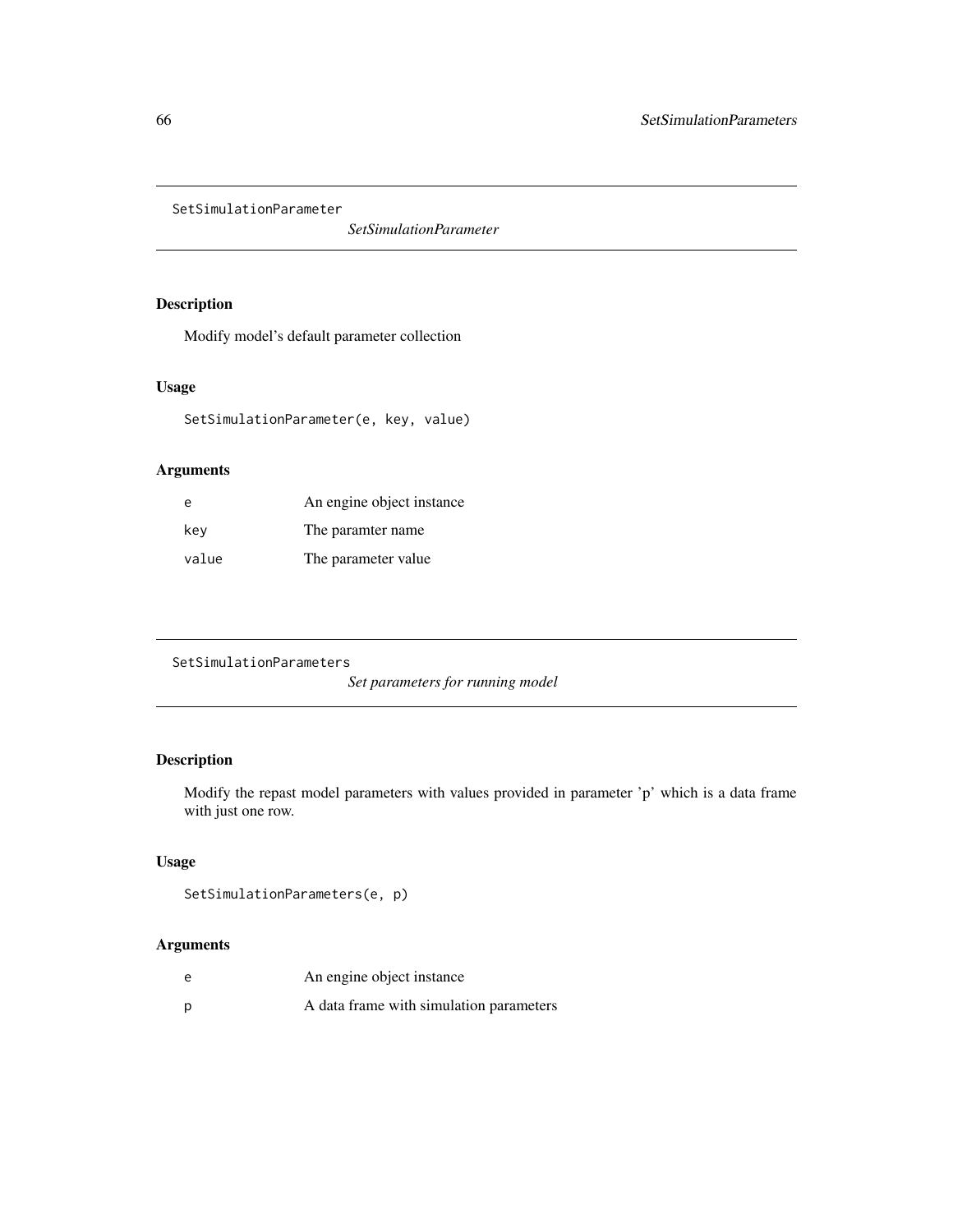<span id="page-66-0"></span>ShowClassPath *ShowClassPath*

# Description

Shows the current classpath

# Usage

ShowClassPath()

# Value

the current setting of JVM classpath

# Examples

## Not run: ShowClassPath() ## End(Not run)

ShowCores *ShowUsedCores*

# Description

Prints the number of cores used

# Usage

ShowCores()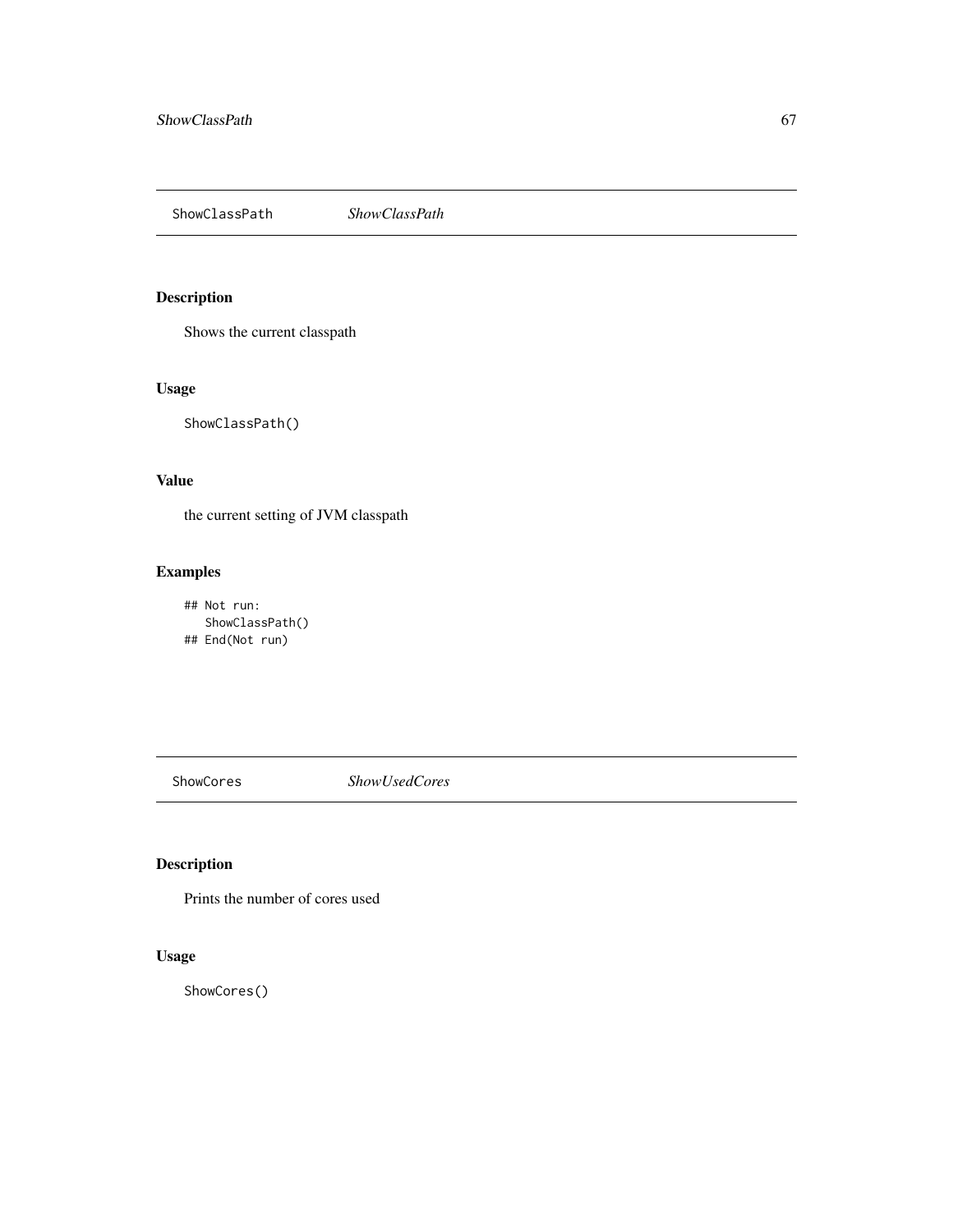<span id="page-67-0"></span>ShowModelPaths *ShowModelPaths*

#### Description

Prints the paths. Shows the directories currently used to load model scenario and lib. The output of this function is informational only and can be used to check whether model data is being loaded properly from correct locations.

#### Usage

ShowModelPaths()

#### Examples

```
## Not run:
  ShowModelPaths()
## End(Not run)
```
UpdateDefaultParameters

*UpdateDefaultParameters*

#### Description

Modify the value of the default parameters which should be kept fixed

#### Usage

```
UpdateDefaultParameters(e, p)
```
# Arguments

| e | An engine object instance                         |
|---|---------------------------------------------------|
|   | The collection of model fixed paramters to change |

```
## Not run:
  d<- "C:/usr/models/your-model-directory"
  m<- Model(d)
  Load(m)
  p<- c(name1=value1, name2=2)
  UpdateDefaultParameters(m,p)
## End(Not run)
```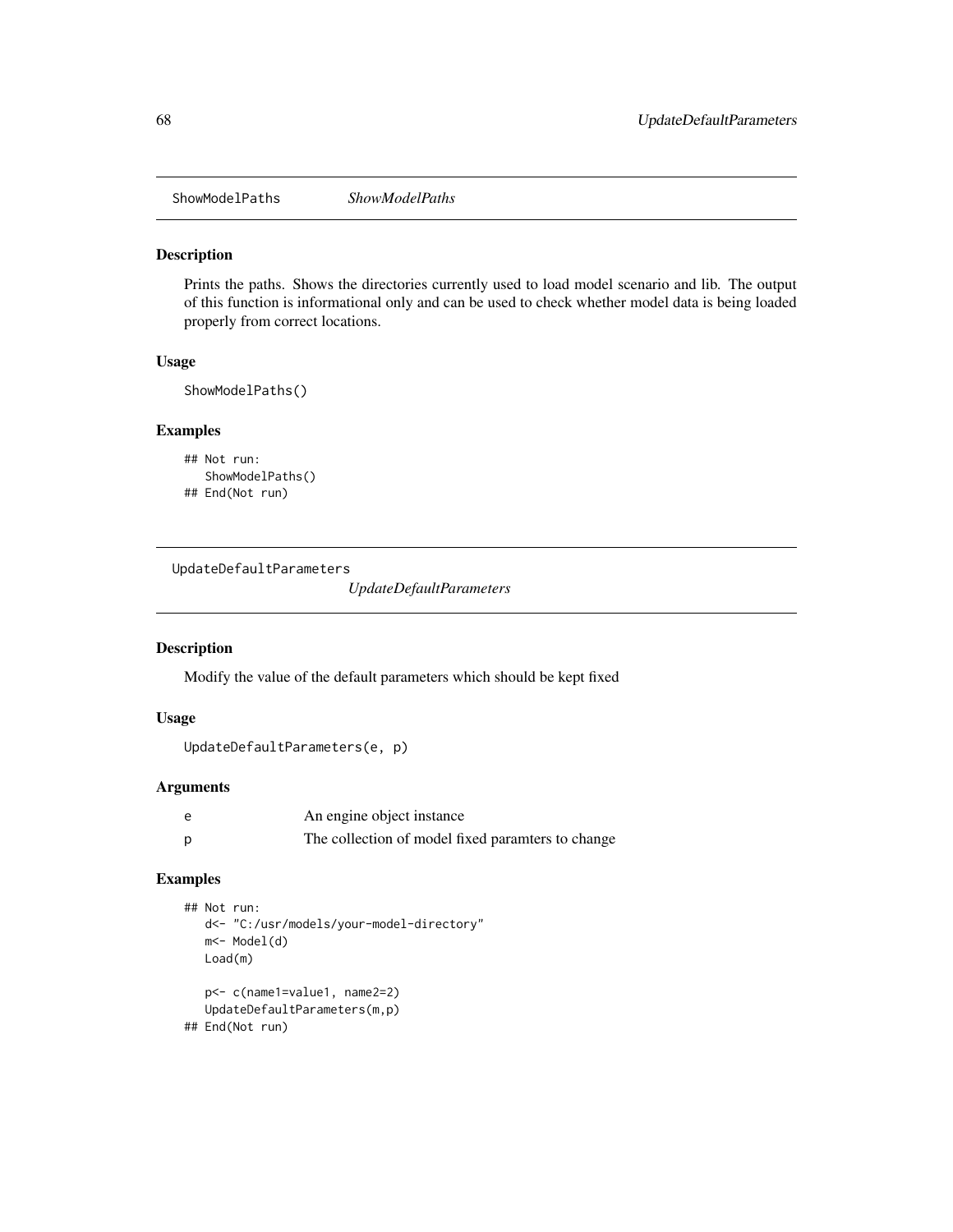<span id="page-68-0"></span>

# Description

Wrapper for the Run and ParallelRun functions

# Usage

```
WrapperRun(modeldir, datasource, maxtime, r = 1, seed = c(),
  design = NULL, default = NULL, multi = TRUE)
```
#### Arguments

| modeldir     | The installation directory of some repast model                   |
|--------------|-------------------------------------------------------------------|
| datasource   | The name of any model aggregate dataset                           |
| maxtime      | The total simulated time.                                         |
| $\mathsf{r}$ | The number of experiment replications                             |
| seed         | The random seed collection                                        |
| design       | The desing matrix holding parameter sampling                      |
| default      | The alternative values for parameters which should be kept fixed  |
| multi        | allows forcing single core execution, default is using multi-core |

#### Value

The model output dataset

WrapperRunExperiment *WrapperRunExperiment*

# Description

Wrapper for the RunExperiment and ParallelRunExperiment functions

#### Usage

```
WrapperRunExperiment(modeldir, datasource, maxtime, r = 1, design, FUN,
  default = NULL)
```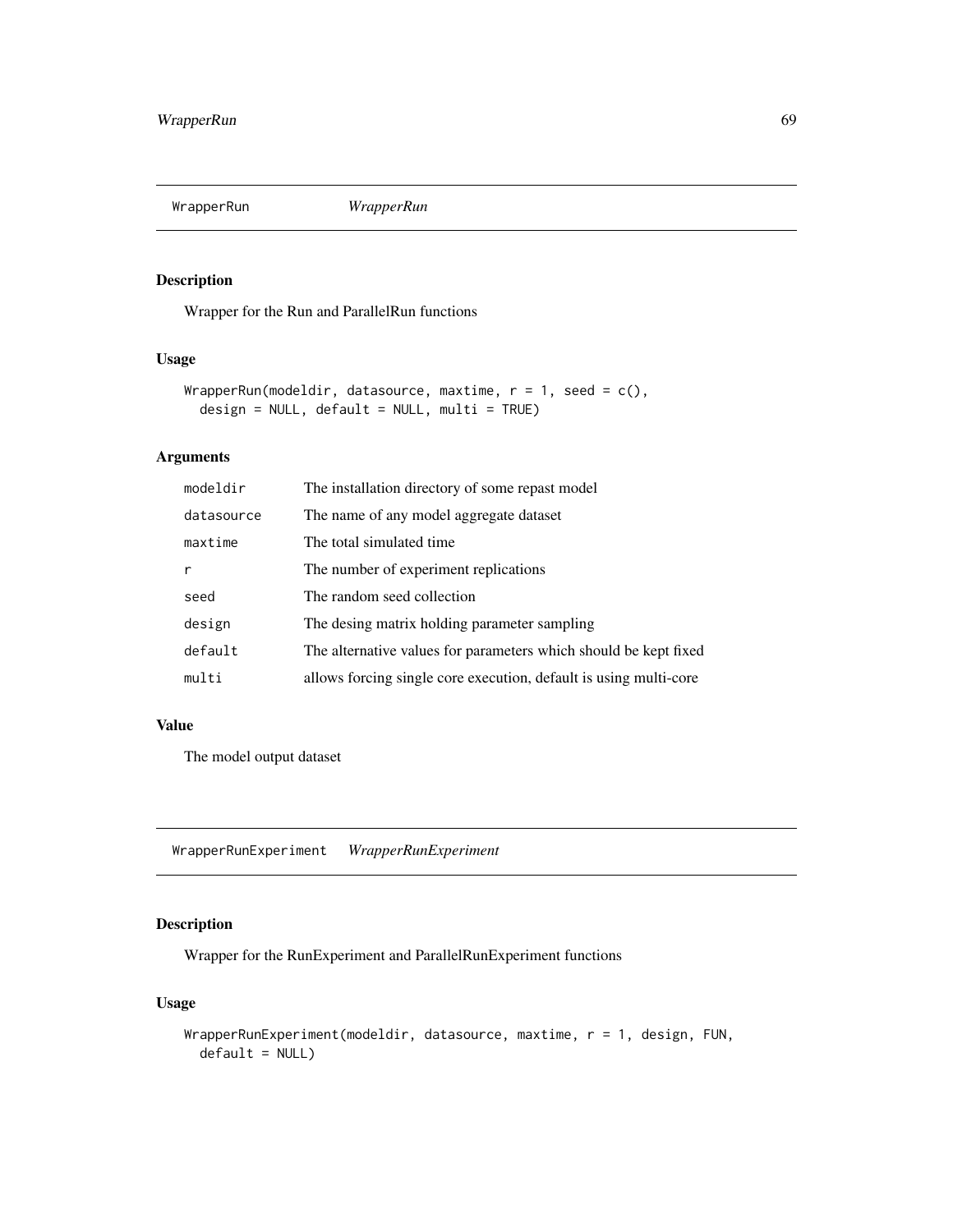# Arguments

| modeldir   | The installation directory of some repast model                  |
|------------|------------------------------------------------------------------|
| datasource | The name of any model aggregate dataset                          |
| maxtime    | The total simulated time.                                        |
|            | The number of experiment replications                            |
| design     | The desing matrix holding parameter sampling                     |
| <b>FUN</b> | The objective function.                                          |
| default    | The alternative values for parameters which should be kept fixed |

# Value

The model output dataset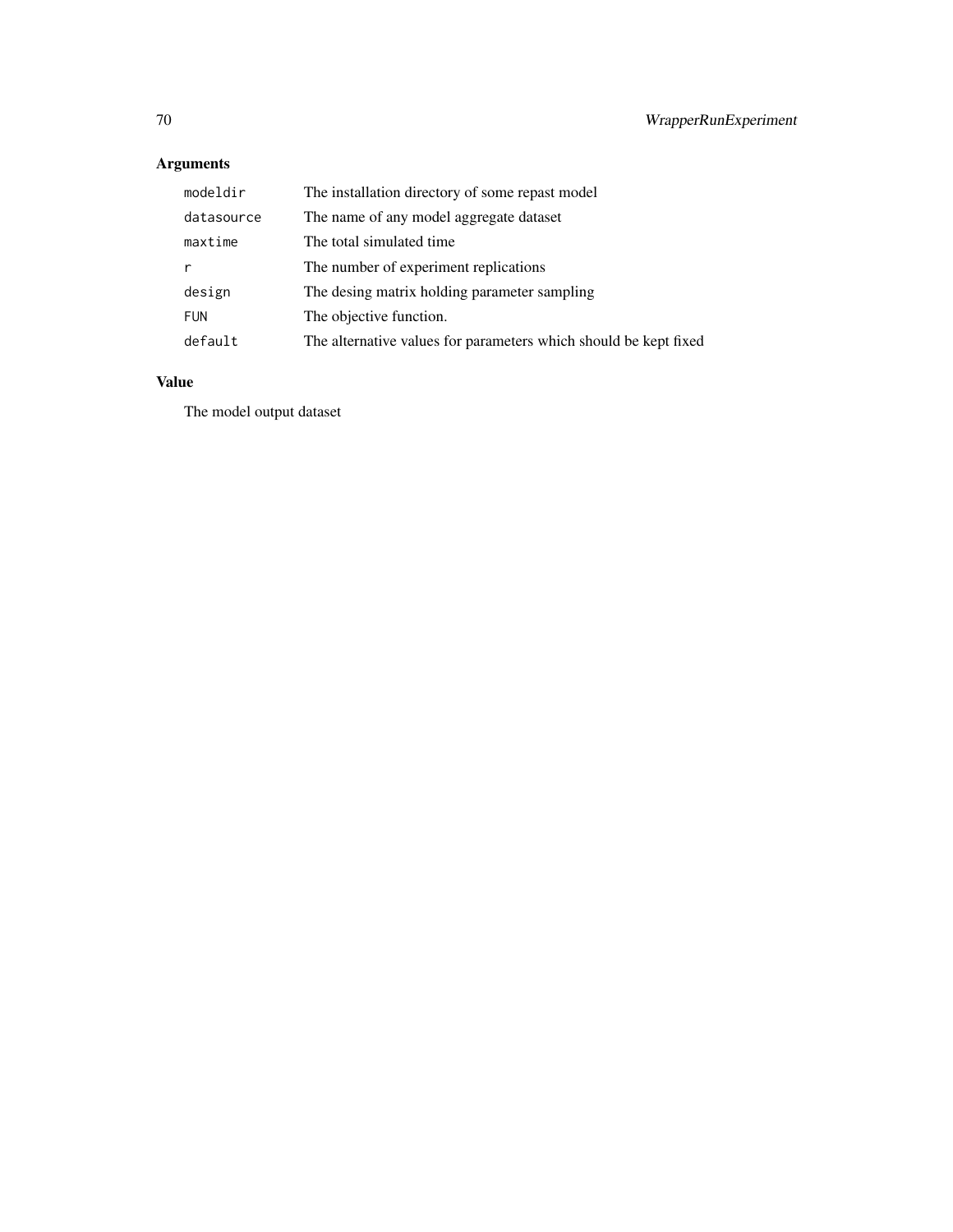# **Index**

AddFactor, [5](#page-4-0) AddFactor0, [5](#page-4-0) AddResults, [6](#page-5-0) AoE.Base, [6](#page-5-0) AoE.ColumnCoV, [7](#page-6-0) AoE.CoV, [7](#page-6-0) AoE.FullFactorial, [8](#page-7-0) AoE.GetMorrisOutput, [8](#page-7-0) AoE.LatinHypercube, [9](#page-8-0) AoE.MAE, [9](#page-8-0) AoE.Morris, [10,](#page-9-1) *[58,](#page-57-0) [59](#page-58-0)* AoE.NRMSD, [10](#page-9-1) AoE.RandomSampling, [11](#page-10-0) AoE.RMSD, [12](#page-11-1) AoE.Sobol, [12,](#page-11-1) *[59](#page-58-0)* AoE.Stability, [13](#page-12-0) ApplyFactorRange, [13](#page-12-0) BuildParameterSet, [14](#page-13-0) Calibration.GetMemberKeys, [14](#page-13-0) Calibration.GetMemberList, [15](#page-14-0) check.integration, [15](#page-14-0) check.scenario, [16](#page-15-0) ClearResults, [16](#page-15-0) col.sum, [17](#page-16-0) config.check, [17](#page-16-0) config.copylib, [18](#page-17-0) config.scenario, [18](#page-17-0) createOutputDir, [19](#page-18-0) df2matrix, [19](#page-18-0) dffilterby, [20](#page-19-0) dfround, [20](#page-19-0) dfsumcol, [21](#page-20-0) Easy.Calibration, [21](#page-20-0) Easy.getChart, [22](#page-21-0) Easy.getPlot, [23](#page-22-0) Easy.Morris, [23](#page-22-0)

Easy.Run, [24](#page-23-0) Easy.RunExperiment, [24](#page-23-0) Easy.Setup, [25,](#page-24-1) *[42](#page-41-1)*, *[44](#page-43-0)* Easy.ShowModelParameters, [25](#page-24-1) Easy.Sobol, [26](#page-25-0) Easy.Stability, [26](#page-25-0) Engine, [27](#page-26-0) Engine.endAt, [28](#page-27-0) Engine.Finish, [28](#page-27-0) Engine.getId, [28](#page-27-0) Engine.GetModelOutput, [29](#page-28-0) Engine.getParameter, [29](#page-28-0) Engine.getParameterAsDouble, [30](#page-29-0) Engine.getParameterAsNumber, [30](#page-29-0) Engine.getParameterAsString, [31](#page-30-0) Engine.getParameterNames, [31](#page-30-0) Engine.getParameterType, [32](#page-31-0) Engine.LoadModel, [32](#page-31-0) Engine.resetModelOutput, [33](#page-32-0) Engine.RunModel, [33](#page-32-0) Engine.SetAggregateDataSet, [33](#page-32-0) Engine.setParameter, [34](#page-33-0) enginestats.calls, [35](#page-34-0) enginestats.reset, [35](#page-34-0)

getExperimentDataset, [35](#page-34-0) getExperimentOutput, [36](#page-35-0) getExperimentParamSet, [36](#page-35-0) GetFactorLevels, [37](#page-36-0) GetFactorsSize, [38](#page-37-0) getId, [38](#page-37-0) getKeyRandom, [38](#page-37-0) getLogDir, [39](#page-38-0) GetOutput, [39](#page-38-0) getOutputDir, [40](#page-39-0) getpkgcores, [40](#page-39-0) getpkgdefaultcores, [40](#page-39-0) GetResults, [41,](#page-40-1) *[51](#page-50-0)* GetResultsParameters, [41](#page-40-1) GetSimulationParameters, [41](#page-40-1)